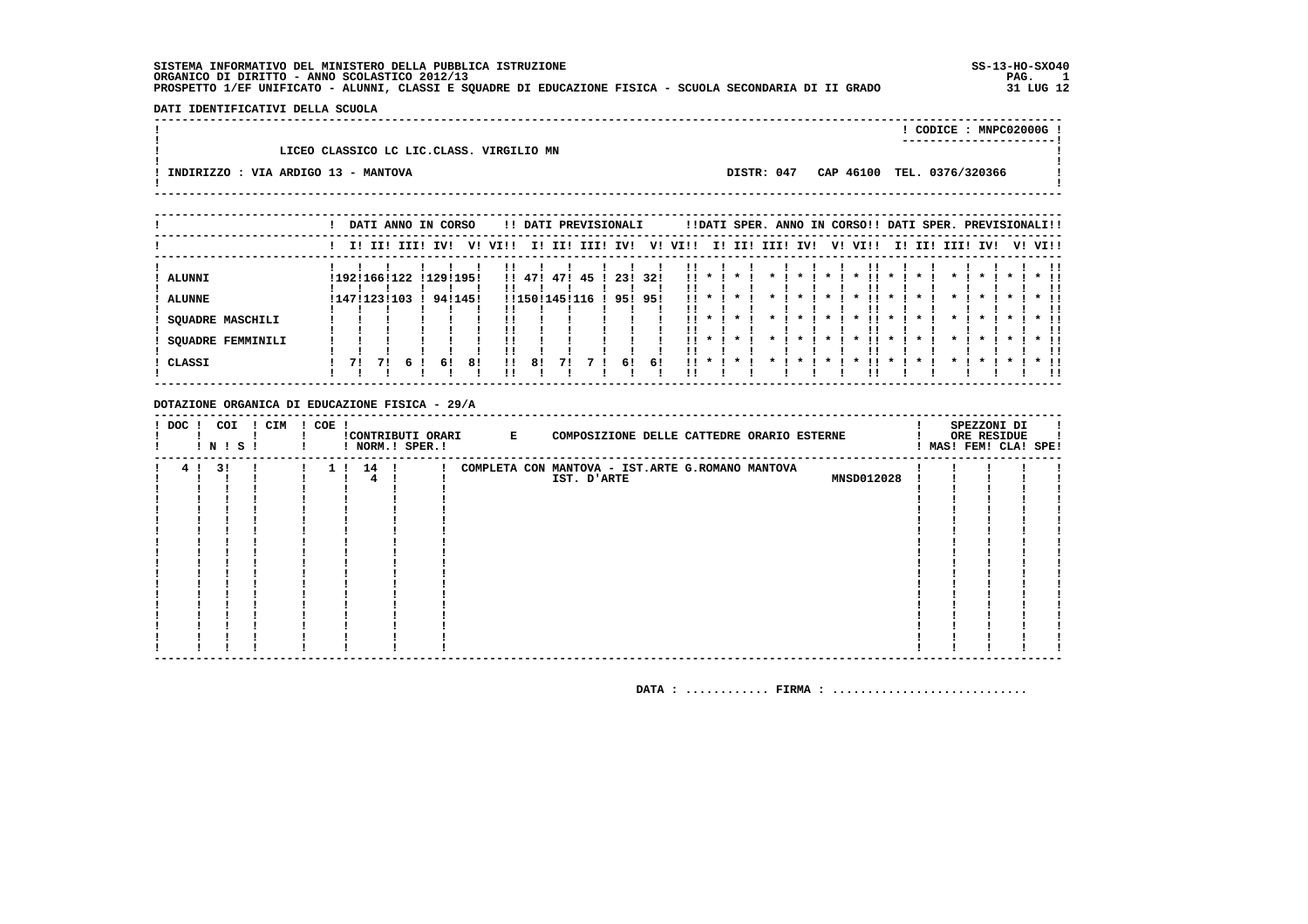DATI IDENTIFICATIVI DELLA SCUOLA

! ISTITUTO MAGISTRALE IST.MAG.LE SUZZARA ! CODICE : MNPM00101B !  $\mathbf{I}$ SEZIONE ASSOCIATA ALL' ISTITUTO SUPERIORE A. MANZONI  $\mathbf{I}$ - 1  $\mathbf{I}$ -.<br>! INDIRIZZO : VIA MANTOVA,13 - SUZZARA DISTR: 049 CAP 46029 TEL. 0376/525174 **Contract Contract**  $\mathbf{I}$  $\mathbf{I}$ 

|                   |           |    | DATI ANNO IN CORSO |  |              |               |     | !! DATI PREVISIONALI |     |                         |             |      |     |      | !!DATI SPER. ANNO IN CORSO!! DATI SPER. PREVISIONALI!! |  |                         |  |     |
|-------------------|-----------|----|--------------------|--|--------------|---------------|-----|----------------------|-----|-------------------------|-------------|------|-----|------|--------------------------------------------------------|--|-------------------------|--|-----|
|                   |           |    | I! II! III! IV!    |  | V! VI!!      |               |     |                      |     | I! II! III! IV! V! VI!! | I! II! III! |      | IV! |      | V! VI!!                                                |  | I! II! III! IV! V! VI!! |  |     |
|                   |           |    |                    |  |              |               |     |                      |     |                         |             |      |     |      |                                                        |  |                         |  |     |
| ALUNNI            | 60! 59!   |    |                    |  | $\mathbf{H}$ | 591           | 501 | 56 ! 37! 38!         |     | . .<br>!!               |             | 41   | 391 | -281 |                                                        |  |                         |  | . . |
| <b>ALUNNE</b>     | !104!113! |    |                    |  |              | !!111!109!118 |     | !111!                | 99! | !!                      |             | !106 |     | 93!  | 91!!                                                   |  |                         |  | -11 |
| SQUADRE MASCHILI  |           |    |                    |  |              |               |     |                      |     | !!                      |             |      |     |      |                                                        |  |                         |  |     |
| SOUADRE FEMMINILI |           |    |                    |  |              |               |     |                      |     | ' '                     |             |      |     |      |                                                        |  |                         |  | -11 |
| CLASSI            | 6!        | 71 |                    |  | !!           | 71            | 61  | 61                   | 61  | !!                      |             | 6    | 61  | 61   |                                                        |  |                         |  |     |
|                   |           |    |                    |  |              |               |     |                      |     | ' '                     |             |      |     |      |                                                        |  |                         |  | -11 |

#### DOTAZIONE ORGANICA DI EDUCAZIONE FISICA - 29/A

|  | <b>!N!S!</b> | ! DOC ! COI ! CIM ! COE ! | ! NORM.! SPER.! | !CONTRIBUTI ORARI E | COMPOSIZIONE DELLE CATTEDRE ORARIO ESTERNE |  | SPEZZONI DI<br>ORE RESIDUE | ! MAS! FEM! CLA! SPE! |
|--|--------------|---------------------------|-----------------|---------------------|--------------------------------------------|--|----------------------------|-----------------------|
|  | 4 ! 3 ! 1 !  |                           |                 |                     |                                            |  |                            | ! 10 ! 6 !            |
|  |              |                           |                 |                     |                                            |  |                            |                       |
|  |              |                           |                 |                     |                                            |  |                            |                       |
|  |              |                           |                 |                     |                                            |  |                            |                       |
|  |              |                           |                 |                     |                                            |  |                            |                       |
|  |              |                           |                 |                     |                                            |  |                            |                       |
|  |              |                           |                 |                     |                                            |  |                            |                       |
|  |              |                           |                 |                     |                                            |  |                            |                       |
|  |              |                           |                 |                     |                                            |  |                            |                       |
|  |              |                           |                 |                     |                                            |  |                            |                       |
|  |              |                           |                 |                     |                                            |  |                            |                       |
|  |              |                           |                 |                     |                                            |  |                            |                       |
|  |              |                           |                 |                     |                                            |  |                            |                       |
|  |              |                           |                 |                     |                                            |  |                            |                       |
|  |              |                           |                 |                     |                                            |  |                            |                       |
|  |              |                           |                 |                     |                                            |  |                            |                       |
|  |              |                           |                 |                     |                                            |  |                            |                       |
|  |              |                           |                 |                     |                                            |  |                            |                       |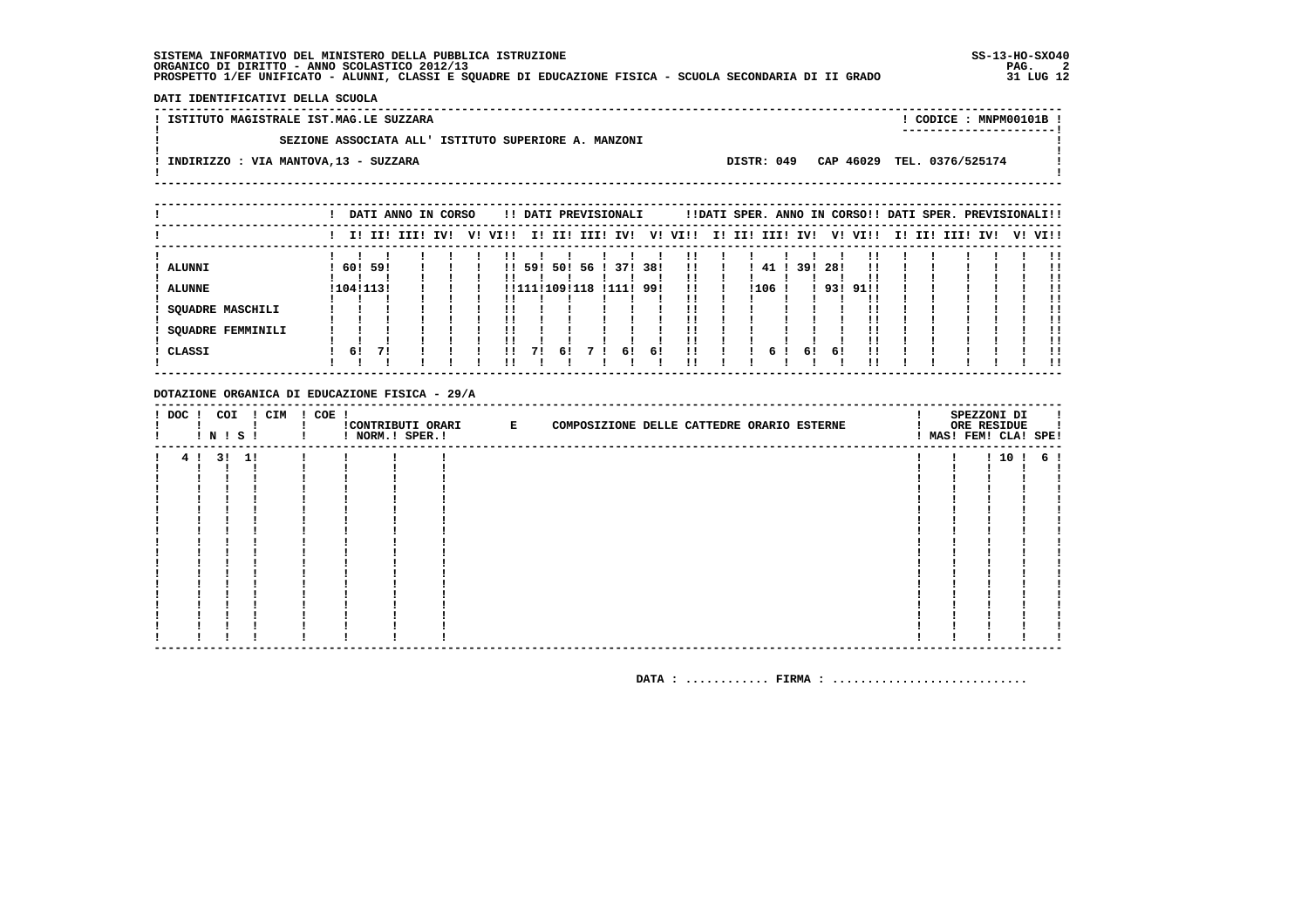DATI IDENTIFICATIVI DELLA SCUOLA

! ISTITUTO MAGISTRALE IM ISABELLA D ESTE MN ! CODICE : MNPM009012 !  $\mathbf{I}$ SEZIONE ASSOCIATA ALL' ISTITUTO SUPERIORE ITG E MAG.LE  $\mathbf{I}$ - 1  $\mathbf{I}$ -.<br>! INDIRIZZO : VIA GIUSEPPINA RIPPA 1 - MANTOVA DISTR: 047 CAP 46100 TEL. 0376/323746 **Contract Contract**  $\mathbf{I}$  $\mathbf{I}$  $- - - - - - -$ 

|                          |    |           | DATI ANNO IN CORSO |     |    |      |               |     | !! DATI PREVISIONALI |     |     |         |             |      | !!DATI SPER. ANNO IN CORSO!! DATI SPER. PREVISIONALI!! |        |         |     |     |      |     |         |
|--------------------------|----|-----------|--------------------|-----|----|------|---------------|-----|----------------------|-----|-----|---------|-------------|------|--------------------------------------------------------|--------|---------|-----|-----|------|-----|---------|
|                          |    |           | II III IIII        | IVI | V! | VI!! | I!            | II! | III! IV!             |     |     | V! VI!! | I! II! III! |      | IV!                                                    |        | V! VI!! | II. | II! | IIII | IV! | V! VI!! |
|                          |    |           |                    |     |    |      |               |     |                      |     |     |         |             |      |                                                        |        |         |     |     |      |     | . .     |
| ALUNNI                   |    | !137!130! |                    |     |    | !!   | 301           | 171 | 25 ! 12! 10!         |     |     | !!      |             | 981  |                                                        | 961921 | !!      |     |     |      |     | !!      |
| <b>ALUNNE</b>            |    | !124!104! |                    |     |    |      | !! 93!116!102 |     |                      | 84! | 83! | !!      |             | 82 ! | 86!                                                    | 86!    | !!      |     |     |      |     |         |
| SQUADRE MASCHILI         |    |           |                    |     |    |      |               |     |                      |     |     |         |             |      |                                                        |        |         |     |     |      |     | !!      |
| <b>SQUADRE FEMMINILI</b> |    |           |                    |     |    |      |               |     |                      |     |     |         |             |      |                                                        |        |         |     |     |      |     |         |
|                          |    |           |                    |     |    |      |               |     |                      |     |     |         |             |      |                                                        |        |         |     |     |      |     | !!      |
| CLASSI                   | 51 | 5!        |                    |     |    | 11   | 51            | 51  | 5.                   | 41  | -41 | !!      |             |      | 41                                                     | 41     |         |     |     |      |     | . .     |
|                          |    |           |                    |     |    |      |               |     |                      |     |     |         |             |      |                                                        |        |         |     |     |      |     |         |

#### DOTAZIONE ORGANICA DI EDUCAZIONE FISICA - 29/A

| ! DOC ! | ! N ! S ! | COI | ! CIM ! COE ! |   | ! NORM.! SPER.! | !CONTRIBUTI ORARI E | COMPOSIZIONE DELLE CATTEDRE ORARIO ESTERNE |  | SPEZZONI DI<br>ORE RESIDUE<br>! MAS! FEM! CLA! SPE! |  |
|---------|-----------|-----|---------------|---|-----------------|---------------------|--------------------------------------------|--|-----------------------------------------------------|--|
| २ ।     | 2!        |     |               | 8 |                 | CEDE A              | MANTOVA - ITAS MANTEGNA MN                 |  |                                                     |  |
|         |           |     |               |   |                 |                     | MNTE01000B<br>I.T.A.S. (GIA'ITF)           |  |                                                     |  |
|         |           |     |               |   |                 |                     |                                            |  |                                                     |  |
|         |           |     |               |   |                 |                     |                                            |  |                                                     |  |
|         |           |     |               |   |                 |                     |                                            |  |                                                     |  |
|         |           |     |               |   |                 |                     |                                            |  |                                                     |  |
|         |           |     |               |   |                 |                     |                                            |  |                                                     |  |
|         |           |     |               |   |                 |                     |                                            |  |                                                     |  |
|         |           |     |               |   |                 |                     |                                            |  |                                                     |  |
|         |           |     |               |   |                 |                     |                                            |  |                                                     |  |
|         |           |     |               |   |                 |                     |                                            |  |                                                     |  |
|         |           |     |               |   |                 |                     |                                            |  |                                                     |  |
|         |           |     |               |   |                 |                     |                                            |  |                                                     |  |
|         |           |     |               |   |                 |                     |                                            |  |                                                     |  |
|         |           |     |               |   |                 |                     |                                            |  |                                                     |  |
|         |           |     |               |   |                 |                     |                                            |  |                                                     |  |
|         |           |     |               |   |                 |                     |                                            |  |                                                     |  |
|         |           |     |               |   |                 |                     |                                            |  |                                                     |  |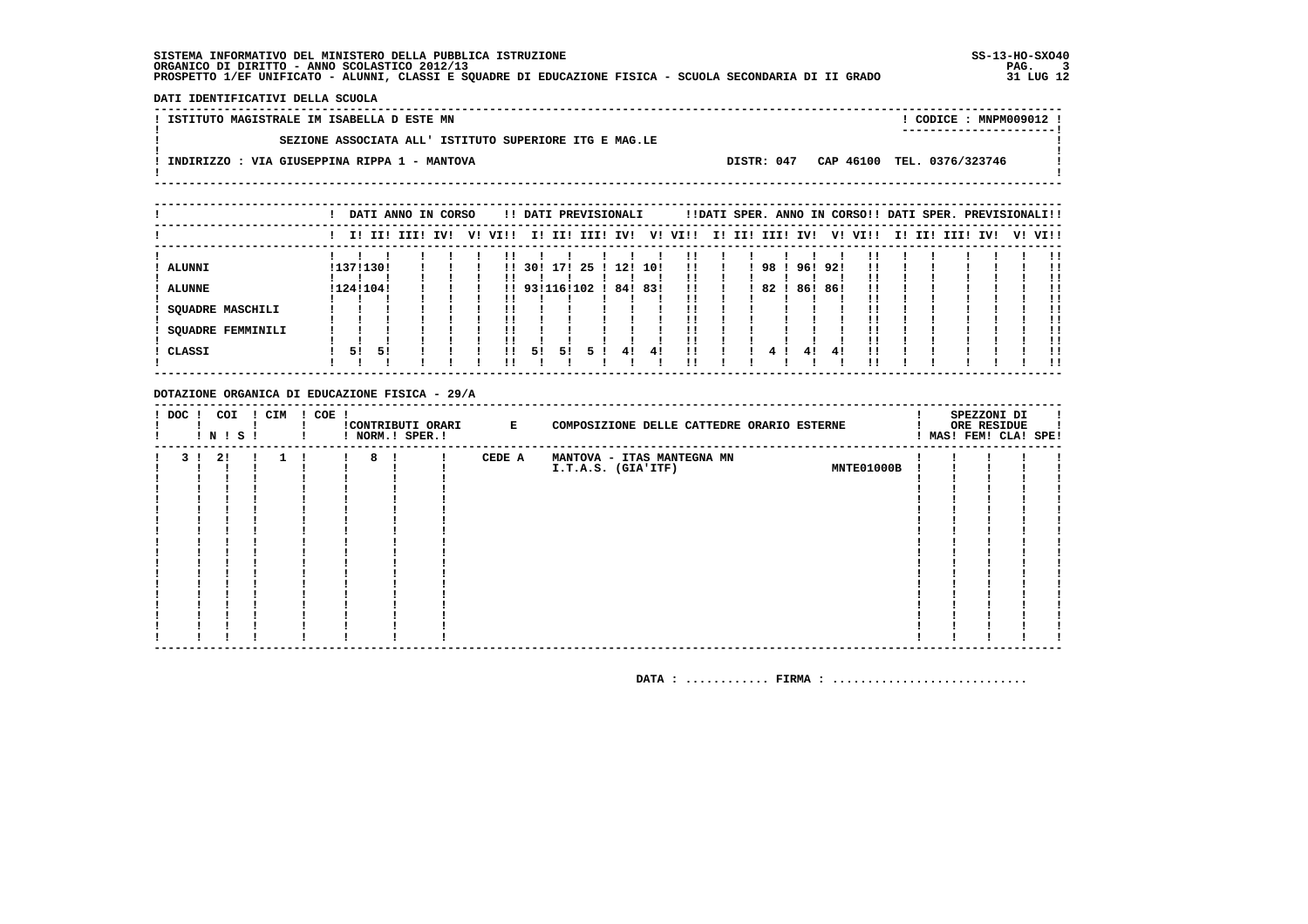- 1  $\mathbf{I}$ 

 $\mathbf{I}$ 

**Contract Contract** 

DATI IDENTIFICATIVI DELLA SCUOLA 

 $\mathbf{I}$ 

 $\mathbf{I}$ 

-

 $\mathbf{I}$ 

! LICEO SCIENTIFICO LICEO OSTIGLIA

! CODICE : MNPS002016 ! 

SEZIONE ASSOCIATA ALL' ISTITUTO SUPERIORE G. GALILEI .<br>! INDIRIZZO : VIA VERONA 35 - OSTIGLIA

DISTR: 048 CAP 46035 TEL. 0386/802441

|                   |     | DATI ANNO IN CORSO |  |         |     |         |        |          | !! DATI PREVISIONALI |         |     |         |  |                 |  | !!DATI SPER. ANNO IN CORSO!! DATI SPER. PREVISIONALI!! |  |                 |  |         |
|-------------------|-----|--------------------|--|---------|-----|---------|--------|----------|----------------------|---------|-----|---------|--|-----------------|--|--------------------------------------------------------|--|-----------------|--|---------|
|                   |     | I! II! III! IV!    |  |         |     | V! VI!! |        |          | I! II! III! IV!      |         |     | V! VI!! |  | I! II! III! IV! |  | V! VI!!                                                |  | I! II! III! IV! |  | V! VI!! |
|                   |     |                    |  |         |     |         |        |          |                      |         |     | !!      |  |                 |  |                                                        |  |                 |  |         |
| <b>ALUNNI</b>     |     | 441371341          |  | 251     | 38! |         |        | 1!46!37! | -28                  | 31!     | 28! | !!      |  |                 |  |                                                        |  |                 |  |         |
|                   |     |                    |  |         |     |         |        |          |                      |         |     |         |  |                 |  |                                                        |  |                 |  |         |
| <b>ALUNNE</b>     | 58! | 68! 47 !           |  | 40! 43! |     |         | !! 58! |          | 501 62 1             | 48! 36! |     | 11      |  |                 |  |                                                        |  |                 |  | !!      |
|                   |     |                    |  |         |     |         |        |          |                      |         |     | ' '     |  |                 |  |                                                        |  |                 |  |         |
| SOUADRE MASCHILI  |     |                    |  |         |     |         |        |          |                      |         |     | !!      |  |                 |  |                                                        |  |                 |  |         |
|                   |     |                    |  |         |     |         |        |          |                      |         |     |         |  |                 |  |                                                        |  |                 |  |         |
| SOUADRE FEMMINILI |     |                    |  |         |     |         |        |          |                      |         |     | !!      |  |                 |  |                                                        |  |                 |  | !!      |
|                   |     |                    |  |         |     |         |        |          |                      |         |     | ' '     |  |                 |  |                                                        |  |                 |  |         |
| CLASSI            | 41  | 41                 |  | 31      | 41  | 11      | 4!     | 41       |                      | 41      | 31  | 11      |  |                 |  |                                                        |  |                 |  |         |
|                   |     |                    |  |         |     |         |        |          |                      |         |     |         |  |                 |  |                                                        |  |                 |  | !!      |

#### DOTAZIONE ORGANICA DI EDUCAZIONE FISICA - 29/A

|  |         | ! N ! S ! | ! DOC ! COI ! CIM ! COE ! | ! NORM.! SPER.! | CONTRIBUTI ORARI E | COMPOSIZIONE DELLE CATTEDRE ORARIO ESTERNE |  | SPEZZONI DI<br>ORE RESIDUE<br>! MAS! FEM! CLA! SPE! | л. |
|--|---------|-----------|---------------------------|-----------------|--------------------|--------------------------------------------|--|-----------------------------------------------------|----|
|  | 2 ! 2 ! |           |                           |                 |                    |                                            |  |                                                     |    |
|  |         |           |                           |                 |                    |                                            |  |                                                     |    |
|  |         |           |                           |                 |                    |                                            |  |                                                     |    |
|  |         |           |                           |                 |                    |                                            |  |                                                     |    |
|  |         |           |                           |                 |                    |                                            |  |                                                     |    |
|  |         |           |                           |                 |                    |                                            |  |                                                     |    |
|  |         |           |                           |                 |                    |                                            |  |                                                     |    |
|  |         |           |                           |                 |                    |                                            |  |                                                     |    |
|  |         |           |                           |                 |                    |                                            |  |                                                     |    |
|  |         |           |                           |                 |                    |                                            |  |                                                     |    |
|  |         |           |                           |                 |                    |                                            |  |                                                     |    |
|  |         |           |                           |                 |                    |                                            |  |                                                     |    |
|  |         |           |                           |                 |                    |                                            |  |                                                     |    |
|  |         |           |                           |                 |                    |                                            |  |                                                     |    |
|  |         |           |                           |                 |                    |                                            |  |                                                     |    |
|  |         |           |                           |                 |                    |                                            |  |                                                     |    |
|  |         |           |                           |                 |                    |                                            |  |                                                     |    |
|  |         |           |                           |                 |                    |                                            |  |                                                     |    |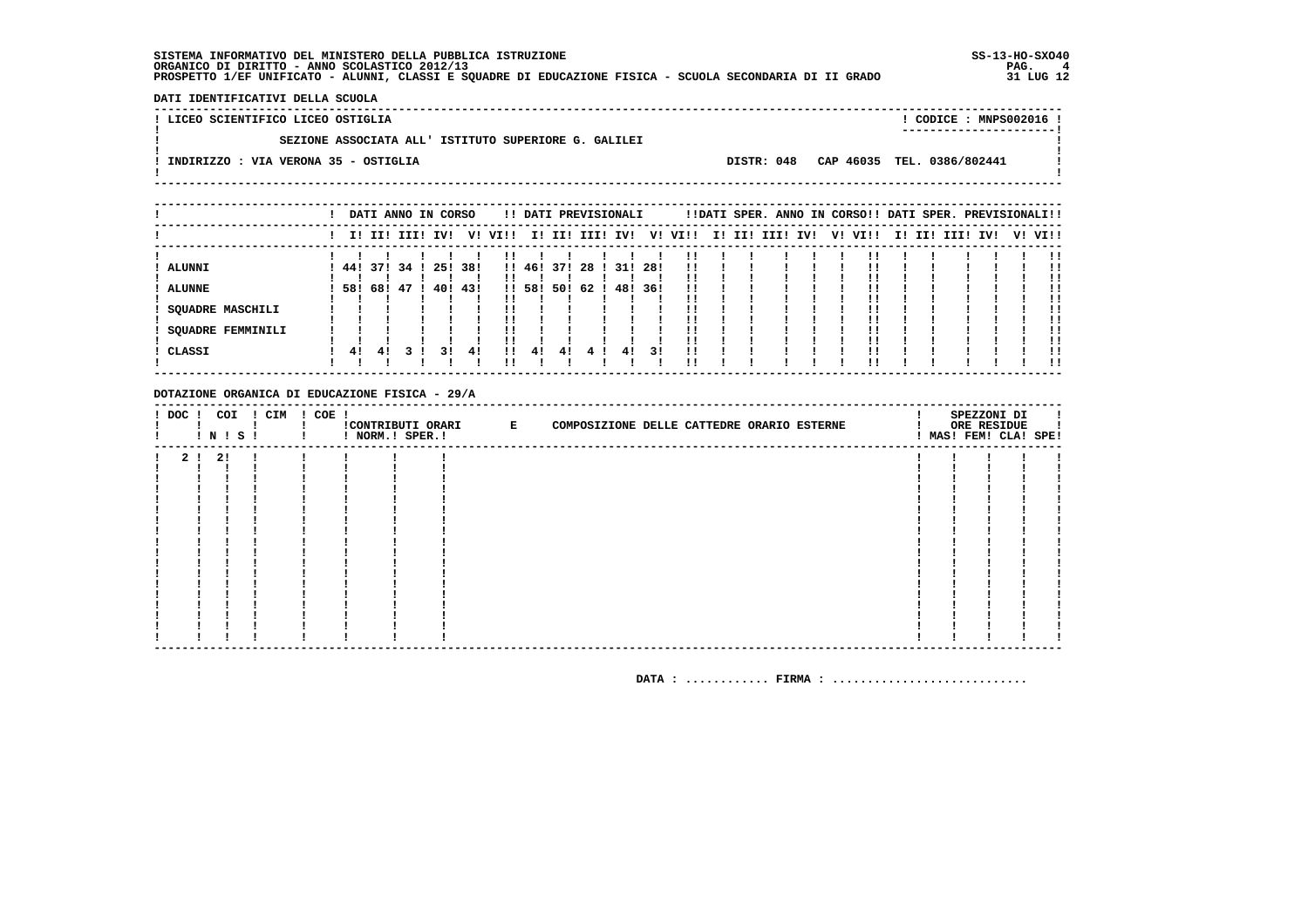DATI IDENTIFICATIVI DELLA SCUOLA

| ! LICEO SCIENTIFICO LIC.SCIENT. CASTIGLIONE STIV.                                                      | CODICE: MNPS003012 !<br>---------------------- |
|--------------------------------------------------------------------------------------------------------|------------------------------------------------|
| SEZIONE ASSOCIATA ALL' ISTITUTO SUPERIORE FRANCESCO GONZAGA                                            |                                                |
| DISTR: 046 CAP 46043 TEL. 0376/638018<br>INDIRIZZO : VIA F/LLI LODRINI 32 - CASTIGLIONE DELLE STIVIERE |                                                |
|                                                                                                        |                                                |

|                                    |              |    |             | DATI ANNO IN CORSO |      |          |        |     | !! DATI PREVISIONALI |         |     |                    |               |                                    |      |                    |              | !!DATI SPER. ANNO IN CORSO!! DATI SPER. PREVISIONALI!! |              |         |                    |                    |           |         |                        |
|------------------------------------|--------------|----|-------------|--------------------|------|----------|--------|-----|----------------------|---------|-----|--------------------|---------------|------------------------------------|------|--------------------|--------------|--------------------------------------------------------|--------------|---------|--------------------|--------------------|-----------|---------|------------------------|
|                                    |              |    | I! II! III! | IVI                | v!   | VI!!     | II.    | III | IIII                 | IV!     | V!  | VI!!               | II.           | III                                | IIII | IVI                | V!           | VI!!                                                   |              | II III  | III! IV!           |                    |           | V! VI!! |                        |
| ALUNNI                             | 41! 34! 35 ! |    |             | 351                | -38! |          | !! 45! | 371 | 31 I                 | 39! 32! |     |                    |               | $11 * 1 * 1$                       |      | $\mathbf{x}$       | $\star$ 1    | $\mathbf{x}$                                           | $\mathbf{x}$ |         | $\mathbf{x}$ i     | $\mathbf{x}$       |           |         | !!<br>$*$ 11           |
| <b>ALUNNE</b>                      | 771 751      |    | 44 !        | 49!                | 64!  |          | !! 79! |     | 89! 74!              | 48!     | 45! | ''<br>$11 *$<br>ΙI |               |                                    |      |                    |              |                                                        |              |         |                    |                    |           |         | !!<br>. .<br>          |
| <b>SQUADRE MASCHILI</b>            |              |    |             |                    |      | !!       |        |     |                      |         |     | !!                 | $11 \times 1$ | $\cdot$                            |      | $\cdot$            | $\star$ 1    | .<br>$\cdot$                                           | $\cdot$      | $\star$ | $\star$ I          | $\cdot$            | $\star$ 1 |         | $*$ 11<br>!!           |
| <b>SQUADRE FEMMINILI</b><br>CLASSI | 41           | 51 |             | 41                 | 41   | !!<br>!! | 5!     | 51  |                      | 41      | 41  | . .<br>11.         | $\mathbf{x}$  | $\mathbf{x}$<br>$\boldsymbol{\pi}$ |      | $\boldsymbol{\pi}$ | $\mathbf{x}$ | . .<br>$\mathbf{x}$                                    | $\mathbf{x}$ |         | $\boldsymbol{\pi}$ | $\boldsymbol{\pi}$ |           |         | $*$ !!<br>!!<br>$*$ 11 |
|                                    |              |    |             |                    |      |          |        |     |                      |         |     |                    |               |                                    |      |                    |              |                                                        |              |         |                    |                    |           |         | . .                    |

#### DOTAZIONE ORGANICA DI EDUCAZIONE FISICA - 29/A

|                | ! N ! S ! | ! DOC ! COI ! CIM ! COE ! | ! NORM.! SPER.! | CONTRIBUTI ORARI E | COMPOSIZIONE DELLE CATTEDRE ORARIO ESTERNE |  | SPEZZONI DI<br>ORE RESIDUE | ! MAS! FEM! CLA! SPE! |
|----------------|-----------|---------------------------|-----------------|--------------------|--------------------------------------------|--|----------------------------|-----------------------|
| 1 <sub>1</sub> | 2!        |                           |                 |                    |                                            |  | 1101                       |                       |
|                |           |                           |                 |                    |                                            |  |                            |                       |
|                |           |                           |                 |                    |                                            |  |                            |                       |
|                |           |                           |                 |                    |                                            |  |                            |                       |
|                |           |                           |                 |                    |                                            |  |                            |                       |
|                |           |                           |                 |                    |                                            |  |                            |                       |
|                |           |                           |                 |                    |                                            |  |                            |                       |
|                |           |                           |                 |                    |                                            |  |                            |                       |
|                |           |                           |                 |                    |                                            |  |                            |                       |
|                |           |                           |                 |                    |                                            |  |                            |                       |
|                |           |                           |                 |                    |                                            |  |                            |                       |
|                |           |                           |                 |                    |                                            |  |                            |                       |
|                |           |                           |                 |                    |                                            |  |                            |                       |
|                |           |                           |                 |                    |                                            |  |                            |                       |
|                |           |                           |                 |                    |                                            |  |                            |                       |
|                |           |                           |                 |                    |                                            |  |                            |                       |
|                |           |                           |                 |                    |                                            |  |                            |                       |
|                |           |                           |                 |                    |                                            |  |                            |                       |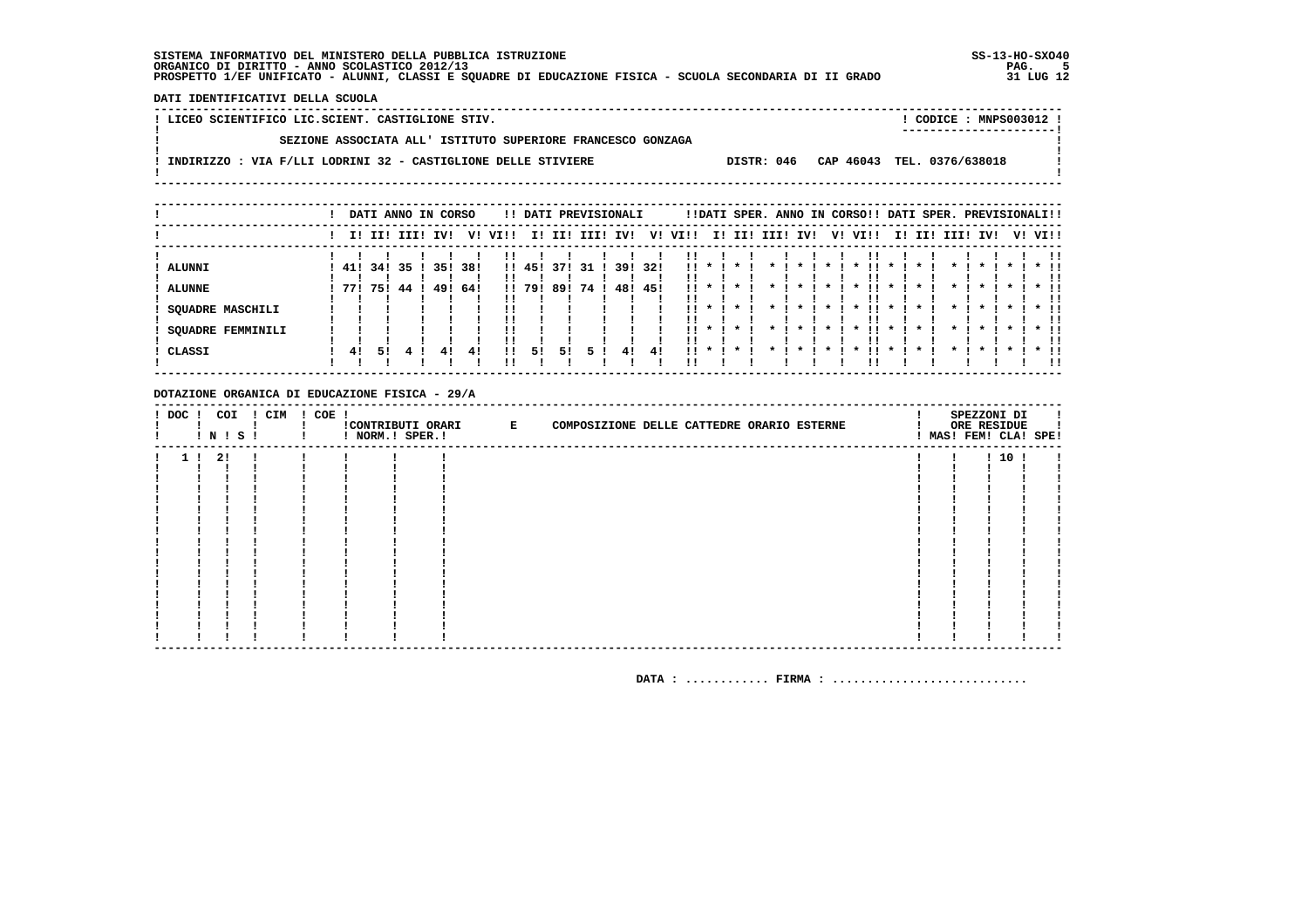- 1  $\mathbf{I}$ 

 $\mathbf{I}$ 

**Contract Contract** 

DATI IDENTIFICATIVI DELLA SCUOLA 

! LICEO SCIENTIFICO LS E.SANFELICE

 $\mathbf{I}$ 

 $\mathbf{I}$ 

-

! CODICE : MNPS007019 ! 

SEZIONE ASSOCIATA ALL' ISTITUTO SUPERIORE IS E.SANFELICE

.<br>! INDIRIZZO : VIA VANONI 21 - VIADANA  $\mathbf{I}$ 

DISTR: 050 CAP 46019 TEL. 0375/781793

|                          |         |    |                 | DATI ANNO IN CORSO |     |         |         |     |      | !! DATI PREVISIONALI |     |      |  | !!DATI SPER. ANNO IN CORSO!! DATI SPER. PREVISIONALI!! |    |      |  |             |     |         |
|--------------------------|---------|----|-----------------|--------------------|-----|---------|---------|-----|------|----------------------|-----|------|--|--------------------------------------------------------|----|------|--|-------------|-----|---------|
|                          |         |    | I! II! III! IV! |                    |     | V! VI!! |         |     |      | I! II! III! IV!      | V!  | VI!! |  | I! II! III! IV!                                        | V! | VI!! |  | I! II! III! | IV! | V! VI!! |
|                          |         |    |                 |                    |     |         |         |     |      |                      |     |      |  |                                                        |    |      |  |             |     | !!      |
| <b>ALUNNI</b>            | 331 351 |    | -25             | 221                | 24! |         | 11, 261 | 26! | 34 ! | 31!                  | 22! | 11   |  |                                                        |    |      |  |             |     |         |
|                          |         |    |                 |                    |     |         |         |     |      |                      |     |      |  |                                                        |    |      |  |             |     |         |
| <b>ALUNNE</b>            |         |    | 59! 63! 40      | 43! 40!            |     |         | 11731   | 65! | -59  | 28!                  | 49! | 11   |  |                                                        |    |      |  |             |     | !!      |
|                          |         |    |                 |                    |     |         |         |     |      |                      |     | !!   |  |                                                        |    |      |  |             |     | !!      |
| <b>SQUADRE MASCHILI</b>  |         |    |                 |                    |     |         |         |     |      |                      |     | !!   |  |                                                        |    |      |  |             |     |         |
|                          |         |    |                 |                    |     |         |         |     |      |                      |     |      |  |                                                        |    |      |  |             |     |         |
| <b>SQUADRE FEMMINILI</b> |         |    |                 |                    |     |         |         |     |      |                      |     | !!   |  |                                                        |    |      |  |             |     | !!      |
|                          |         |    |                 |                    |     |         |         |     |      |                      |     | !!   |  |                                                        |    |      |  |             |     |         |
| ! CLASSI                 | 41      | 41 |                 | 31                 | 31  | . .     | 4!      | 41  |      | 31                   | 31  | 11   |  |                                                        |    |      |  |             |     |         |
|                          |         |    |                 |                    |     |         |         |     |      |                      |     | !!   |  |                                                        |    |      |  |             |     | !!      |

#### DOTAZIONE ORGANICA DI EDUCAZIONE FISICA - 29/A

| ! DOC ! COI ! CIM ! COE ! |         | <b>!N!S!</b> |      |              | ! NORM.! SPER.! | CONTRIBUTI ORARI E | COMPOSIZIONE DELLE CATTEDRE ORARIO ESTERNE |  | SPEZZONI DI<br>ORE RESIDUE<br>! MAS! FEM! CLA! SPE! |  |
|---------------------------|---------|--------------|------|--------------|-----------------|--------------------|--------------------------------------------|--|-----------------------------------------------------|--|
|                           | 2 ! 1 ! |              | - 11 | $\mathbf{1}$ |                 |                    |                                            |  |                                                     |  |
|                           |         |              |      |              |                 |                    |                                            |  |                                                     |  |
|                           |         |              |      |              |                 |                    |                                            |  |                                                     |  |
|                           |         |              |      |              |                 |                    |                                            |  |                                                     |  |
|                           |         |              |      |              |                 |                    |                                            |  |                                                     |  |
|                           |         |              |      |              |                 |                    |                                            |  |                                                     |  |
|                           |         |              |      |              |                 |                    |                                            |  |                                                     |  |
|                           |         |              |      |              |                 |                    |                                            |  |                                                     |  |
|                           |         |              |      |              |                 |                    |                                            |  |                                                     |  |
|                           |         |              |      |              |                 |                    |                                            |  |                                                     |  |
|                           |         |              |      |              |                 |                    |                                            |  |                                                     |  |
|                           |         |              |      |              |                 |                    |                                            |  |                                                     |  |
|                           |         |              |      |              |                 |                    |                                            |  |                                                     |  |
|                           |         |              |      |              |                 |                    |                                            |  |                                                     |  |
|                           |         |              |      |              |                 |                    |                                            |  |                                                     |  |
|                           |         |              |      |              |                 |                    |                                            |  |                                                     |  |
|                           |         |              |      |              |                 |                    |                                            |  |                                                     |  |
|                           |         |              |      |              |                 |                    |                                            |  |                                                     |  |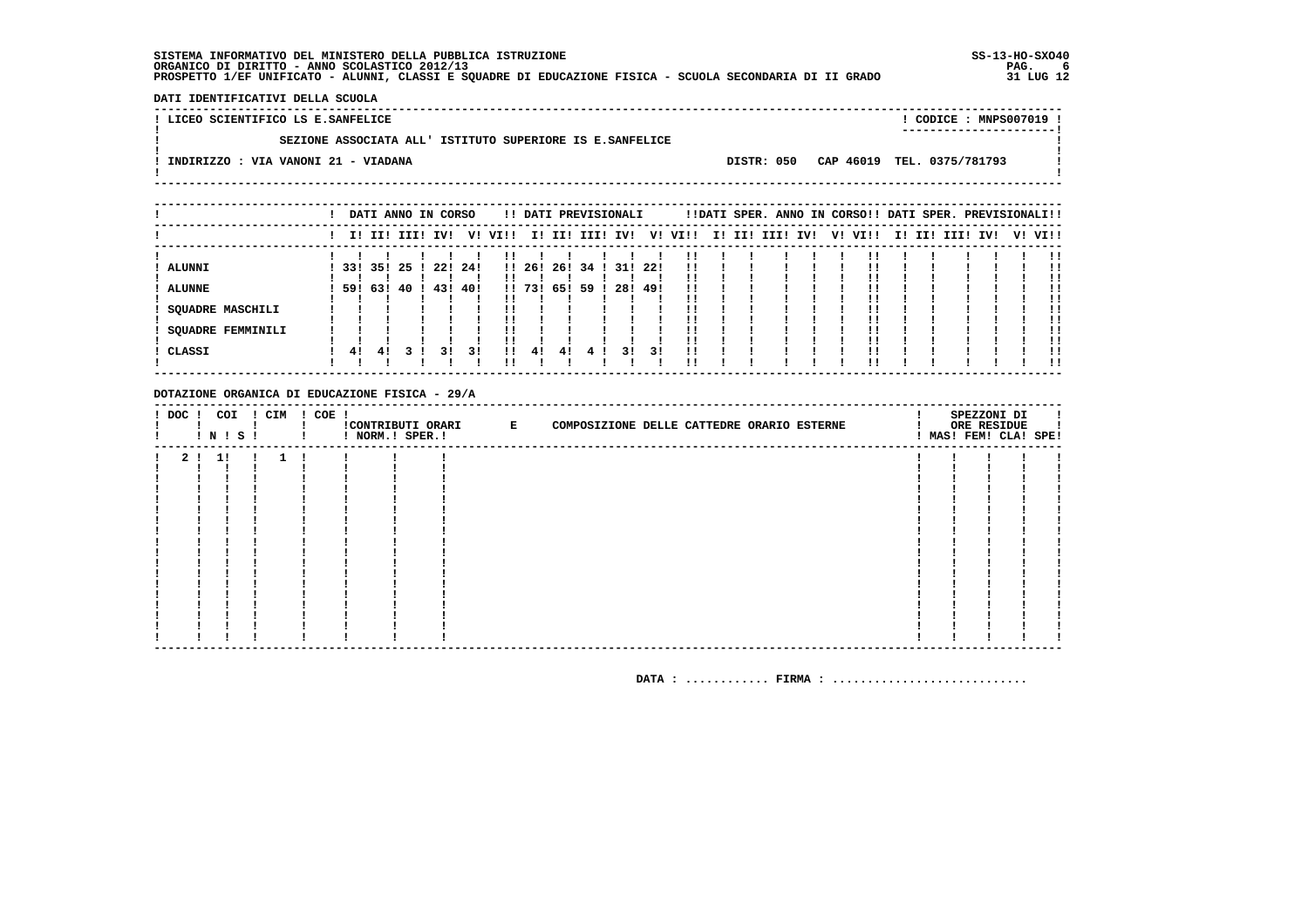$\overline{\phantom{a}}$  $\mathbf{I}$ 

 $\mathbf{I}$ 

**Contract Contract** 

! CODICE : MNPS008015 ! 

DATI IDENTIFICATIVI DELLA SCUOLA 

 $\mathbf{I}$ 

 $\mathbf{I}$ 

-

! LICEO SCIENTIFICO LIC.SCIENT. ASOLA SEZIONE ASSOCIATA ALL' ISTITUTO SUPERIORE GIOVANNI FALCONE .<br>! INDIRIZZO : VIA SACCOLE PIGNOLE 3 - ASOLA

DISTR: 045 CAP 46041 TEL. 0376/710423

 $\mathbf{I}$ 

|                   |     |      | DATI ANNO IN CORSO |         |     |         |        |     | !! DATI PREVISIONALI |         |     |                         |  |             |     |     | !!DATI SPER. ANNO IN CORSO!! DATI SPER. PREVISIONALI!! |        |          |  |         |
|-------------------|-----|------|--------------------|---------|-----|---------|--------|-----|----------------------|---------|-----|-------------------------|--|-------------|-----|-----|--------------------------------------------------------|--------|----------|--|---------|
|                   |     |      | I! II! III! IV!    |         |     | V! VI!! |        |     |                      |         |     | I! II! III! IV! V! VI!! |  | I! II! III! | IV! |     | V! VI!!                                                | I! II! | III! IV! |  | V! VI!! |
|                   |     |      |                    |         |     |         |        |     |                      |         |     |                         |  |             |     |     |                                                        |        |          |  |         |
| <b>ALUNNI</b>     |     |      | 40! 42! 35!        | 271 261 |     |         | !! 52! | 45! | 35 <sub>1</sub>      | 30! 21! |     | <br>!!                  |  |             |     | l I |                                                        |        |          |  | -11     |
| <b>ALUNNE</b>     | 681 | 60 ! | 48 !               | 48!     | 46! |         | !! 59! | 60! | -61                  | 54!     | 501 | !!                      |  |             |     |     |                                                        |        |          |  |         |
|                   |     |      |                    |         |     |         |        |     |                      |         |     |                         |  |             |     |     |                                                        |        |          |  | !!      |
| SOUADRE MASCHILI  |     |      |                    |         |     |         |        |     |                      |         |     | ' '                     |  |             |     |     |                                                        |        |          |  |         |
|                   |     |      |                    |         |     |         |        |     |                      |         |     | ! !                     |  |             |     |     |                                                        |        |          |  |         |
| SOUADRE FEMMINILI |     |      |                    |         |     |         |        |     |                      |         |     | !!                      |  |             |     |     |                                                        |        |          |  | . .     |
|                   |     |      |                    |         |     |         |        |     |                      |         |     | ' '                     |  |             |     |     |                                                        |        |          |  |         |
| ! CLASSI          | 41  | 41   |                    | 21      | 21  | 11      | 41     | 41  |                      | 41      | 31  | !!                      |  |             | 21  |     |                                                        |        |          |  |         |
|                   |     |      |                    |         |     |         |        |     |                      |         |     |                         |  |             |     |     |                                                        |        |          |  |         |

#### DOTAZIONE ORGANICA DI EDUCAZIONE FISICA - 29/A

| ! DOC ! COI ! CIM ! COE ! |         | ! N ! S ! |  |  | ! NORM.! SPER.! | CONTRIBUTI ORARI E | COMPOSIZIONE DELLE CATTEDRE ORARIO ESTERNE |  | SPEZZONI DI<br>ORE RESIDUE<br>! MAS! FEM! CLA! SPE! | л. |
|---------------------------|---------|-----------|--|--|-----------------|--------------------|--------------------------------------------|--|-----------------------------------------------------|----|
|                           | 2 ! 1 ! |           |  |  |                 |                    |                                            |  |                                                     |    |
|                           |         |           |  |  |                 |                    |                                            |  |                                                     |    |
|                           |         |           |  |  |                 |                    |                                            |  |                                                     |    |
|                           |         |           |  |  |                 |                    |                                            |  |                                                     |    |
|                           |         |           |  |  |                 |                    |                                            |  |                                                     |    |
|                           |         |           |  |  |                 |                    |                                            |  |                                                     |    |
|                           |         |           |  |  |                 |                    |                                            |  |                                                     |    |
|                           |         |           |  |  |                 |                    |                                            |  |                                                     |    |
|                           |         |           |  |  |                 |                    |                                            |  |                                                     |    |
|                           |         |           |  |  |                 |                    |                                            |  |                                                     |    |
|                           |         |           |  |  |                 |                    |                                            |  |                                                     |    |
|                           |         |           |  |  |                 |                    |                                            |  |                                                     |    |
|                           |         |           |  |  |                 |                    |                                            |  |                                                     |    |
|                           |         |           |  |  |                 |                    |                                            |  |                                                     |    |
|                           |         |           |  |  |                 |                    |                                            |  |                                                     |    |
|                           |         |           |  |  |                 |                    |                                            |  |                                                     |    |
|                           |         |           |  |  |                 |                    |                                            |  |                                                     |    |
|                           |         |           |  |  |                 |                    |                                            |  |                                                     |    |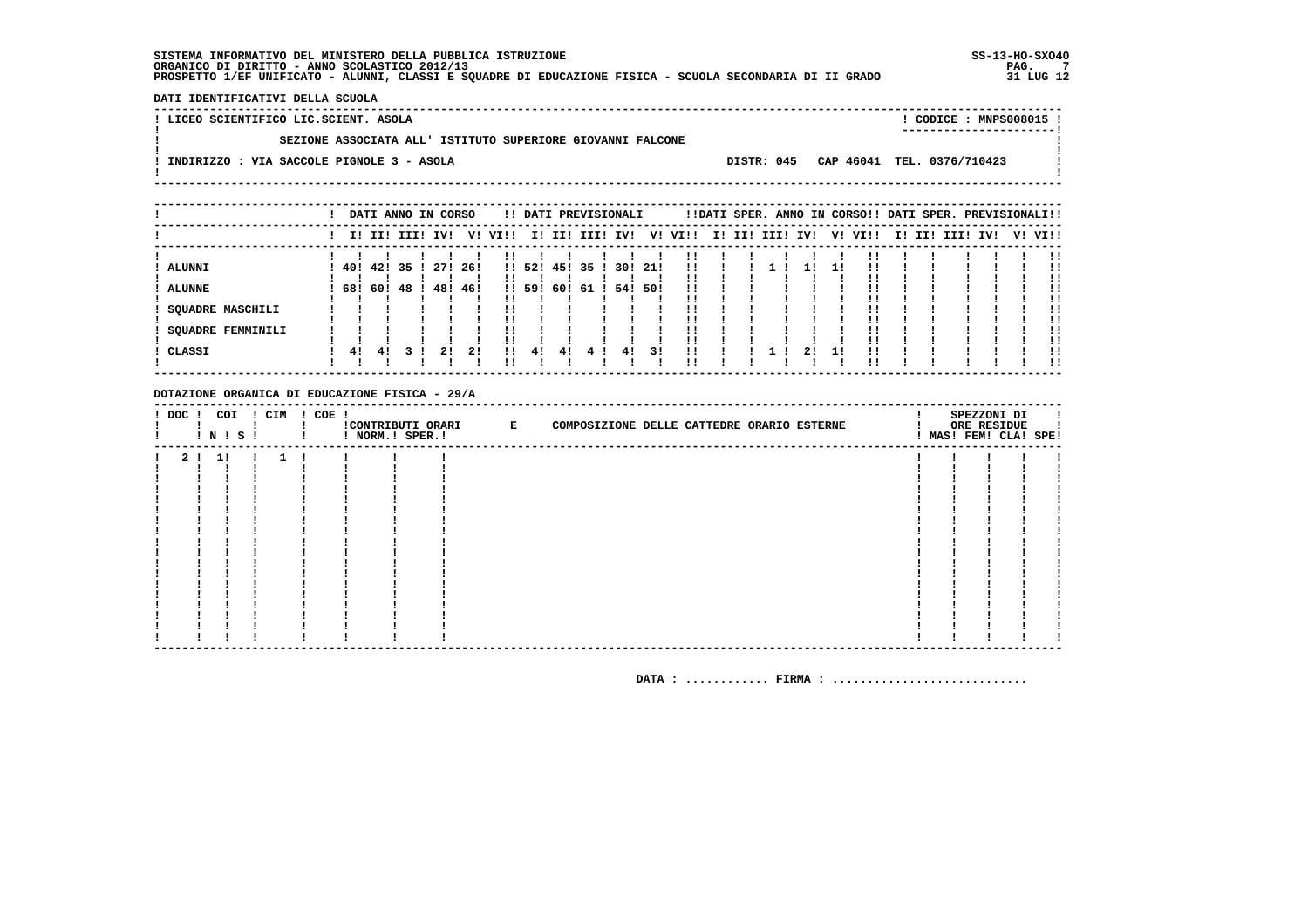DATI IDENTIFICATIVI DELLA SCUOLA 

|                                   |                                           |            | CODICE: MNPS010004 !       |  |
|-----------------------------------|-------------------------------------------|------------|----------------------------|--|
|                                   | LICEO SCIENTIFICO LIC.SCIENT. BELFIORE MN |            |                            |  |
| INDIRIZZO : VIA TIONE 2 - MANTOVA |                                           | DISTR: 047 | CAP 46100 TEL. 0376/320759 |  |
|                                   |                                           |            |                            |  |

|                   |            |     |    | DATI ANNO IN CORSO |     |         |        |     | !! DATI PREVISIONALI |     |     |                 |              |         |                 |                    |                    |                 |                           |                 |                    | !!DATI SPER. ANNO IN CORSO!! DATI SPER. PREVISIONALI!! |                    |               |         |                    |
|-------------------|------------|-----|----|--------------------|-----|---------|--------|-----|----------------------|-----|-----|-----------------|--------------|---------|-----------------|--------------------|--------------------|-----------------|---------------------------|-----------------|--------------------|--------------------------------------------------------|--------------------|---------------|---------|--------------------|
|                   |            |     |    | I! II! III! IV!    |     | V! VI!! |        |     | I! II! III! IV!      |     |     | V! VI!!         |              |         |                 | I! II! III! IV!    |                    |                 | V! VI!!                   |                 |                    | I! II! III!                                            | IVI                |               | V! VI!! |                    |
|                   |            |     |    |                    |     |         |        |     |                      |     |     |                 |              |         |                 |                    |                    |                 |                           |                 |                    |                                                        |                    |               |         |                    |
| ALUNNI            | 92! 82! 67 |     |    | 80!                | 70! |         | !! 67! | 92! | 77                   | 60! | 781 |                 | $11 * 1$     | $\cdot$ |                 | $\mathbf{x}$       |                    |                 |                           | $\mathbf{x}$    |                    |                                                        |                    |               |         | $*$ !!             |
|                   |            |     |    |                    |     |         |        |     |                      |     |     |                 |              |         |                 |                    |                    |                 |                           |                 |                    |                                                        |                    |               |         |                    |
| <b>ALUNNE</b>     | 871        | 721 | 86 | 84!                | 65! |         | !! 60! | 86! | -67                  | 81! | 83! | $\mathbf{11}$ * |              |         |                 |                    |                    |                 |                           |                 |                    |                                                        |                    |               |         |                    |
|                   |            |     |    |                    |     |         |        |     |                      |     |     |                 |              |         |                 |                    |                    |                 |                           |                 |                    |                                                        |                    |               |         |                    |
| SOUADRE MASCHILI  |            |     |    |                    |     |         |        |     |                      |     |     |                 | $11 * 1$     | * 1     | $\star$ $\cdot$ | $\star$ $\cdot$    |                    | $\star$ $\cdot$ | . .<br>$\mathbf{x}$       | $\star$ $\cdot$ | $\boldsymbol{\pi}$ | $\mathbf{x}$ .                                         | $\boldsymbol{\pi}$ | $\mathbf x$ . |         | $*$ $\blacksquare$ |
|                   |            |     |    |                    |     |         |        |     |                      |     |     |                 |              |         |                 |                    |                    |                 |                           |                 |                    |                                                        |                    |               |         |                    |
| SQUADRE FEMMINILI |            |     |    |                    |     |         |        |     |                      |     |     | . .             | $\mathbf{x}$ |         |                 | $\boldsymbol{\pi}$ | $\boldsymbol{\pi}$ |                 | . .<br>$\boldsymbol{\pi}$ | $\mathbf{x}$    |                    |                                                        | $\mathbf{r}$       |               |         | $*$ 11             |
|                   |            |     |    |                    |     |         |        |     |                      |     |     | . .             |              |         |                 |                    |                    |                 |                           |                 |                    |                                                        |                    |               |         | -11                |
| CLASSI            | 61         | 61  |    |                    | 61  | -11     | 51     | 71  | 6.                   | 6!  | 71  | 11.             | $\cdot$      | $\star$ | $\star$         | $\cdot$            |                    |                 | $\boldsymbol{\pi}$        | $\star$         |                    |                                                        |                    | $\star$       |         | $*$ 11             |
|                   |            |     |    |                    |     |         |        |     |                      |     |     |                 |              |         |                 |                    |                    |                 |                           |                 |                    |                                                        |                    |               |         |                    |

#### DOTAZIONE ORGANICA DI EDUCAZIONE FISICA - 29/A

| ! DOC ! | COI<br>! N ! S ! | ! CIM | $! COE$ ! | ! NORM.! SPER.! | !CONTRIBUTI ORARI E | COMPOSIZIONE DELLE CATTEDRE ORARIO ESTERNE |  | SPEZZONI DI<br>ORE RESIDUE<br>! MAS! FEM! CLA! SPE! |  |
|---------|------------------|-------|-----------|-----------------|---------------------|--------------------------------------------|--|-----------------------------------------------------|--|
| 31      | 31               |       |           |                 |                     |                                            |  |                                                     |  |
|         |                  |       |           |                 |                     |                                            |  |                                                     |  |
|         |                  |       |           |                 |                     |                                            |  |                                                     |  |
|         |                  |       |           |                 |                     |                                            |  |                                                     |  |
|         |                  |       |           |                 |                     |                                            |  |                                                     |  |
|         |                  |       |           |                 |                     |                                            |  |                                                     |  |
|         |                  |       |           |                 |                     |                                            |  |                                                     |  |
|         |                  |       |           |                 |                     |                                            |  |                                                     |  |
|         |                  |       |           |                 |                     |                                            |  |                                                     |  |
|         |                  |       |           |                 |                     |                                            |  |                                                     |  |
|         |                  |       |           |                 |                     |                                            |  |                                                     |  |
|         |                  |       |           |                 |                     |                                            |  |                                                     |  |
|         |                  |       |           |                 |                     |                                            |  |                                                     |  |
|         |                  |       |           |                 |                     |                                            |  |                                                     |  |
|         |                  |       |           |                 |                     |                                            |  |                                                     |  |
|         |                  |       |           |                 |                     |                                            |  |                                                     |  |
|         |                  |       |           |                 |                     |                                            |  |                                                     |  |
|         |                  |       |           |                 |                     |                                            |  |                                                     |  |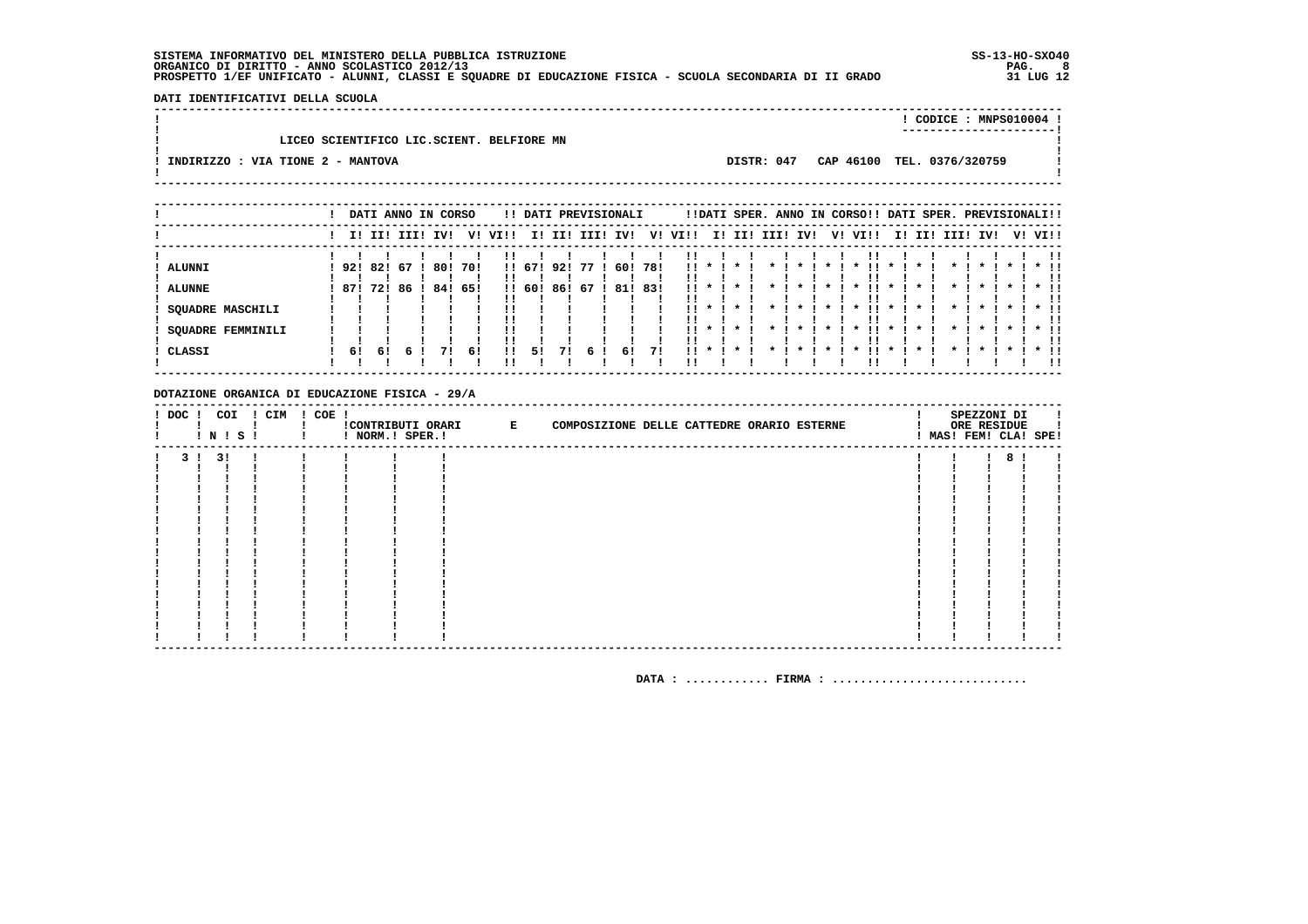DATI IDENTIFICATIVI DELLA SCUOLA

| ! LICEO SCIENTIFICO LIC.SCIENT. TECN."FERMI"            |                | ! CODICE : MNPS011011 ! |
|---------------------------------------------------------|----------------|-------------------------|
|                                                         |                | ----------------------- |
| SEZIONE ASSOCIATA ALL' ISTITUTO SUPERIORE I.S. FERMI MN |                |                         |
| DISTR: 047<br>INDIRIZZO : STRADA SPOLVERINA 5 - MANTOVA | CAP 46100 TEL. |                         |
|                                                         |                |                         |
|                                                         |                |                         |

|                          |         |     | DATI ANNO IN CORSO |  |              |      |        | !! DATI PREVISIONALI |  |         |            |              |                    |                    | !!DATI SPER. ANNO IN CORSO!! DATI SPER. PREVISIONALI!! |                     |                 |                    |         |         |
|--------------------------|---------|-----|--------------------|--|--------------|------|--------|----------------------|--|---------|------------|--------------|--------------------|--------------------|--------------------------------------------------------|---------------------|-----------------|--------------------|---------|---------|
|                          |         |     | I! II! III! IV!    |  | V! VI!!      |      |        | I! II! III! IV!      |  | V! VI!! |            |              | I! II! III! IV!    |                    | V! VI!!                                                |                     | I! II! III! IV! |                    |         | V! VI!! |
|                          |         |     |                    |  |              |      |        |                      |  |         |            |              |                    |                    |                                                        |                     |                 |                    |         | !!      |
| ALUNNI                   | 98! 83! |     |                    |  |              |      |        | !!110! 97! 70 !      |  | 11.     |            | $\mathbf{x}$ |                    |                    | $\boldsymbol{\ast}$                                    |                     |                 | $\boldsymbol{\pi}$ |         | $*$ !!  |
|                          |         |     |                    |  |              |      |        |                      |  | ' '     |            |              |                    |                    |                                                        |                     |                 |                    |         | ΙI      |
| <b>ALUNNE</b>            | 61!     | 50! |                    |  | $\mathbf{H}$ | 54 ! | 56! 45 |                      |  | !!      |            |              |                    |                    |                                                        |                     |                 |                    |         | * !!    |
|                          |         |     |                    |  |              |      |        |                      |  |         |            |              |                    |                    |                                                        |                     |                 |                    |         | !!      |
| <b>SQUADRE MASCHILI</b>  |         |     |                    |  |              |      |        |                      |  |         | $11 * 1 *$ |              | $\mathbf{x}$       | $\mathbf{x}$ .     | $\mathbf{x}$                                           | $\mathbf{x}$        | $\star$ I       | $\mathbf{x}$       | $\cdot$ | $*$ 11  |
|                          |         |     |                    |  |              |      |        |                      |  | ' '     |            |              |                    |                    |                                                        |                     |                 |                    |         | !!      |
| <b>SQUADRE FEMMINILI</b> |         |     |                    |  |              |      |        |                      |  | . .     |            |              | $\boldsymbol{\pi}$ | $\boldsymbol{\pi}$ | $\boldsymbol{\ast}$                                    | $\boldsymbol{\pi}$  |                 | $\boldsymbol{\pi}$ |         | $*$ 11  |
|                          |         |     |                    |  |              |      |        |                      |  | . .     |            |              |                    |                    |                                                        |                     |                 |                    |         | . .     |
| ! CLASSI                 | 61      | 51  |                    |  | !!           | 61   | 61     |                      |  | 11.     | $\star$    | $\star$      | $\star$            |                    | $\boldsymbol{\ast}$                                    | $\boldsymbol{\ast}$ | $\mathbf{x}$    | $\boldsymbol{\pi}$ |         | $*$ 11  |
|                          |         |     |                    |  |              |      |        |                      |  | !!      |            |              |                    |                    |                                                        |                     |                 |                    |         |         |

#### DOTAZIONE ORGANICA DI EDUCAZIONE FISICA - 29/A

| ! DOC !        |     | COI<br>! N ! S ! | ! CIM ! COE ! |                       | ! NORM.! SPER.! | !CONTRIBUTI ORARI E | COMPOSIZIONE DELLE CATTEDRE ORARIO ESTERNE |            |  | SPEZZONI DI<br>ORE RESIDUE<br>! MAS! FEM! CLA! SPE! |  |
|----------------|-----|------------------|---------------|-----------------------|-----------------|---------------------|--------------------------------------------|------------|--|-----------------------------------------------------|--|
| 2 <sub>1</sub> | -11 |                  |               | 16 <sub>1</sub><br>11 |                 |                     | COMPLETA CON MANTOVA - ITI FERMI MN        |            |  |                                                     |  |
|                |     |                  |               |                       |                 |                     | IST.TECN.IND.                              | MNTF011013 |  |                                                     |  |
|                |     |                  |               |                       |                 |                     |                                            |            |  |                                                     |  |
|                |     |                  |               |                       |                 |                     |                                            |            |  |                                                     |  |
|                |     |                  |               |                       |                 |                     |                                            |            |  |                                                     |  |
|                |     |                  |               |                       |                 |                     |                                            |            |  |                                                     |  |
|                |     |                  |               |                       |                 |                     |                                            |            |  |                                                     |  |
|                |     |                  |               |                       |                 |                     |                                            |            |  |                                                     |  |
|                |     |                  |               |                       |                 |                     |                                            |            |  |                                                     |  |
|                |     |                  |               |                       |                 |                     |                                            |            |  |                                                     |  |
|                |     |                  |               |                       |                 |                     |                                            |            |  |                                                     |  |
|                |     |                  |               |                       |                 |                     |                                            |            |  |                                                     |  |
|                |     |                  |               |                       |                 |                     |                                            |            |  |                                                     |  |
|                |     |                  |               |                       |                 |                     |                                            |            |  |                                                     |  |
|                |     |                  |               |                       |                 |                     |                                            |            |  |                                                     |  |
|                |     |                  |               |                       |                 |                     |                                            |            |  |                                                     |  |
|                |     |                  |               |                       |                 |                     |                                            |            |  |                                                     |  |
|                |     |                  |               |                       |                 |                     |                                            |            |  |                                                     |  |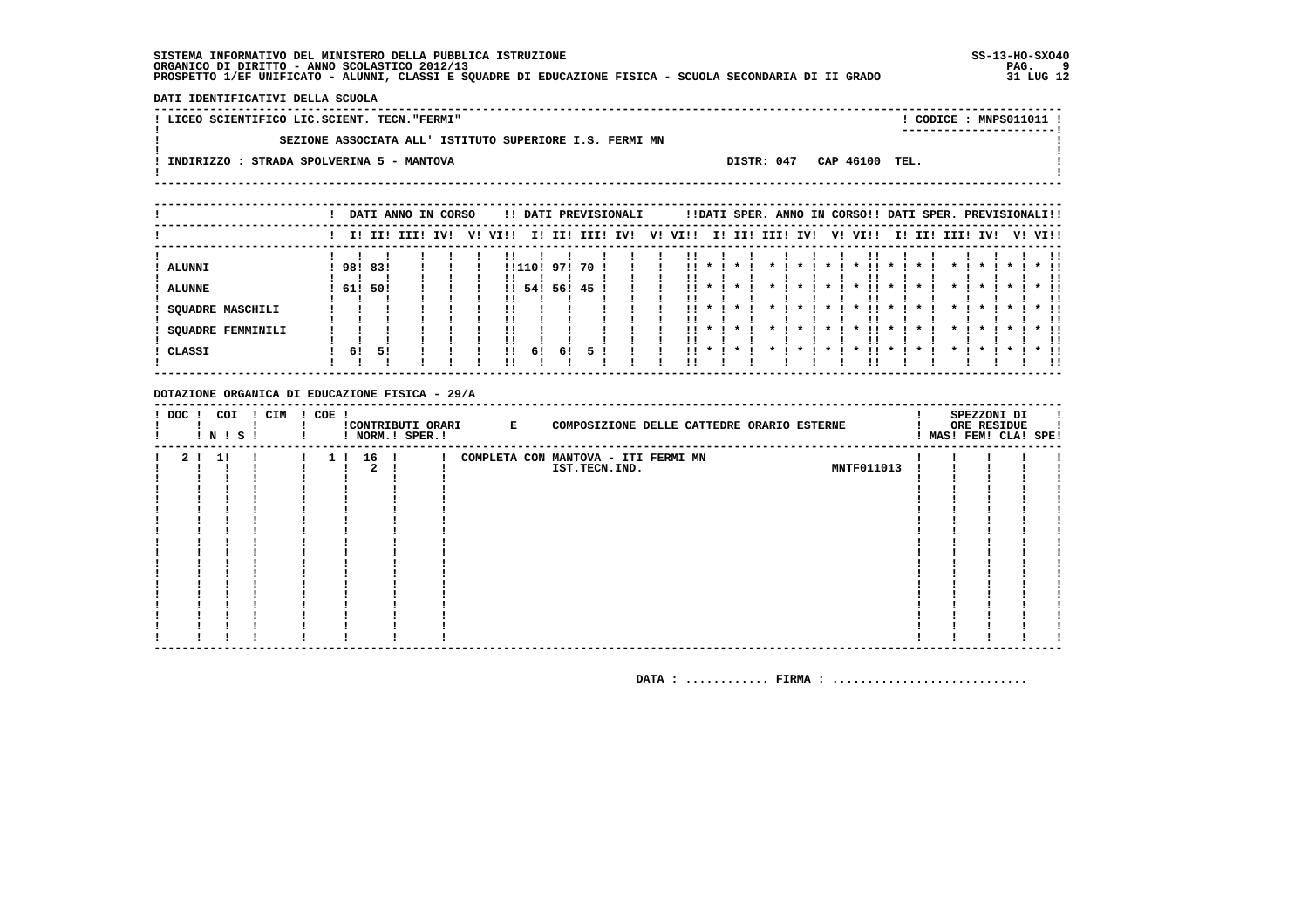DATI IDENTIFICATIVI DELLA SCUOLA

| ! IST PROF PER L'AGRICOLTURA E L'AMBIENTE IPA S.G. BOSCO VIADANA |  | CODICE: MNRA00401B                    |
|------------------------------------------------------------------|--|---------------------------------------|
| SEZIONE ASSOCIATA ALL' ISTITUTO SUPERIORE S. GIOVANNI BOSCO      |  |                                       |
| INDIRIZZO : VIA ROMA S.N.C. - VIADANA                            |  | DISTR: 050 CAP 46019 TEL. 0375/781144 |
|                                                                  |  |                                       |

|                          | DATI ANNO IN CORSO<br>!! DATI PREVISIONALI |  |  |                 |     |         |  | !!DATI SPER. ANNO IN CORSO!! DATI SPER. PREVISIONALI!! |                          |  |                         |  |  |                 |         |     |
|--------------------------|--------------------------------------------|--|--|-----------------|-----|---------|--|--------------------------------------------------------|--------------------------|--|-------------------------|--|--|-----------------|---------|-----|
|                          |                                            |  |  | I! II! III! IV! |     | V! VI!! |  |                                                        | I! II! III! IV!  V! VI!! |  | I! II! III! IV! V! VI!! |  |  | I! II! III! IV! | V! VI!! |     |
|                          |                                            |  |  |                 |     |         |  |                                                        |                          |  |                         |  |  |                 |         |     |
| <b>ALUNNI</b>            |                                            |  |  |                 | 81  |         |  |                                                        |                          |  |                         |  |  |                 |         |     |
|                          |                                            |  |  |                 |     |         |  |                                                        |                          |  |                         |  |  |                 |         | !!  |
| <b>ALUNNE</b>            |                                            |  |  |                 | 21! | !!      |  |                                                        |                          |  |                         |  |  |                 |         |     |
|                          |                                            |  |  |                 |     |         |  |                                                        |                          |  |                         |  |  |                 |         |     |
| <b>SQUADRE MASCHILI</b>  |                                            |  |  |                 |     | !!      |  |                                                        |                          |  |                         |  |  |                 |         | . . |
|                          |                                            |  |  |                 |     | ''      |  |                                                        |                          |  |                         |  |  |                 |         |     |
| <b>SQUADRE FEMMINILI</b> |                                            |  |  |                 |     |         |  |                                                        |                          |  |                         |  |  |                 |         |     |
|                          |                                            |  |  |                 |     | !!      |  |                                                        |                          |  |                         |  |  |                 |         | !!  |
| ! CLASSI                 |                                            |  |  |                 |     | !!      |  |                                                        |                          |  |                         |  |  |                 |         |     |
|                          |                                            |  |  |                 |     |         |  |                                                        |                          |  |                         |  |  |                 |         | . . |

#### DOTAZIONE ORGANICA DI EDUCAZIONE FISICA - 29/A

| $!$ DOC $!$ | COI<br>! N ! S ! | ! CIM | ! COE ! | ! NORM.! SPER.! | !CONTRIBUTI ORARI E | COMPOSIZIONE DELLE CATTEDRE ORARIO ESTERNE |  | SPEZZONI DI<br>ORE RESIDUE<br>! MAS! FEM! CLA! SPE! |  |
|-------------|------------------|-------|---------|-----------------|---------------------|--------------------------------------------|--|-----------------------------------------------------|--|
|             |                  |       |         |                 |                     |                                            |  |                                                     |  |
|             |                  |       |         |                 |                     |                                            |  |                                                     |  |
|             |                  |       |         |                 |                     |                                            |  |                                                     |  |
|             |                  |       |         |                 |                     |                                            |  |                                                     |  |
|             |                  |       |         |                 |                     |                                            |  |                                                     |  |
|             |                  |       |         |                 |                     |                                            |  |                                                     |  |
|             |                  |       |         |                 |                     |                                            |  |                                                     |  |
|             |                  |       |         |                 |                     |                                            |  |                                                     |  |
|             |                  |       |         |                 |                     |                                            |  |                                                     |  |
|             |                  |       |         |                 |                     |                                            |  |                                                     |  |
|             |                  |       |         |                 |                     |                                            |  |                                                     |  |
|             |                  |       |         |                 |                     |                                            |  |                                                     |  |
|             |                  |       |         |                 |                     |                                            |  |                                                     |  |
|             |                  |       |         |                 |                     |                                            |  |                                                     |  |
|             |                  |       |         |                 |                     |                                            |  |                                                     |  |
|             |                  |       |         |                 |                     |                                            |  |                                                     |  |
|             |                  |       |         |                 |                     |                                            |  |                                                     |  |
|             |                  |       |         |                 |                     |                                            |  |                                                     |  |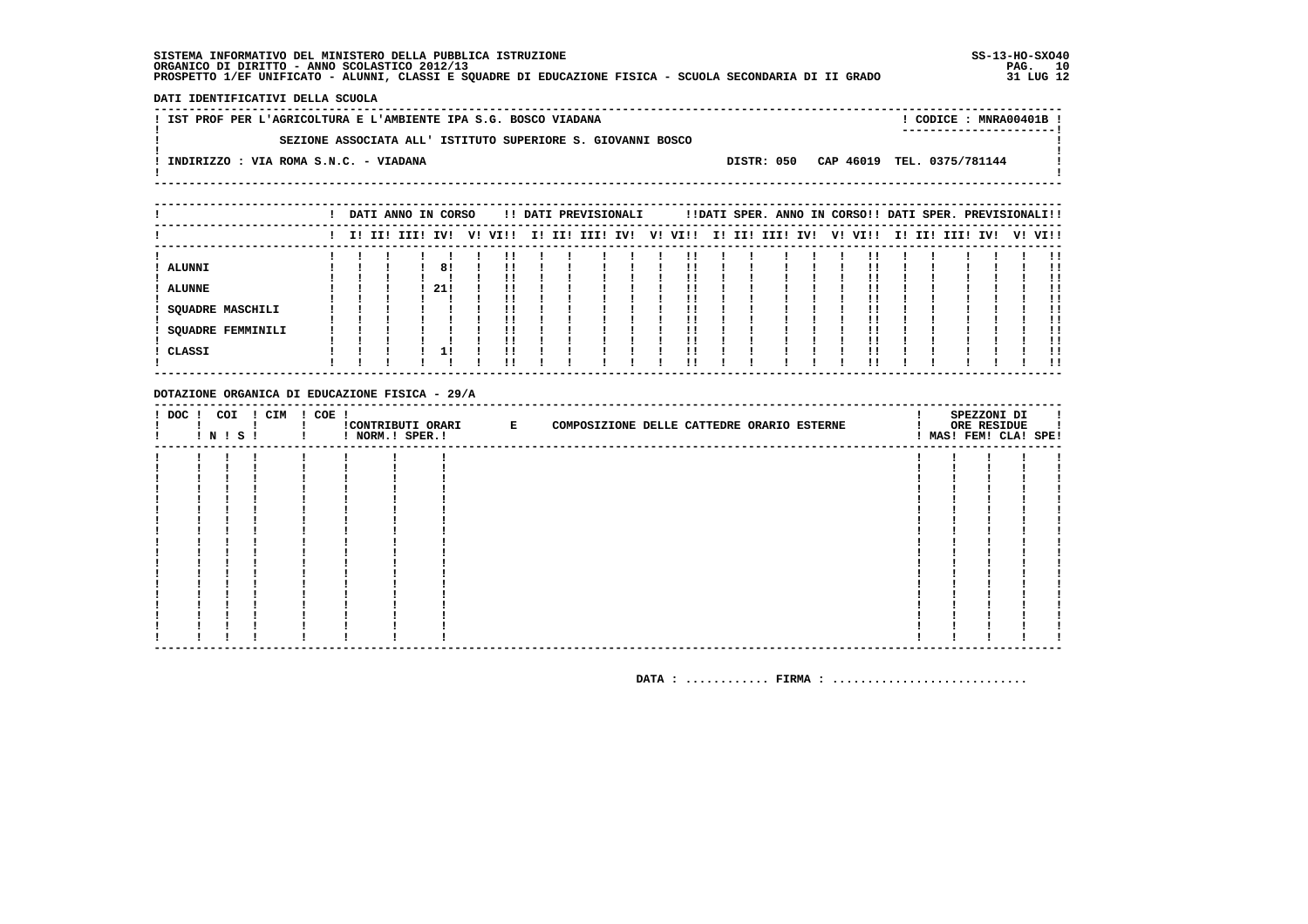DATI IDENTIFICATIVI DELLA SCUOLA

| ! IST PROF PER L'AGRICOLTURA E L'AMBIENTE IPA GAZOLDO IPP.   |  | $!$ CODICE : MNRA00402C $!$           |  |
|--------------------------------------------------------------|--|---------------------------------------|--|
|                                                              |  | -----------------------               |  |
| SEZIONE ASSOCIATA ALL' ISTITUTO SUPERIORE S. GIOVANNI BOSCO  |  |                                       |  |
| INDIRIZZO : VIA DELL'ARTIGIANATO, 1 - GAZOLDO DEGLI IPPOLITI |  | DISTR: 045 CAP 46040 TEL. 0376/657168 |  |
|                                                              |  |                                       |  |

|                   |     |             |     | DATI ANNO IN CORSO |      |         |            |      | !! DATI PREVISIONALI |         |                |         |  | !!DATI SPER. ANNO IN CORSO!! DATI SPER. PREVISIONALI!! |  |         |  |             |     |         |
|-------------------|-----|-------------|-----|--------------------|------|---------|------------|------|----------------------|---------|----------------|---------|--|--------------------------------------------------------|--|---------|--|-------------|-----|---------|
|                   |     | I! II! III! |     | IV!                |      | V! VI!! |            |      | I! II! III! IV!      |         |                | V! VI!! |  | I! II! III! IV!                                        |  | V! VI!! |  | I! II! III! | IV! | V! VI!! |
|                   |     |             |     |                    |      |         |            |      |                      |         |                |         |  |                                                        |  |         |  |             |     | !!      |
| <b>ALUNNI</b>     | 721 | 60 !        | 431 | 54!                | -24! |         | !! 63! 55! |      | 48 !                 | 51! 26! |                | !!      |  |                                                        |  |         |  |             |     | !!      |
| <b>ALUNNE</b>     | 421 | 24!         | 18  | 171                | 16!  |         | !! 29!     | -39! | 20                   | 26!     | 71             |         |  |                                                        |  |         |  |             |     |         |
| SQUADRE MASCHILI  |     |             |     |                    |      |         |            |      |                      |         |                |         |  |                                                        |  |         |  |             |     | !!      |
| SQUADRE FEMMINILI |     |             |     |                    |      |         |            |      |                      |         |                |         |  |                                                        |  |         |  |             |     | !!      |
|                   |     |             |     |                    |      |         |            |      |                      |         |                | . .     |  |                                                        |  |         |  |             |     | !!      |
| CLASSI            | 51  | 41          |     | 31                 | 21   | 11      | 41         | 41   |                      | 3 I     | 2 <sub>1</sub> | !!      |  |                                                        |  |         |  |             |     | . .     |

#### DOTAZIONE ORGANICA DI EDUCAZIONE FISICA - 29/A

| $!$ DOC $!$ |    | COI<br>! N ! S ! | ! CIM | ! COE ! | ! NORM.! SPER.! | !CONTRIBUTI ORARI E | COMPOSIZIONE DELLE CATTEDRE ORARIO ESTERNE |  |  |  | SPEZZONI DI<br>ORE RESIDUE | л.<br>! MAS! FEM! CLA! SPE! |
|-------------|----|------------------|-------|---------|-----------------|---------------------|--------------------------------------------|--|--|--|----------------------------|-----------------------------|
|             | 11 |                  |       |         |                 |                     |                                            |  |  |  | 1161                       |                             |
|             |    |                  |       |         |                 |                     |                                            |  |  |  |                            |                             |
|             |    |                  |       |         |                 |                     |                                            |  |  |  |                            |                             |
|             |    |                  |       |         |                 |                     |                                            |  |  |  |                            |                             |
|             |    |                  |       |         |                 |                     |                                            |  |  |  |                            |                             |
|             |    |                  |       |         |                 |                     |                                            |  |  |  |                            |                             |
|             |    |                  |       |         |                 |                     |                                            |  |  |  |                            |                             |
|             |    |                  |       |         |                 |                     |                                            |  |  |  |                            |                             |
|             |    |                  |       |         |                 |                     |                                            |  |  |  |                            |                             |
|             |    |                  |       |         |                 |                     |                                            |  |  |  |                            |                             |
|             |    |                  |       |         |                 |                     |                                            |  |  |  |                            |                             |
|             |    |                  |       |         |                 |                     |                                            |  |  |  |                            |                             |
|             |    |                  |       |         |                 |                     |                                            |  |  |  |                            |                             |
|             |    |                  |       |         |                 |                     |                                            |  |  |  |                            |                             |
|             |    |                  |       |         |                 |                     |                                            |  |  |  |                            |                             |
|             |    |                  |       |         |                 |                     |                                            |  |  |  |                            |                             |
|             |    |                  |       |         |                 |                     |                                            |  |  |  |                            |                             |
|             |    |                  |       |         |                 |                     |                                            |  |  |  |                            |                             |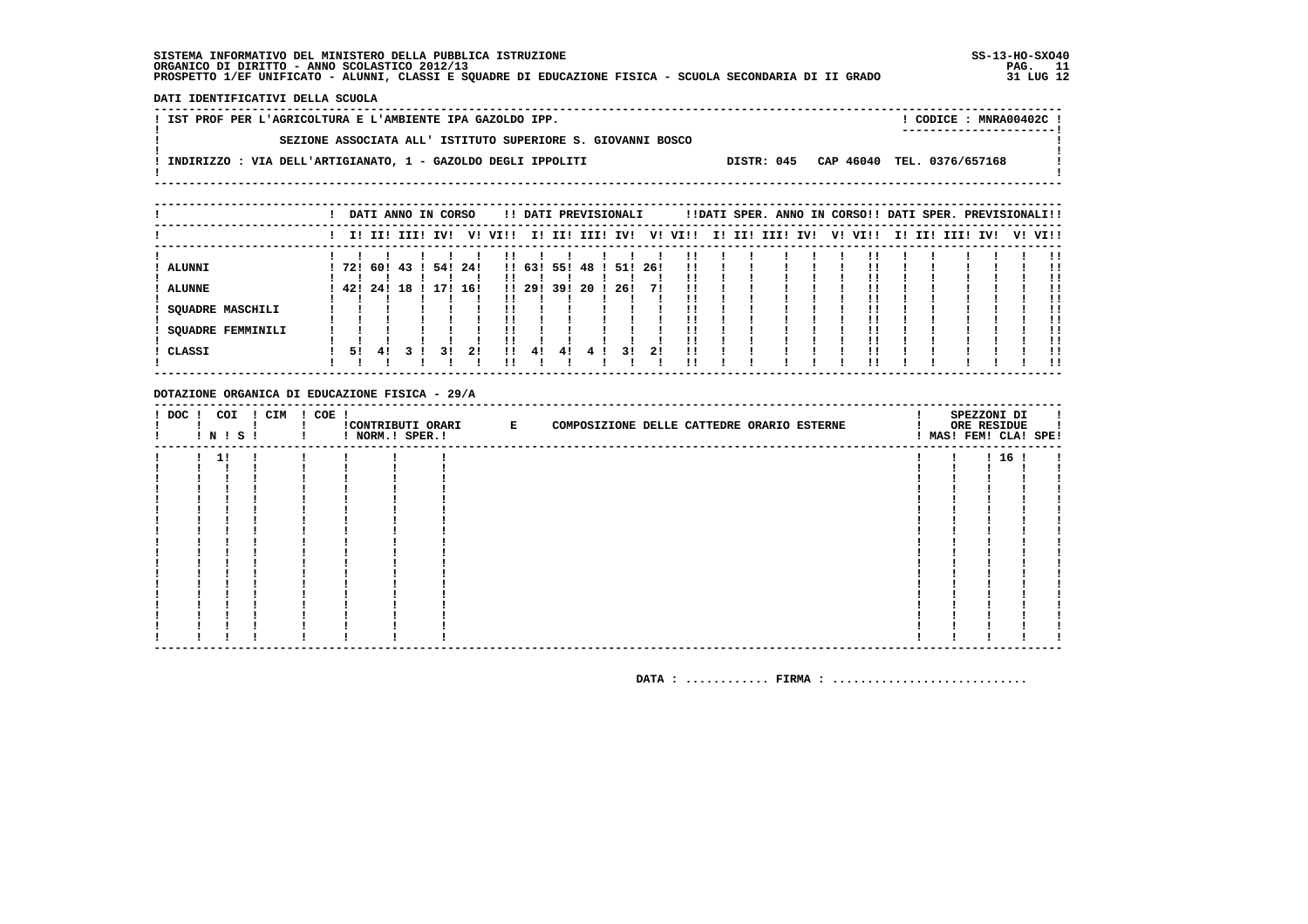DATI IDENTIFICATIVI DELLA SCUOLA

! IST PROF PER L'AGRICOLTURA IPA SERALE VIADANA ! CODICE : MNRA00450Q !  $\mathbf{I}$ CORSO SERALE DELL' IST PROF PER L'AGRICOLTURA E L'AMBIENTE IPA S.G. BOSCO VIADANA  $\blacksquare$ - 1  $\mathbf{I}$ -: INDIRIZZO : VIA ROMA S.N.C. - VIADANA DISTR: 050 CAP 46019 TEL. 0375/781144 **Contract Contract**  $\mathbf{I}$  $\mathbf{I}$ 

|                          |  | DATI ANNO IN CORSO |  |         |     | !! DATI PREVISIONALI |  |         |              |              |                         |                    |                 | !!DATI SPER. ANNO IN CORSO!! DATI SPER. PREVISIONALI!! |                    |         |                    |                         |                    |        |    |
|--------------------------|--|--------------------|--|---------|-----|----------------------|--|---------|--------------|--------------|-------------------------|--------------------|-----------------|--------------------------------------------------------|--------------------|---------|--------------------|-------------------------|--------------------|--------|----|
|                          |  | I! II! III! IV!    |  | V! VI!! | II. | II! III! IV!         |  | V! VI!! |              |              | I! II! III! IV!         |                    |                 | V! VI!!                                                |                    |         |                    | I! II! III! IV! V! VI!! |                    |        |    |
|                          |  |                    |  |         |     |                      |  |         |              |              |                         |                    |                 |                                                        |                    |         |                    |                         |                    |        | !! |
| ALUNNI                   |  |                    |  |         |     |                      |  | !!      | $\mathbf{x}$ | $\cdot$      |                         | $\boldsymbol{\pi}$ |                 | $\boldsymbol{\ast}$                                    | $\boldsymbol{\pi}$ |         |                    | $\boldsymbol{\pi}$      | $\boldsymbol{\pi}$ | $*$ !! |    |
|                          |  |                    |  |         |     |                      |  |         |              |              |                         |                    |                 |                                                        |                    |         |                    |                         |                    |        | !! |
| <b>ALUNNE</b>            |  |                    |  |         |     |                      |  |         |              |              |                         |                    |                 | $\boldsymbol{\ast}$                                    |                    |         |                    | $\cdot$                 |                    | $*$ 11 |    |
|                          |  |                    |  |         |     |                      |  |         |              |              |                         |                    |                 |                                                        |                    |         |                    |                         |                    |        | !! |
| SQUADRE MASCHILI         |  |                    |  | ''      |     |                      |  |         |              | $11 * 1 * 1$ | $\star$ $\cdot$ $\cdot$ | $\cdot$            | $\star$ $\cdot$ | . .<br>$\mathbf{x}$                                    | $\cdot$            | $\cdot$ | $\star$ 1          | $\cdot$                 | $\cdots$           | $*$ 11 |    |
|                          |  |                    |  | !!      |     |                      |  |         |              |              |                         |                    |                 |                                                        |                    |         |                    |                         |                    |        | !! |
| <b>SQUADRE FEMMINILI</b> |  |                    |  |         |     |                      |  | . .     | $\mathbf{x}$ | $\cdot$      |                         | $\boldsymbol{\pi}$ |                 | . .<br>$\boldsymbol{\pi}$                              | $\mathbf{x}$       |         | $\boldsymbol{\pi}$ | $\boldsymbol{\pi}$      | $\cdot$            | $*$ !! |    |
|                          |  |                    |  |         |     |                      |  |         |              |              |                         |                    |                 |                                                        |                    |         |                    |                         |                    |        | !! |
| CLASSI                   |  |                    |  | !!      |     |                      |  |         |              |              |                         |                    |                 |                                                        |                    |         |                    |                         |                    | * !!   |    |
|                          |  |                    |  | ' '     |     |                      |  |         |              |              |                         |                    |                 |                                                        |                    |         |                    |                         |                    |        | 11 |

#### DOTAZIONE ORGANICA DI EDUCAZIONE FISICA - 29/A

|  | ! N ! S ! | ! DOC ! COI ! CIM ! COE ! | ! NORM.! SPER.! | CONTRIBUTI ORARI E | COMPOSIZIONE DELLE CATTEDRE ORARIO ESTERNE |  | SPEZZONI DI<br>ORE RESIDUE<br>! MAS! FEM! CLA! SPE! |  |
|--|-----------|---------------------------|-----------------|--------------------|--------------------------------------------|--|-----------------------------------------------------|--|
|  |           |                           |                 |                    |                                            |  |                                                     |  |
|  |           |                           |                 |                    |                                            |  |                                                     |  |
|  |           |                           |                 |                    |                                            |  |                                                     |  |
|  |           |                           |                 |                    |                                            |  |                                                     |  |
|  |           |                           |                 |                    |                                            |  |                                                     |  |
|  |           |                           |                 |                    |                                            |  |                                                     |  |
|  |           |                           |                 |                    |                                            |  |                                                     |  |
|  |           |                           |                 |                    |                                            |  |                                                     |  |
|  |           |                           |                 |                    |                                            |  |                                                     |  |
|  |           |                           |                 |                    |                                            |  |                                                     |  |
|  |           |                           |                 |                    |                                            |  |                                                     |  |
|  |           |                           |                 |                    |                                            |  |                                                     |  |
|  |           |                           |                 |                    |                                            |  |                                                     |  |
|  |           |                           |                 |                    |                                            |  |                                                     |  |
|  |           |                           |                 |                    |                                            |  |                                                     |  |
|  |           |                           |                 |                    |                                            |  |                                                     |  |
|  |           |                           |                 |                    |                                            |  |                                                     |  |
|  |           |                           |                 |                    |                                            |  |                                                     |  |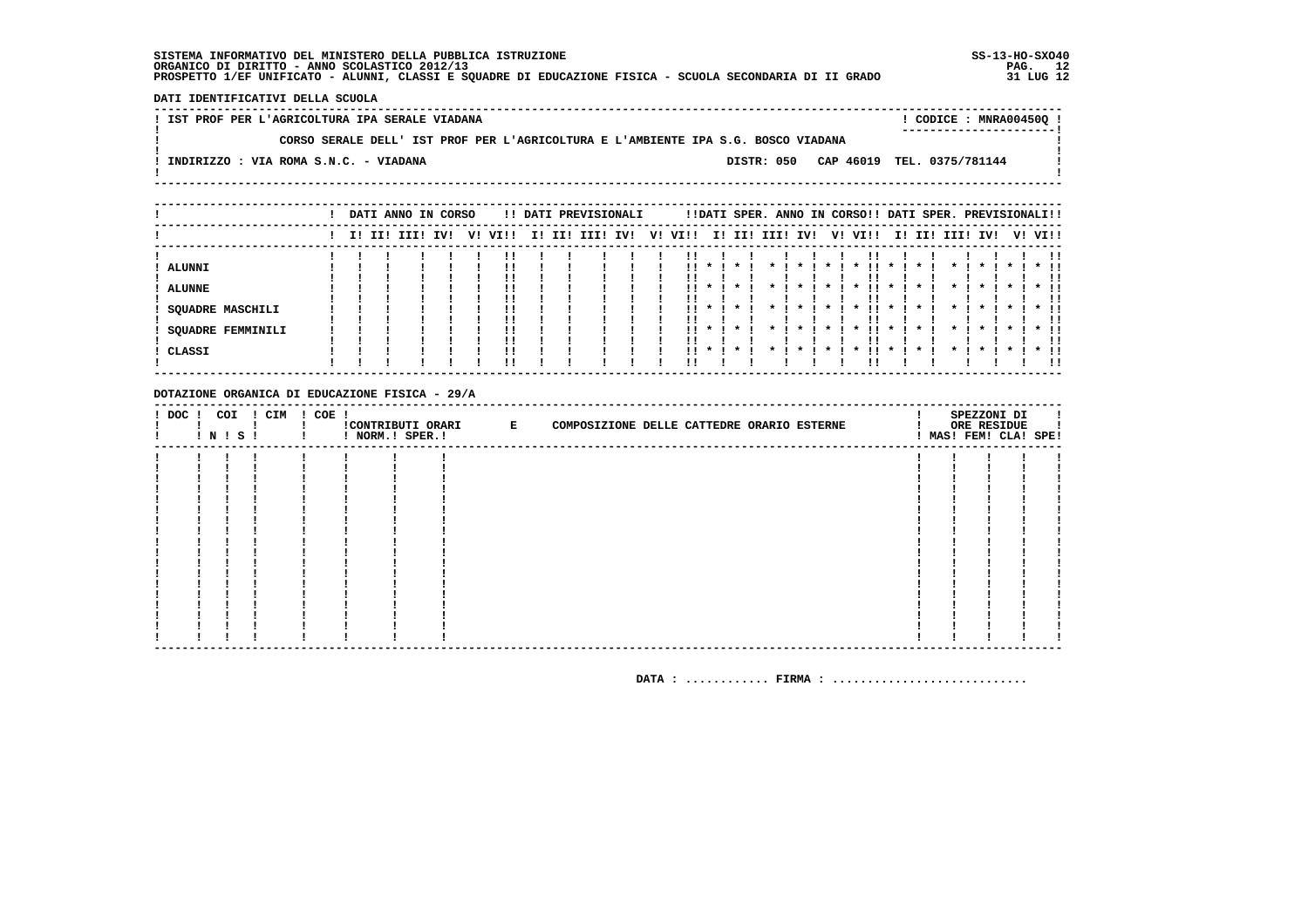DATI IDENTIFICATIVI DELLA SCUOLA

| ! IST PROF PER L'AGRICOLTURA E L'AMBIENTE IPA S.BENEDETTO PO      |            | CODICE: MNRA013016 !<br>----------------------- |  |
|-------------------------------------------------------------------|------------|-------------------------------------------------|--|
| SEZIONE ASSOCIATA ALL' ISTITUTO SUPERIORE I.S. "STROZZI" PALIDANO |            |                                                 |  |
| INDIRIZZO : STRADA VILLA GARIBALDI, 137 - SAN BENEDETTO PO        | DISTR: 049 | CAP 46027 TEL. 0376/615311                      |  |
|                                                                   |            |                                                 |  |

|                         |      |     |             |     | DATI ANNO IN CORSO |      |        |     | !! DATI PREVISIONALI |      |      |           |                                         |         |                 |              |                 | !!DATI SPER. ANNO IN CORSO!! DATI SPER. PREVISIONALI!! |              |         |                    |              |              |               |
|-------------------------|------|-----|-------------|-----|--------------------|------|--------|-----|----------------------|------|------|-----------|-----------------------------------------|---------|-----------------|--------------|-----------------|--------------------------------------------------------|--------------|---------|--------------------|--------------|--------------|---------------|
|                         |      |     | I! II! III! | IV! | V!                 | VI!! | II.    | II! | III! IV!             |      |      | V! VI!!   | II.                                     | II!     | IIII            | IV!          | V!              | VIII                                                   | II.          | II!     | IIII               | IV!          | V!           | VI!!          |
| ALUNNI                  | -251 | 28! | 29          |     |                    |      |        | 171 | 22                   |      | -271 |           | $\mathbf{11}$ $\mathbf{*}$ $\mathbf{1}$ | $\star$ | $\cdot$ $\cdot$ | $\cdot$      | $\star$ 1       | . .<br>$\cdot$                                         | $\star$ 1    | $\cdot$ | $\mathbf{x}$       | $\mathbf{x}$ | $\cdot$      | . .           |
|                         |      |     |             | 24! | 14!                |      | !! 13! |     |                      | -221 |      |           |                                         |         |                 |              |                 |                                                        |              |         |                    |              |              | $*$ 11        |
| ALUNNE                  | 31   | 21  |             |     | 81<br>61           | !!   | 21     | 51  |                      |      | 21   | . .<br>!! |                                         |         |                 |              |                 | $\boldsymbol{\ast}$                                    |              |         |                    |              |              | -11           |
| <b>SQUADRE MASCHILI</b> |      |     |             |     |                    |      |        |     |                      |      |      |           | $\cdots$                                | $\star$ | *               | $\cdot$      | $\star$ $\cdot$ | .<br>$\cdot$                                           | $\star$ 1    | $\cdot$ | $\star$            | $\star$      | $\star$ 1    | $*$ 11        |
| SQUADRE FEMMINILI       |      |     |             |     |                    |      |        |     |                      |      |      |           | $11 * 1$                                |         |                 | $\mathbf{x}$ | $\mathbf{x}$    | . .<br>$\boldsymbol{\pi}$                              | $\mathbf{x}$ |         | $\boldsymbol{\pi}$ | $\mathbf{r}$ | $\mathbf{x}$ | $*$ !!<br>-11 |
| CLASSI                  |      |     |             |     |                    |      |        |     |                      |      |      | !!        | $\boldsymbol{\pi}$                      |         |                 |              |                 |                                                        | $\mathbf{x}$ |         |                    |              | $\star$      |               |
|                         |      |     |             |     |                    |      |        |     |                      |      |      |           |                                         |         |                 |              |                 |                                                        |              |         |                    |              |              | . .           |

#### DOTAZIONE ORGANICA DI EDUCAZIONE FISICA - 29/A

| ! DOC ! | COI<br>! N ! S ! | ! CIM ! COE ! |  |                 | ! NORM.! SPER.! | !CONTRIBUTI ORARI E | COMPOSIZIONE DELLE CATTEDRE ORARIO ESTERNE  |                   |  | SPEZZONI DI<br>ORE RESIDUE<br>MAS! FEM! CLA! SPE! |  |
|---------|------------------|---------------|--|-----------------|-----------------|---------------------|---------------------------------------------|-------------------|--|---------------------------------------------------|--|
|         |                  |               |  | 10 <sub>1</sub> |                 |                     | COMPLETA CON GONZAGA - ITA STROZZI PALIDANO |                   |  |                                                   |  |
|         |                  |               |  |                 |                 |                     | IST.TECN.AGR.                               | <b>MNTA013012</b> |  |                                                   |  |
|         |                  |               |  |                 |                 |                     |                                             |                   |  |                                                   |  |
|         |                  |               |  |                 |                 |                     |                                             |                   |  |                                                   |  |
|         |                  |               |  |                 |                 |                     |                                             |                   |  |                                                   |  |
|         |                  |               |  |                 |                 |                     |                                             |                   |  |                                                   |  |
|         |                  |               |  |                 |                 |                     |                                             |                   |  |                                                   |  |
|         |                  |               |  |                 |                 |                     |                                             |                   |  |                                                   |  |
|         |                  |               |  |                 |                 |                     |                                             |                   |  |                                                   |  |
|         |                  |               |  |                 |                 |                     |                                             |                   |  |                                                   |  |
|         |                  |               |  |                 |                 |                     |                                             |                   |  |                                                   |  |
|         |                  |               |  |                 |                 |                     |                                             |                   |  |                                                   |  |
|         |                  |               |  |                 |                 |                     |                                             |                   |  |                                                   |  |
|         |                  |               |  |                 |                 |                     |                                             |                   |  |                                                   |  |
|         |                  |               |  |                 |                 |                     |                                             |                   |  |                                                   |  |
|         |                  |               |  |                 |                 |                     |                                             |                   |  |                                                   |  |
|         |                  |               |  |                 |                 |                     |                                             |                   |  |                                                   |  |
|         |                  |               |  |                 |                 |                     |                                             |                   |  |                                                   |  |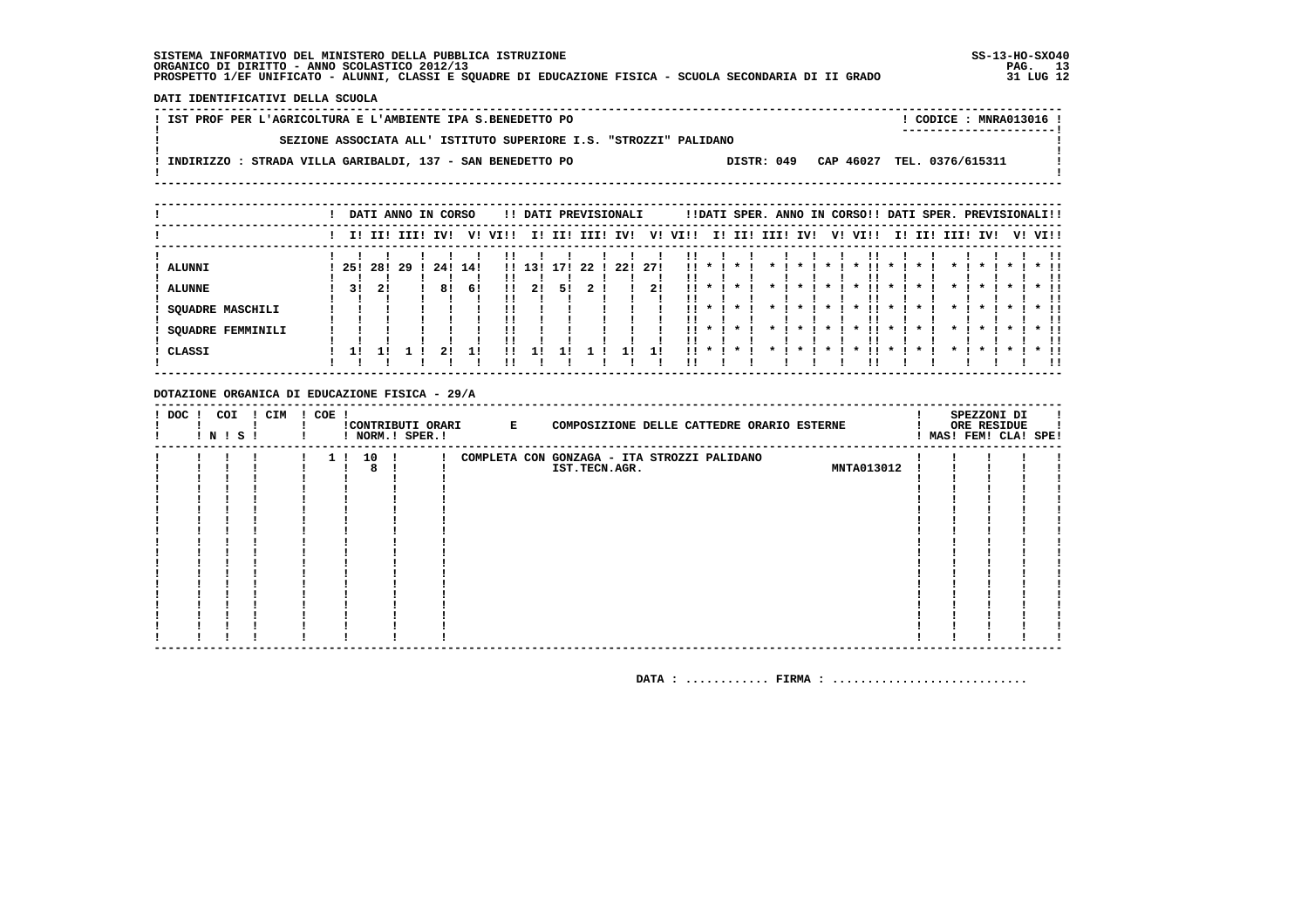DATI IDENTIFICATIVI DELLA SCUOLA

|  | ! IST PROF PER I SERVIZI COMMERCIALI IPSC OSTIGLIA       |  | $\overline{CODICE}$ : MNR $C006012$ !<br>---------------------- |  |
|--|----------------------------------------------------------|--|-----------------------------------------------------------------|--|
|  | SEZIONE ASSOCIATA ALL' ISTITUTO SUPERIORE IS G.GREGGIATI |  |                                                                 |  |
|  | INDIRIZZO : VIA ROMA N.1 - OSTIGLIA                      |  | DISTR: 048 CAP 46035 TEL. 0386/802360                           |  |
|  |                                                          |  |                                                                 |  |

|                         |              |    |  | DATI ANNO IN CORSO |     |          |        |      | !! DATI PREVISIONALI |        |      |                         |  | !!DATI SPER. ANNO IN CORSO!! DATI SPER. PREVISIONALI!! |  |         |  |                 |  |         |
|-------------------------|--------------|----|--|--------------------|-----|----------|--------|------|----------------------|--------|------|-------------------------|--|--------------------------------------------------------|--|---------|--|-----------------|--|---------|
|                         |              |    |  | I! II! III! IV!    |     | V! VI!!  |        |      |                      |        |      | I! II! III! IV! V! VI!! |  | I! II! III! IV!                                        |  | V! VI!! |  | I! II! III! IV! |  | V! VI!! |
|                         |              |    |  |                    |     |          |        |      |                      |        |      |                         |  |                                                        |  |         |  |                 |  |         |
| ALUNNI                  | 241271461    |    |  | 191                | -41 | !!       | 11241  | -201 | 21 I                 | 191231 |      | . .<br>!!               |  |                                                        |  |         |  |                 |  | !!      |
| <b>ALUNNE</b>           | 33! 60! 38 ! |    |  | 38! 19!            |     |          | !! 45! | 35!  | -25                  | 51!    | -251 | !!                      |  |                                                        |  |         |  |                 |  |         |
| <b>SQUADRE MASCHILI</b> |              |    |  |                    |     |          |        |      |                      |        |      |                         |  |                                                        |  |         |  |                 |  | !!      |
| SOUADRE FEMMINILI       |              |    |  |                    |     |          |        |      |                      |        |      |                         |  |                                                        |  |         |  |                 |  | 11      |
|                         |              |    |  |                    |     |          |        |      |                      |        |      |                         |  |                                                        |  |         |  |                 |  |         |
| CLASSI                  | 21           | 2! |  |                    | 11  | 11<br>'' | 31     | 21   |                      | 31     | 21   | 11                      |  |                                                        |  |         |  |                 |  | -11     |

#### DOTAZIONE ORGANICA DI EDUCAZIONE FISICA - 29/A

| ! DOC ! | COI<br>! N ! S ! | ! CIM | ! COE ! | ! NORM.! SPER.! | !CONTRIBUTI ORARI E | COMPOSIZIONE DELLE CATTEDRE ORARIO ESTERNE |  | SPEZZONI DI<br>ORE RESIDUE<br>! MAS! FEM! CLA! SPE! |  |
|---------|------------------|-------|---------|-----------------|---------------------|--------------------------------------------|--|-----------------------------------------------------|--|
|         | -11              |       |         |                 |                     |                                            |  |                                                     |  |
|         |                  |       |         |                 |                     |                                            |  |                                                     |  |
|         |                  |       |         |                 |                     |                                            |  |                                                     |  |
|         |                  |       |         |                 |                     |                                            |  |                                                     |  |
|         |                  |       |         |                 |                     |                                            |  |                                                     |  |
|         |                  |       |         |                 |                     |                                            |  |                                                     |  |
|         |                  |       |         |                 |                     |                                            |  |                                                     |  |
|         |                  |       |         |                 |                     |                                            |  |                                                     |  |
|         |                  |       |         |                 |                     |                                            |  |                                                     |  |
|         |                  |       |         |                 |                     |                                            |  |                                                     |  |
|         |                  |       |         |                 |                     |                                            |  |                                                     |  |
|         |                  |       |         |                 |                     |                                            |  |                                                     |  |
|         |                  |       |         |                 |                     |                                            |  |                                                     |  |
|         |                  |       |         |                 |                     |                                            |  |                                                     |  |
|         |                  |       |         |                 |                     |                                            |  |                                                     |  |
|         |                  |       |         |                 |                     |                                            |  |                                                     |  |
|         |                  |       |         |                 |                     |                                            |  |                                                     |  |
|         |                  |       |         |                 |                     |                                            |  |                                                     |  |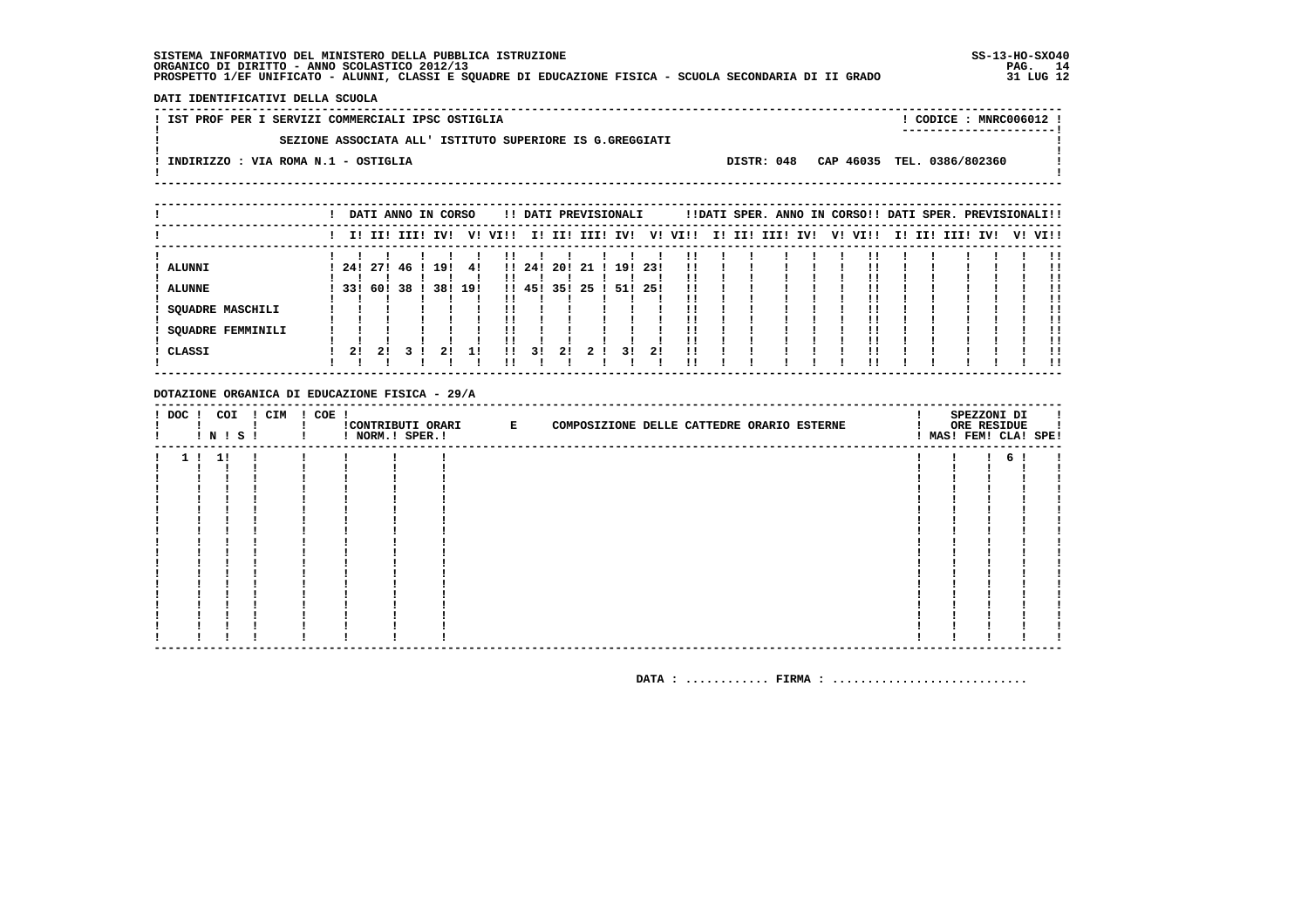DATI IDENTIFICATIVI DELLA SCUOLA

|  |  |  | ! IST PROF PER I SERVIZI COMMERCIALI IPSAR POGGIO RUSCO |  |                                                          |  |  |                                       |  | CODICE: MNRC006023 !    |  |
|--|--|--|---------------------------------------------------------|--|----------------------------------------------------------|--|--|---------------------------------------|--|-------------------------|--|
|  |  |  |                                                         |  |                                                          |  |  |                                       |  | ----------------------- |  |
|  |  |  |                                                         |  | SEZIONE ASSOCIATA ALL' ISTITUTO SUPERIORE IS G.GREGGIATI |  |  |                                       |  |                         |  |
|  |  |  |                                                         |  |                                                          |  |  |                                       |  |                         |  |
|  |  |  | INDIRIZZO : LARGO LENNEDY - POGGIO RUSCO                |  |                                                          |  |  | DISTR: 048 CAP 46025 TEL. 0386/734258 |  |                         |  |
|  |  |  |                                                         |  |                                                          |  |  |                                       |  |                         |  |
|  |  |  |                                                         |  |                                                          |  |  |                                       |  |                         |  |
|  |  |  |                                                         |  |                                                          |  |  |                                       |  |                         |  |

|                          |      |     |             | DATI ANNO IN CORSO |     |         |        |     | !! DATI PREVISIONALI |     |      |      |               |              |                 |                 |           | !!DATI SPER. ANNO IN CORSO!! DATI SPER. PREVISIONALI!! |              |         |             |              |         |         |               |
|--------------------------|------|-----|-------------|--------------------|-----|---------|--------|-----|----------------------|-----|------|------|---------------|--------------|-----------------|-----------------|-----------|--------------------------------------------------------|--------------|---------|-------------|--------------|---------|---------|---------------|
|                          |      |     | I! II! III! | IVI                |     | V! VI!! | II.    |     | II! III! IV!         |     | V!   | VI!! |               |              |                 | I! II! III! IV! |           | V! VI!!                                                |              |         | I! II! III! | IVI          |         | V! VI!! |               |
|                          |      |     |             |                    |     |         |        |     |                      |     |      |      |               |              |                 |                 |           |                                                        |              |         |             |              |         |         |               |
| ALUNNI                   | 751  | 501 | 39 !        | 25!                | 18! |         | !! 85! | 82! | 40 !                 | 25! | -221 |      | $11 \times 1$ | $\cdot$      |                 | $\mathbf x$     |           | $\boldsymbol{\ast}$                                    | $\mathbf{x}$ |         |             | $\mathbf{x}$ |         |         | $*$ !!        |
|                          |      |     |             |                    |     | !!      |        |     |                      |     |      |      |               |              |                 |                 |           |                                                        |              |         |             |              |         |         |               |
| <b>ALUNNE</b>            | 80 ! | 561 | 29          | 29!                | 271 |         | !! 87! | 55! | 44                   | 32! | -26! | 11.  |               |              |                 |                 |           |                                                        |              |         |             |              |         |         |               |
|                          |      |     |             |                    |     |         |        |     |                      |     |      |      |               |              |                 |                 |           |                                                        |              |         |             |              |         |         | !!            |
| <b>SQUADRE MASCHILI</b>  |      |     |             |                    |     | . .     |        |     |                      |     |      | . .  | $\star$       | $\star$      |                 | $\cdot$         | $\star$   | . .<br>$\cdot$                                         | $\cdot$      | *       | $\star$     | $\star$      | $\cdot$ |         | $*$ !!        |
|                          |      |     |             |                    |     |         |        |     |                      |     |      |      |               |              |                 |                 |           |                                                        |              |         |             |              |         |         |               |
| <b>SQUADRE FEMMINILI</b> |      |     |             |                    |     | ''      |        |     |                      |     |      |      |               | $11 * 1 * 1$ | $\star$ $\cdot$ | $\cdot$         | $\star$ I | . .<br>$\cdot$                                         | $\cdot$      | $\cdot$ | $\star$ .   | $\cdot$      | $\cdot$ |         | $\star$ $\pm$ |
|                          |      |     |             |                    |     | ''      |        |     |                      |     |      |      |               |              |                 |                 |           |                                                        |              |         |             |              |         |         |               |
| CLASSI                   | 61   | -41 |             | 21                 | 21  | 11      | 61     | 51  |                      | 21  | 21   | . .  |               |              |                 |                 |           |                                                        |              |         |             |              |         |         |               |
|                          |      |     |             |                    |     | ''      |        |     |                      |     |      |      |               |              |                 |                 |           |                                                        |              |         |             |              |         |         | !!            |

#### DOTAZIONE ORGANICA DI EDUCAZIONE FISICA - 29/A

| $!$ DOC $!$ |     | COI<br>! N ! S ! | ! CIM | $! COE$ ! | ! NORM.! SPER.! | !CONTRIBUTI ORARI E | COMPOSIZIONE DELLE CATTEDRE ORARIO ESTERNE |  | SPEZZONI DI<br>ORE RESIDUE<br>! MAS! FEM! CLA! SPE! |  |
|-------------|-----|------------------|-------|-----------|-----------------|---------------------|--------------------------------------------|--|-----------------------------------------------------|--|
|             | -21 |                  |       |           |                 |                     |                                            |  |                                                     |  |
|             |     |                  |       |           |                 |                     |                                            |  |                                                     |  |
|             |     |                  |       |           |                 |                     |                                            |  |                                                     |  |
|             |     |                  |       |           |                 |                     |                                            |  |                                                     |  |
|             |     |                  |       |           |                 |                     |                                            |  |                                                     |  |
|             |     |                  |       |           |                 |                     |                                            |  |                                                     |  |
|             |     |                  |       |           |                 |                     |                                            |  |                                                     |  |
|             |     |                  |       |           |                 |                     |                                            |  |                                                     |  |
|             |     |                  |       |           |                 |                     |                                            |  |                                                     |  |
|             |     |                  |       |           |                 |                     |                                            |  |                                                     |  |
|             |     |                  |       |           |                 |                     |                                            |  |                                                     |  |
|             |     |                  |       |           |                 |                     |                                            |  |                                                     |  |
|             |     |                  |       |           |                 |                     |                                            |  |                                                     |  |
|             |     |                  |       |           |                 |                     |                                            |  |                                                     |  |
|             |     |                  |       |           |                 |                     |                                            |  |                                                     |  |
|             |     |                  |       |           |                 |                     |                                            |  |                                                     |  |
|             |     |                  |       |           |                 |                     |                                            |  |                                                     |  |
|             |     |                  |       |           |                 |                     |                                            |  |                                                     |  |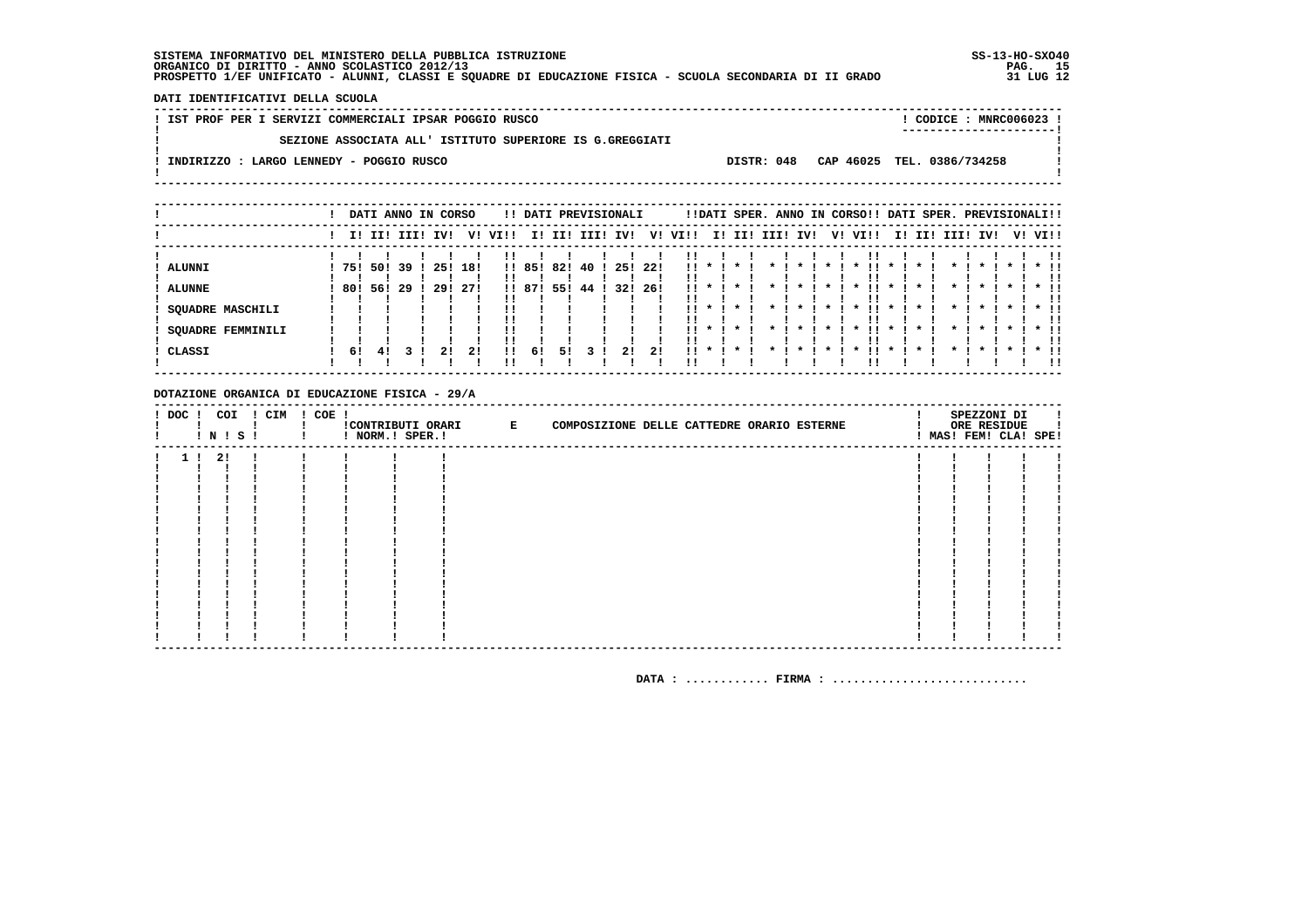DATI IDENTIFICATIVI DELLA SCUOLA

|                                                                        |            | ! CODICE : MNRC01000L !<br>---------------------- |  |
|------------------------------------------------------------------------|------------|---------------------------------------------------|--|
| IST PROF PER I SERVIZI COMMERCIALI ISTITUTO SUPERIORE BONOMI-MAZZOLARI |            |                                                   |  |
| ! INDIRIZZO : VIA AMADEI 35 - MANTOVA                                  | DISTR: 047 | CAP 46100 TEL. 0376/323498                        |  |

|                   |    |    | DATI ANNO IN CORSO |    |    |              |               |    |     | !! DATI PREVISIONALI |     |         |  | !!DATI SPER. ANNO IN CORSO!! DATI SPER. PREVISIONALI!! |     |         |  |                 |  |         |
|-------------------|----|----|--------------------|----|----|--------------|---------------|----|-----|----------------------|-----|---------|--|--------------------------------------------------------|-----|---------|--|-----------------|--|---------|
|                   |    |    | I! II! III! IV!    |    |    | V! VI!!      |               |    |     | I! II! III! IV!      |     | V! VI!! |  | I! II! III!                                            | IV! | V! VI!! |  | I! II! III! IV! |  | V! VI!! |
|                   |    |    |                    |    |    |              |               |    |     |                      |     |         |  |                                                        |     |         |  |                 |  |         |
| ALUNNI            | 11 |    |                    |    |    |              | 1!73!63!      |    | 491 | 51!                  | 28! | !!      |  |                                                        |     |         |  |                 |  | .,      |
|                   |    |    |                    |    |    |              |               |    |     |                      |     |         |  |                                                        |     |         |  |                 |  |         |
| <b>ALUNNE</b>     |    |    |                    |    |    |              | !!140!133!103 |    |     | !107! 72!            |     |         |  |                                                        |     |         |  |                 |  |         |
|                   |    |    |                    |    |    |              |               |    |     |                      |     |         |  |                                                        |     |         |  |                 |  |         |
| SOUADRE MASCHILI  |    |    |                    |    |    |              |               |    |     |                      |     |         |  |                                                        |     |         |  |                 |  | !!      |
|                   |    |    |                    |    |    |              |               |    |     |                      |     |         |  |                                                        |     |         |  |                 |  |         |
| SQUADRE FEMMINILI |    |    |                    |    |    |              |               |    |     |                      |     |         |  |                                                        |     |         |  |                 |  | . .     |
|                   |    |    |                    |    |    |              |               |    |     |                      |     |         |  |                                                        |     |         |  |                 |  | !!      |
| CLASSI            | 91 | 81 | <b>q</b>           | 61 | 51 | $\mathbf{H}$ | 81            | 9! | 8   | 81                   | 51  | !!      |  |                                                        |     |         |  |                 |  |         |
|                   |    |    |                    |    |    |              |               |    |     |                      |     |         |  |                                                        |     |         |  |                 |  | !!      |

#### DOTAZIONE ORGANICA DI EDUCAZIONE FISICA - 29/A

| ! DOC ! | COI<br>! N ! S ! | ! CIM | ! COE ! | ! NORM.! SPER.! | !CONTRIBUTI ORARI E | COMPOSIZIONE DELLE CATTEDRE ORARIO ESTERNE |  | SPEZZONI DI<br>ORE RESIDUE<br>! MAS! FEM! CLA! SPE! |  |
|---------|------------------|-------|---------|-----------------|---------------------|--------------------------------------------|--|-----------------------------------------------------|--|
| 4!      | -41              |       |         |                 |                     |                                            |  |                                                     |  |
|         |                  |       |         |                 |                     |                                            |  |                                                     |  |
|         |                  |       |         |                 |                     |                                            |  |                                                     |  |
|         |                  |       |         |                 |                     |                                            |  |                                                     |  |
|         |                  |       |         |                 |                     |                                            |  |                                                     |  |
|         |                  |       |         |                 |                     |                                            |  |                                                     |  |
|         |                  |       |         |                 |                     |                                            |  |                                                     |  |
|         |                  |       |         |                 |                     |                                            |  |                                                     |  |
|         |                  |       |         |                 |                     |                                            |  |                                                     |  |
|         |                  |       |         |                 |                     |                                            |  |                                                     |  |
|         |                  |       |         |                 |                     |                                            |  |                                                     |  |
|         |                  |       |         |                 |                     |                                            |  |                                                     |  |
|         |                  |       |         |                 |                     |                                            |  |                                                     |  |
|         |                  |       |         |                 |                     |                                            |  |                                                     |  |
|         |                  |       |         |                 |                     |                                            |  |                                                     |  |
|         |                  |       |         |                 |                     |                                            |  |                                                     |  |
|         |                  |       |         |                 |                     |                                            |  |                                                     |  |
|         |                  |       |         |                 |                     |                                            |  |                                                     |  |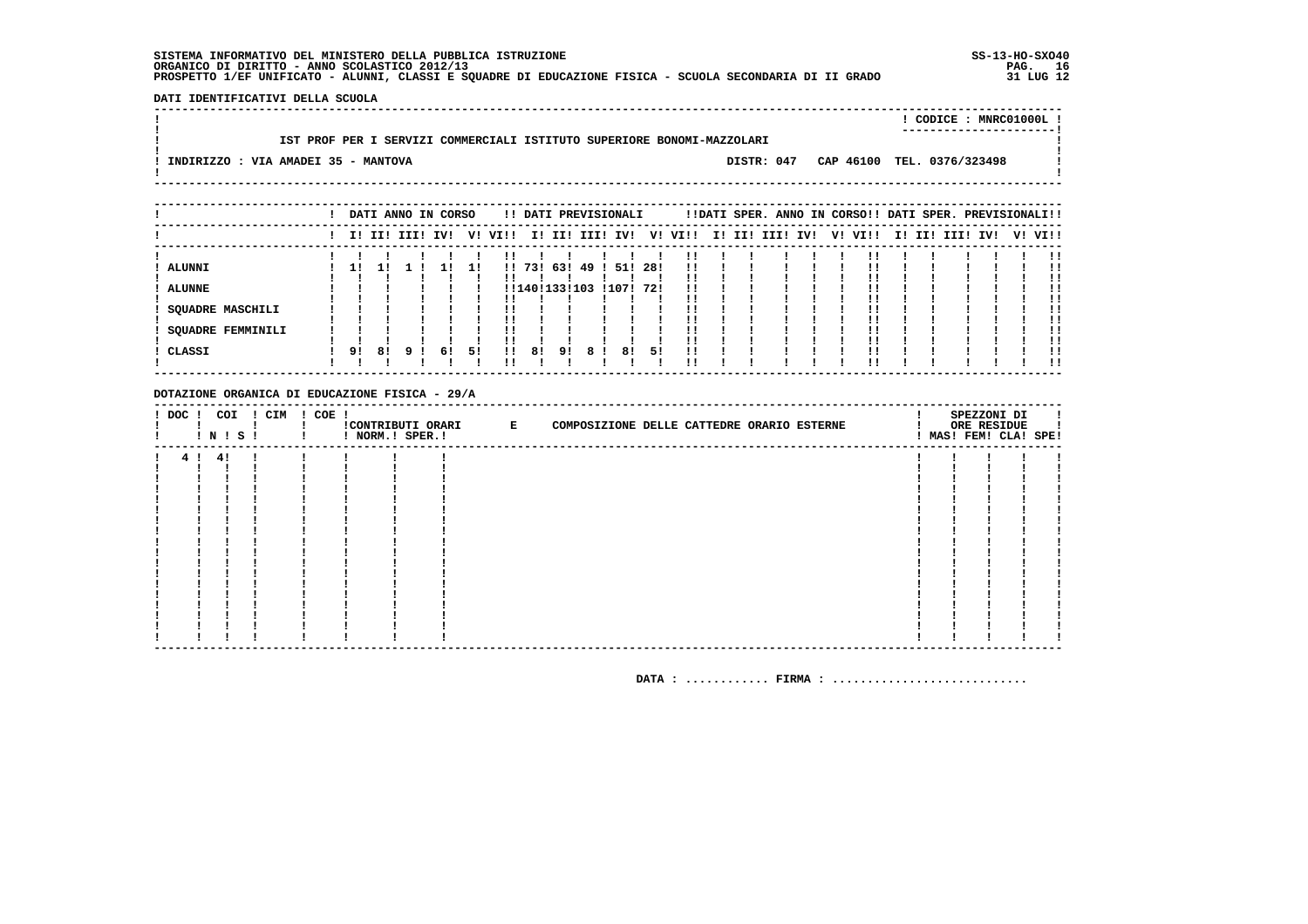DATI IDENTIFICATIVI DELLA SCUOLA

| ! IST PROF PER I SERVIZI SOCIALI IPSS VIADANA               |            | ! CODICE: MNRF004014 !<br>----------------------- |  |
|-------------------------------------------------------------|------------|---------------------------------------------------|--|
| SEZIONE ASSOCIATA ALL' ISTITUTO SUPERIORE S. GIOVANNI BOSCO |            |                                                   |  |
| INDIRIZZO : VIA ROMA S.N.C. - VIADANA                       | DISTR: 050 | CAP 46019 TEL. 0375/781183                        |  |
|                                                             |            |                                                   |  |

|                          |     |             |    | DATI ANNO IN CORSO |     |              |     |     |          | !! DATI PREVISIONALI |     |      |                                        |              |                    |              |              | !!DATI SPER. ANNO IN CORSO!! DATI SPER. PREVISIONALI!! |              |         |              |                    |              |         |
|--------------------------|-----|-------------|----|--------------------|-----|--------------|-----|-----|----------|----------------------|-----|------|----------------------------------------|--------------|--------------------|--------------|--------------|--------------------------------------------------------|--------------|---------|--------------|--------------------|--------------|---------|
|                          |     | II III IIII |    | IV!                |     | V! VI!!      | II. |     | II! III! | IV!                  | V!  | VI!! |                                        |              | I! II! III! IV!    |              |              | V! VI!!                                                |              |         | I! II! III!  | IV!                |              | V! VI!! |
|                          |     |             |    |                    |     |              |     |     |          |                      |     |      |                                        |              |                    |              |              |                                                        |              |         |              |                    |              |         |
| ALUNNI                   | -41 |             |    |                    |     |              |     |     |          | 11                   | 71  |      | $\mathbf{11}$ $\mathbf{1}$             | $\cdot$      |                    | $\cdot$      | $\cdot$      |                                                        | $\mathbf{x}$ |         |              |                    |              | $*$ !!  |
| <b>ALUNNE</b>            | 43! | 22!         | 22 |                    | 15! | $\mathbf{1}$ | 38! | 36! | 15       | -71                  | 18! |      |                                        |              |                    |              |              |                                                        |              |         |              |                    |              | . .     |
| SOUADRE MASCHILI         |     |             |    |                    |     |              |     |     |          |                      |     |      | $\mathbf{1}$ $\mathbf{1}$ $\mathbf{1}$ | $\star$      |                    | $\cdot$      | $\star$ 1    | . .<br>$\mathbf{x}$                                    | $\star$      | $\cdot$ | $\cdots$     | $\star$            | $\star$ I    | $*$ 11  |
| <b>SQUADRE FEMMINILI</b> |     |             |    |                    |     |              |     |     |          |                      |     |      | $11 * 1$                               | $\mathbf{x}$ | $\boldsymbol{\pi}$ | $\mathbf{x}$ | $\mathbf{x}$ | ''<br>$\mathbf x$                                      | $\mathbf{x}$ |         | $\mathbf{x}$ | $\boldsymbol{\pi}$ | $\mathbf{x}$ | $*$ !!  |
| CLASSI                   | 21  |             |    |                    | 11  | !!           | 2!  | 21  |          |                      |     | . .  |                                        |              |                    |              |              |                                                        |              |         |              |                    |              |         |
|                          |     |             |    |                    |     |              |     |     |          |                      |     |      |                                        |              |                    |              |              |                                                        |              |         |              |                    |              | . .     |

#### DOTAZIONE ORGANICA DI EDUCAZIONE FISICA - 29/A

| ! DOC ! | ! N ! S ! | COI ! CIM ! COE ! |          | ! NORM.! SPER.! | !CONTRIBUTI ORARI E | COMPOSIZIONE DELLE CATTEDRE ORARIO ESTERNE |            |  | SPEZZONI DI<br>ORE RESIDUE<br>! MAS! FEM! CLA! SPE! |  |
|---------|-----------|-------------------|----------|-----------------|---------------------|--------------------------------------------|------------|--|-----------------------------------------------------|--|
|         |           |                   | 1 ! 14 ! |                 |                     | COMPLETA CON VIADANA - IPSIA VIADANA       |            |  |                                                     |  |
|         |           |                   |          |                 |                     | I.P.IND. E ART.                            | MNRI004013 |  |                                                     |  |
|         |           |                   |          |                 |                     |                                            |            |  |                                                     |  |
|         |           |                   |          |                 |                     |                                            |            |  |                                                     |  |
|         |           |                   |          |                 |                     |                                            |            |  |                                                     |  |
|         |           |                   |          |                 |                     |                                            |            |  |                                                     |  |
|         |           |                   |          |                 |                     |                                            |            |  |                                                     |  |
|         |           |                   |          |                 |                     |                                            |            |  |                                                     |  |
|         |           |                   |          |                 |                     |                                            |            |  |                                                     |  |
|         |           |                   |          |                 |                     |                                            |            |  |                                                     |  |
|         |           |                   |          |                 |                     |                                            |            |  |                                                     |  |
|         |           |                   |          |                 |                     |                                            |            |  |                                                     |  |
|         |           |                   |          |                 |                     |                                            |            |  |                                                     |  |
|         |           |                   |          |                 |                     |                                            |            |  |                                                     |  |
|         |           |                   |          |                 |                     |                                            |            |  |                                                     |  |
|         |           |                   |          |                 |                     |                                            |            |  |                                                     |  |
|         |           |                   |          |                 |                     |                                            |            |  |                                                     |  |
|         |           |                   |          |                 |                     |                                            |            |  |                                                     |  |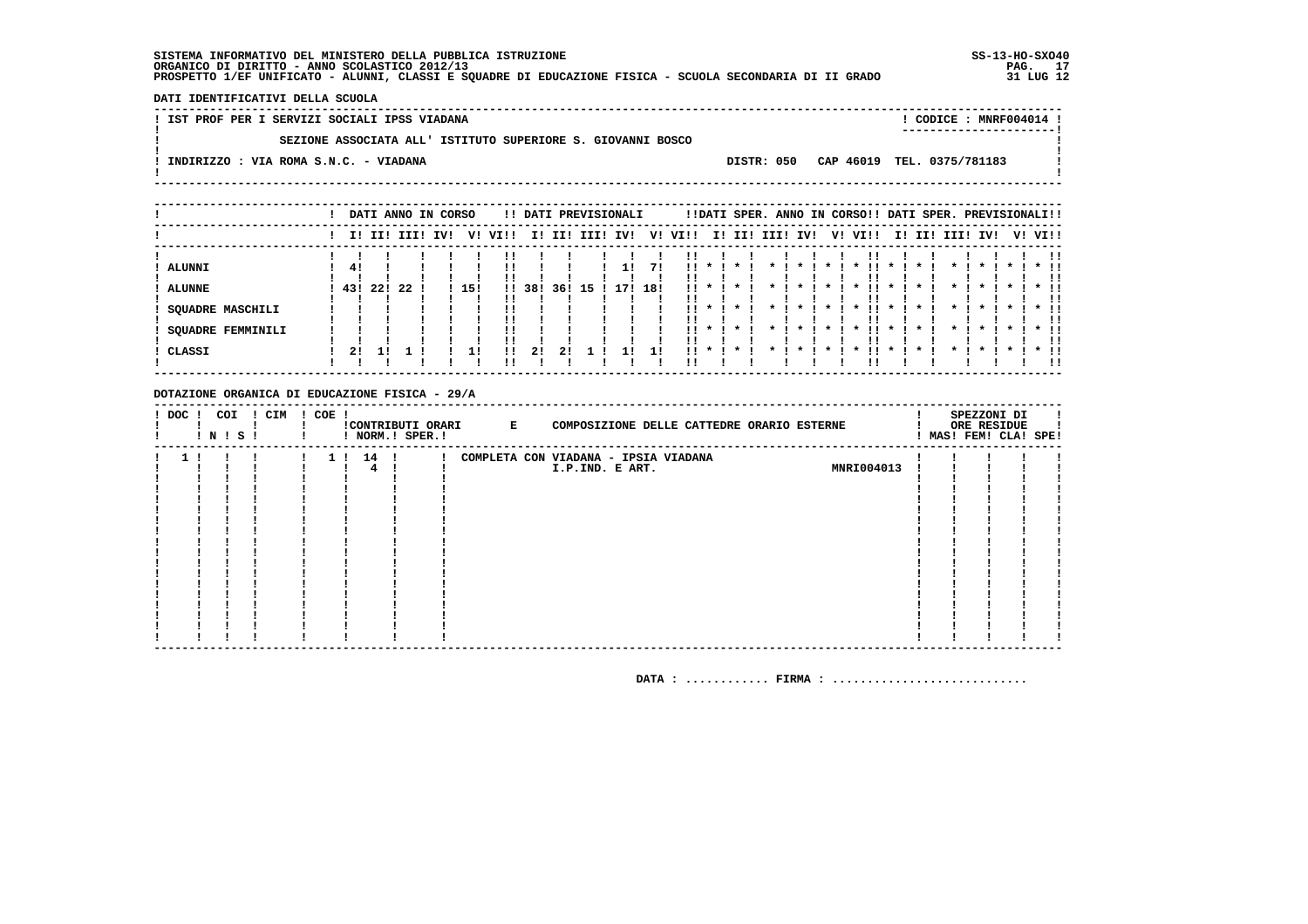DATI IDENTIFICATIVI DELLA SCUOLA

| ! IST PROF PER I SERVIZI SOCIALI IPSS SERALE VIADANA           |            |  | CODICE: MNRF00450C!        |  |
|----------------------------------------------------------------|------------|--|----------------------------|--|
| CORSO SERALE DELL' IST PROF PER I SERVIZI SOCIALI IPSS VIADANA |            |  |                            |  |
| INDIRIZZO : VIA ROMA S.N.C. - VIADANA                          | DISTR: 050 |  | CAP 46019 TEL. 0375/781183 |  |
|                                                                |            |  |                            |  |
|                                                                |            |  |                            |  |

|                          |  | DATI ANNO IN CORSO |     |    |      |     |     | !! DATI PREVISIONALI |     |    |      |           |              |                |          |           |              |     |                |                     | !!DATI SPER. ANNO IN CORSO!! DATI SPER. PREVISIONALI!! |                    |           |         |
|--------------------------|--|--------------------|-----|----|------|-----|-----|----------------------|-----|----|------|-----------|--------------|----------------|----------|-----------|--------------|-----|----------------|---------------------|--------------------------------------------------------|--------------------|-----------|---------|
|                          |  | I! II! III!        | IV! | V! | VI!! | II. | II! | III!                 | IV! | V! | VI!! |           | I! II!       |                | III! IV! |           | V! VI!!      |     |                | I! II!              | III!                                                   | IV!                |           | V! VI!! |
|                          |  |                    |     |    |      |     |     |                      |     |    |      |           |              |                |          |           |              |     |                |                     |                                                        |                    |           | -11     |
| ALUNNI                   |  |                    |     |    | !!   |     |     |                      |     |    | . .  |           |              |                |          |           |              |     |                |                     |                                                        |                    |           |         |
|                          |  |                    |     |    | !!   |     |     |                      |     |    |      |           |              |                |          |           |              |     |                |                     |                                                        |                    |           | . .     |
| <b>ALUNNE</b>            |  |                    |     |    | !!   |     |     |                      |     |    | . .  | $\star$ 1 | $\star$      | $\cdot$        | $\cdot$  | $\star$ 1 | $\mathbf{x}$ | . . | $\cdot$        | $\boldsymbol{\ast}$ | $\mathbf{x}$                                           | $\star$            | $\star$ 1 | $*$ 11  |
|                          |  |                    |     |    |      |     |     |                      |     |    |      |           |              |                |          |           |              |     |                |                     |                                                        |                    |           |         |
| <b>SQUADRE MASCHILI</b>  |  |                    |     |    | !!   |     |     |                      |     |    |      | $11 * 1$  | $\mathbf{r}$ | $\mathbf{x}$ . | $\cdot$  | $\cdot$   | $\mathbf x$  | . . | $\mathbf{x}$ i | $\boldsymbol{\pi}$  | $\mathbf{x}$                                           | $\boldsymbol{\pi}$ | $\star$ I | $*$ 11  |
|                          |  |                    |     |    | ''   |     |     |                      |     |    |      |           |              |                |          |           |              |     |                |                     |                                                        |                    |           |         |
| <b>SQUADRE FEMMINILI</b> |  |                    |     |    | !!   |     |     |                      |     |    | . .  |           |              |                |          |           |              | !!  |                |                     |                                                        | ×                  |           | $*$ 11  |
|                          |  |                    |     |    | ''   |     |     |                      |     |    |      |           |              |                |          |           |              |     |                |                     |                                                        |                    |           | -11     |
| ! CLASSI                 |  |                    |     |    | !!   |     |     |                      |     |    | . .  | $\cdot$   |              |                |          |           |              |     | $\mathbf{x}$   |                     |                                                        |                    |           | $*$ 11  |
|                          |  |                    |     |    |      |     |     |                      |     |    |      |           |              |                |          |           |              |     |                |                     |                                                        |                    |           | !!      |

#### DOTAZIONE ORGANICA DI EDUCAZIONE FISICA - 29/A

| $!$ DOC $!$ | ! N ! S ! | COI ! CIM ! COE ! | ! NORM.! SPER.! | !CONTRIBUTI ORARI E | COMPOSIZIONE DELLE CATTEDRE ORARIO ESTERNE |  | SPEZZONI DI<br>ORE RESIDUE<br>! MAS! FEM! CLA! SPE! |  |
|-------------|-----------|-------------------|-----------------|---------------------|--------------------------------------------|--|-----------------------------------------------------|--|
|             |           |                   |                 |                     |                                            |  |                                                     |  |
|             |           |                   |                 |                     |                                            |  |                                                     |  |
|             |           |                   |                 |                     |                                            |  |                                                     |  |
|             |           |                   |                 |                     |                                            |  |                                                     |  |
|             |           |                   |                 |                     |                                            |  |                                                     |  |
|             |           |                   |                 |                     |                                            |  |                                                     |  |
|             |           |                   |                 |                     |                                            |  |                                                     |  |
|             |           |                   |                 |                     |                                            |  |                                                     |  |
|             |           |                   |                 |                     |                                            |  |                                                     |  |
|             |           |                   |                 |                     |                                            |  |                                                     |  |
|             |           |                   |                 |                     |                                            |  |                                                     |  |
|             |           |                   |                 |                     |                                            |  |                                                     |  |
|             |           |                   |                 |                     |                                            |  |                                                     |  |
|             |           |                   |                 |                     |                                            |  |                                                     |  |
|             |           |                   |                 |                     |                                            |  |                                                     |  |
|             |           |                   |                 |                     |                                            |  |                                                     |  |
|             |           |                   |                 |                     |                                            |  |                                                     |  |
|             |           |                   |                 |                     |                                            |  |                                                     |  |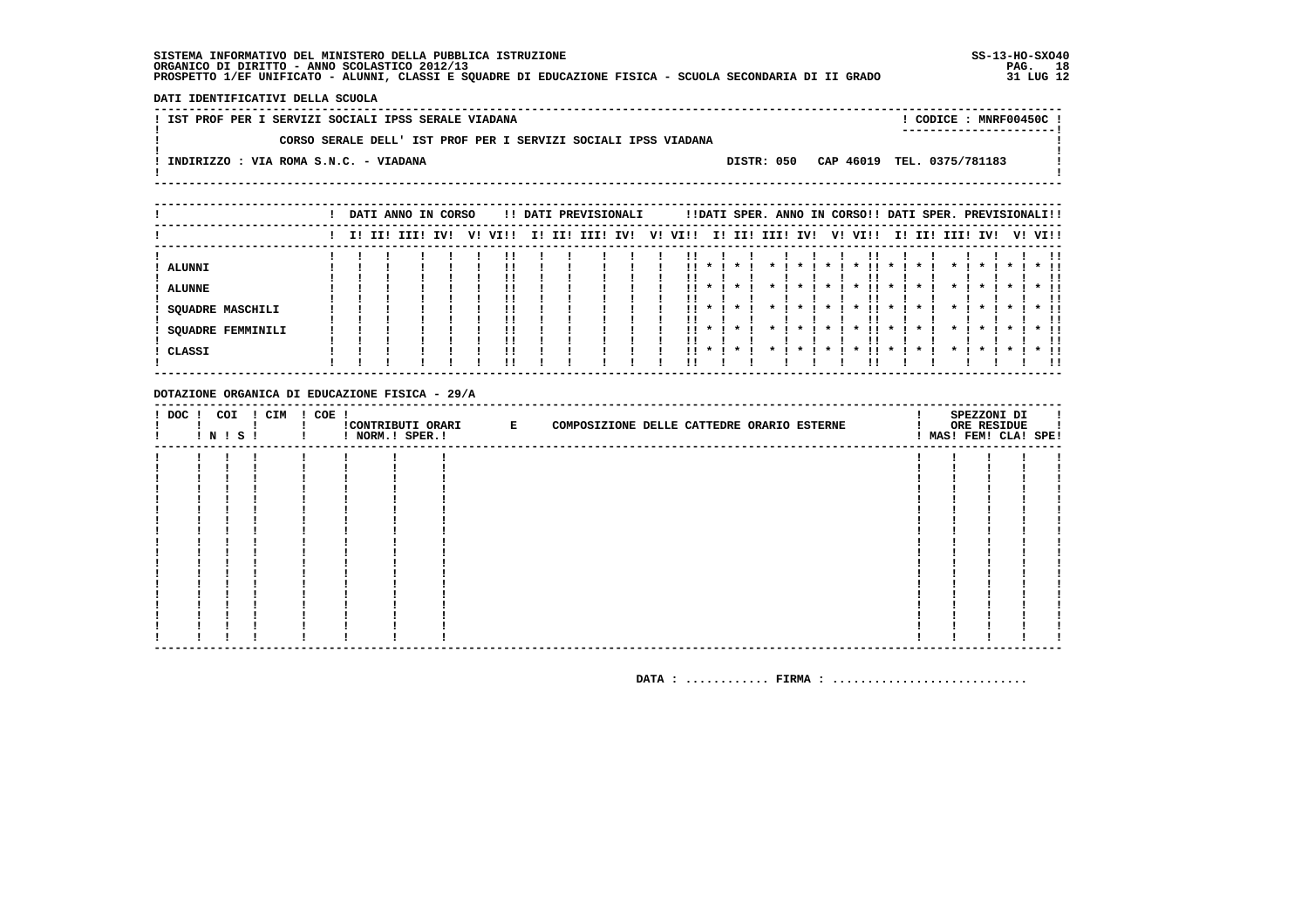DATI IDENTIFICATIVI DELLA SCUOLA

| ! IST PROF INDUSTRIA E ARTIGIANATO IPSIA VIADANA |                                                             |            | ! CODICE : MNRI004013 !    |  |
|--------------------------------------------------|-------------------------------------------------------------|------------|----------------------------|--|
|                                                  | SEZIONE ASSOCIATA ALL' ISTITUTO SUPERIORE S. GIOVANNI BOSCO |            | ----------------------     |  |
| INDIRIZZO : VIA ROMA S.N.C. - VIADANA            |                                                             | DISTR: 050 | CAP 46019 TEL. 0375/781144 |  |
|                                                  |                                                             |            |                            |  |
|                                                  |                                                             |            |                            |  |

|                         |              |    | DATI ANNO IN CORSO |         |    |         |        |    | !! DATI PREVISIONALI |         |      |                         |  | !!DATI SPER. ANNO IN CORSO!! DATI SPER. PREVISIONALI!! |  |         |  |                 |  |         |
|-------------------------|--------------|----|--------------------|---------|----|---------|--------|----|----------------------|---------|------|-------------------------|--|--------------------------------------------------------|--|---------|--|-----------------|--|---------|
|                         |              |    | I! II! III! IV!    |         |    | V! VI!! |        |    |                      |         |      | I! II! III! IV! V! VI!! |  | I! II! III! IV!                                        |  | V! VI!! |  | I! II! III! IV! |  | V! VI!! |
|                         |              |    |                    |         |    |         |        |    |                      |         |      |                         |  |                                                        |  |         |  |                 |  |         |
| <b>ALUNNI</b>           | 71! 55! 31 ! |    |                    | 28! 28! |    |         |        |    | !!107! 57! 40 !      | 24! 20! |      | !!                      |  |                                                        |  |         |  |                 |  | !!      |
|                         |              |    |                    |         |    |         |        |    |                      |         |      |                         |  |                                                        |  |         |  |                 |  |         |
| ALUNNE                  |              |    |                    |         |    |         | !!107! |    | 57! 40 !             | 24!     | -20! | !!                      |  |                                                        |  |         |  |                 |  |         |
|                         |              |    |                    |         |    | !!      |        |    |                      |         |      |                         |  |                                                        |  |         |  |                 |  | !!      |
| <b>SQUADRE MASCHILI</b> |              |    |                    |         |    |         |        |    |                      |         |      |                         |  |                                                        |  |         |  |                 |  | !!      |
|                         |              |    |                    |         |    | !!      |        |    |                      |         |      |                         |  |                                                        |  |         |  |                 |  |         |
| SOUADRE FEMMINILI       |              |    |                    |         |    | !!      |        |    |                      |         |      |                         |  |                                                        |  |         |  |                 |  | !!      |
|                         |              |    |                    |         |    |         |        |    |                      |         |      |                         |  |                                                        |  |         |  |                 |  |         |
| ! CLASSI                | 31           | 31 |                    |         | 11 | !!      | 41     | 31 | 2 <sup>1</sup>       |         | 11   | !!                      |  |                                                        |  |         |  |                 |  |         |
|                         |              |    |                    |         |    | ''      |        |    |                      |         |      |                         |  |                                                        |  |         |  |                 |  | . .     |

#### DOTAZIONE ORGANICA DI EDUCAZIONE FISICA - 29/A

| ! DOC ! | COI<br>! N ! S ! | ! CIM ! COE ! |  |                | ! NORM.! SPER.! | !CONTRIBUTI ORARI E | COMPOSIZIONE DELLE CATTEDRE ORARIO ESTERNE |  | SPEZZONI DI<br>ORE RESIDUE<br>MAS! FEM! CLA! SPE! |  |
|---------|------------------|---------------|--|----------------|-----------------|---------------------|--------------------------------------------|--|---------------------------------------------------|--|
|         | 11               |               |  | $\overline{4}$ |                 | CEDE A              | VIADANA - IPSS VIADANA                     |  |                                                   |  |
|         |                  |               |  |                |                 |                     | MNRF004014<br>I. P. SERV. SOC.             |  |                                                   |  |
|         |                  |               |  |                |                 |                     |                                            |  |                                                   |  |
|         |                  |               |  |                |                 |                     |                                            |  |                                                   |  |
|         |                  |               |  |                |                 |                     |                                            |  |                                                   |  |
|         |                  |               |  |                |                 |                     |                                            |  |                                                   |  |
|         |                  |               |  |                |                 |                     |                                            |  |                                                   |  |
|         |                  |               |  |                |                 |                     |                                            |  |                                                   |  |
|         |                  |               |  |                |                 |                     |                                            |  |                                                   |  |
|         |                  |               |  |                |                 |                     |                                            |  |                                                   |  |
|         |                  |               |  |                |                 |                     |                                            |  |                                                   |  |
|         |                  |               |  |                |                 |                     |                                            |  |                                                   |  |
|         |                  |               |  |                |                 |                     |                                            |  |                                                   |  |
|         |                  |               |  |                |                 |                     |                                            |  |                                                   |  |
|         |                  |               |  |                |                 |                     |                                            |  |                                                   |  |
|         |                  |               |  |                |                 |                     |                                            |  |                                                   |  |
|         |                  |               |  |                |                 |                     |                                            |  |                                                   |  |
|         |                  |               |  |                |                 |                     |                                            |  |                                                   |  |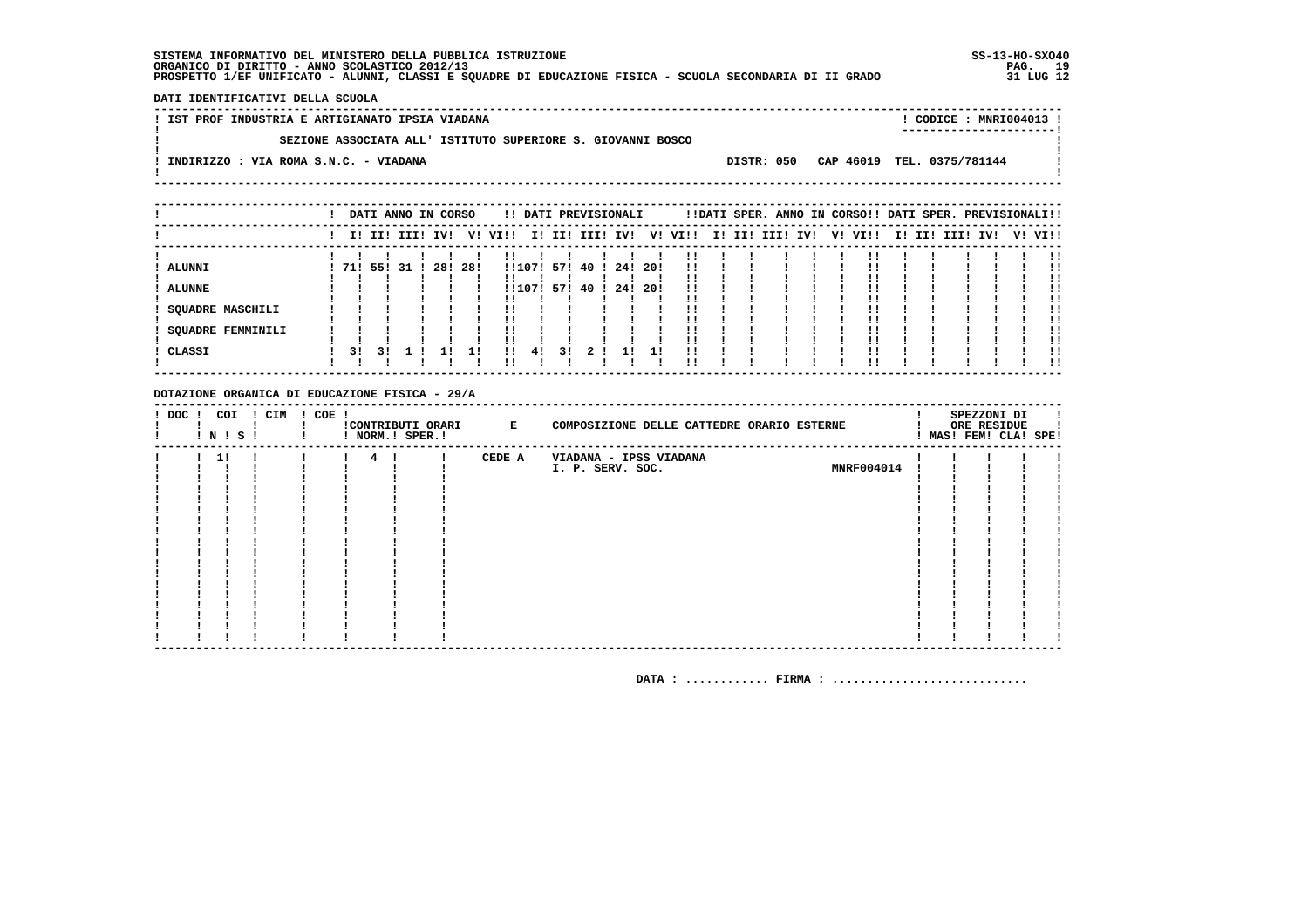DATI IDENTIFICATIVI DELLA SCUOLA

|  | ! IST PROF INDUSTRIA E ARTIGIANATO IPSIA SERALE VIADANA |  |                                                                   |            |  |  |                            | CODICE: MNRI00450B!     |  |
|--|---------------------------------------------------------|--|-------------------------------------------------------------------|------------|--|--|----------------------------|-------------------------|--|
|  |                                                         |  | CORSO SERALE DELL' IST PROF INDUSTRIA E ARTIGIANATO IPSIA VIADANA |            |  |  |                            | ----------------------- |  |
|  | INDIRIZZO : VIA ROMA 8 - VIADANA                        |  |                                                                   | DISTR: 050 |  |  | CAP 46019 TEL. 0375/781144 |                         |  |
|  |                                                         |  |                                                                   |            |  |  |                            |                         |  |

|                          |  | DATI ANNO IN CORSO |     |    |      |     |     | !! DATI PREVISIONALI |     |    |      |                            |              |              |                         |              | !!DATI SPER. ANNO IN CORSO!! DATI SPER. PREVISIONALI!! |              |              |                     |                    |           |         |     |
|--------------------------|--|--------------------|-----|----|------|-----|-----|----------------------|-----|----|------|----------------------------|--------------|--------------|-------------------------|--------------|--------------------------------------------------------|--------------|--------------|---------------------|--------------------|-----------|---------|-----|
|                          |  | I! II! III!        | IV! | v! | VIII | II. | II! | III!                 | IV! | V! | VI!! |                            |              |              | I! II! III! IV!         |              | V! VI!!                                                |              |              | I! II! III!         | IV!                |           | V! VI!! |     |
|                          |  |                    |     |    |      |     |     |                      |     |    |      |                            |              |              |                         |              |                                                        |              |              |                     |                    |           |         |     |
| ALUNNI                   |  |                    |     |    |      |     |     |                      |     |    | !!   |                            |              |              |                         |              |                                                        |              |              |                     |                    |           | $*$ !!  |     |
|                          |  |                    |     |    |      |     |     |                      |     |    |      |                            |              |              |                         |              |                                                        |              |              |                     |                    |           |         |     |
| <b>ALUNNE</b>            |  |                    |     |    | !!   |     |     |                      |     |    | . .  | $\cdot$                    |              |              | $\cdot$                 | $\star$      |                                                        | $\mathbf{x}$ |              | $\boldsymbol{\ast}$ | $\boldsymbol{\pi}$ | $\star$   | $*$ 11  |     |
|                          |  |                    |     |    |      |     |     |                      |     |    |      |                            |              |              |                         |              |                                                        |              |              |                     |                    |           |         |     |
| <b>SQUADRE MASCHILI</b>  |  |                    |     |    |      |     |     |                      |     |    |      |                            | $11 * 1 * 1$ |              | $\star$ $\star$ $\cdot$ | $\star$ 1    | . .<br>$\mathbf{x}$                                    | $\star$ 1    | $\mathbf{x}$ | $\mathbf{x}$ .      | $\mathbf{x}$       | $\cdots$  | $*$ 11  |     |
|                          |  |                    |     |    |      |     |     |                      |     |    |      |                            |              |              |                         |              |                                                        |              |              |                     |                    |           |         |     |
| <b>SQUADRE FEMMINILI</b> |  |                    |     |    |      |     |     |                      |     |    |      | $\mathbf{11}$ $\mathbf{1}$ | $\mathbf{x}$ | $\mathbf{x}$ | $\mathbf{x}$            | $\mathbf{x}$ | . .<br>$\mathbf x$                                     | $\mathbf{x}$ |              | $\mathbf{x}$        | $\mathbf{x}$       | $\star$ 1 | $*$ !!  |     |
|                          |  |                    |     |    |      |     |     |                      |     |    |      |                            |              |              |                         |              |                                                        |              |              |                     |                    |           |         |     |
| CLASSI                   |  |                    |     |    |      |     |     |                      |     |    | . .  |                            |              |              |                         |              |                                                        |              |              |                     |                    |           | $*$ !!  |     |
|                          |  |                    |     |    |      |     |     |                      |     |    |      |                            |              |              |                         |              |                                                        |              |              |                     |                    |           |         | -11 |

#### DOTAZIONE ORGANICA DI EDUCAZIONE FISICA - 29/A

| $!$ DOC $!$ | COI<br>! N ! S ! | ! CIM | ! COE ! | ! NORM.! SPER.! | !CONTRIBUTI ORARI E | COMPOSIZIONE DELLE CATTEDRE ORARIO ESTERNE |  | SPEZZONI DI<br>ORE RESIDUE<br>! MAS! FEM! CLA! SPE! | л. |
|-------------|------------------|-------|---------|-----------------|---------------------|--------------------------------------------|--|-----------------------------------------------------|----|
|             |                  |       |         |                 |                     |                                            |  |                                                     |    |
|             |                  |       |         |                 |                     |                                            |  |                                                     |    |
|             |                  |       |         |                 |                     |                                            |  |                                                     |    |
|             |                  |       |         |                 |                     |                                            |  |                                                     |    |
|             |                  |       |         |                 |                     |                                            |  |                                                     |    |
|             |                  |       |         |                 |                     |                                            |  |                                                     |    |
|             |                  |       |         |                 |                     |                                            |  |                                                     |    |
|             |                  |       |         |                 |                     |                                            |  |                                                     |    |
|             |                  |       |         |                 |                     |                                            |  |                                                     |    |
|             |                  |       |         |                 |                     |                                            |  |                                                     |    |
|             |                  |       |         |                 |                     |                                            |  |                                                     |    |
|             |                  |       |         |                 |                     |                                            |  |                                                     |    |
|             |                  |       |         |                 |                     |                                            |  |                                                     |    |
|             |                  |       |         |                 |                     |                                            |  |                                                     |    |
|             |                  |       |         |                 |                     |                                            |  |                                                     |    |
|             |                  |       |         |                 |                     |                                            |  |                                                     |    |
|             |                  |       |         |                 |                     |                                            |  |                                                     |    |
|             |                  |       |         |                 |                     |                                            |  |                                                     |    |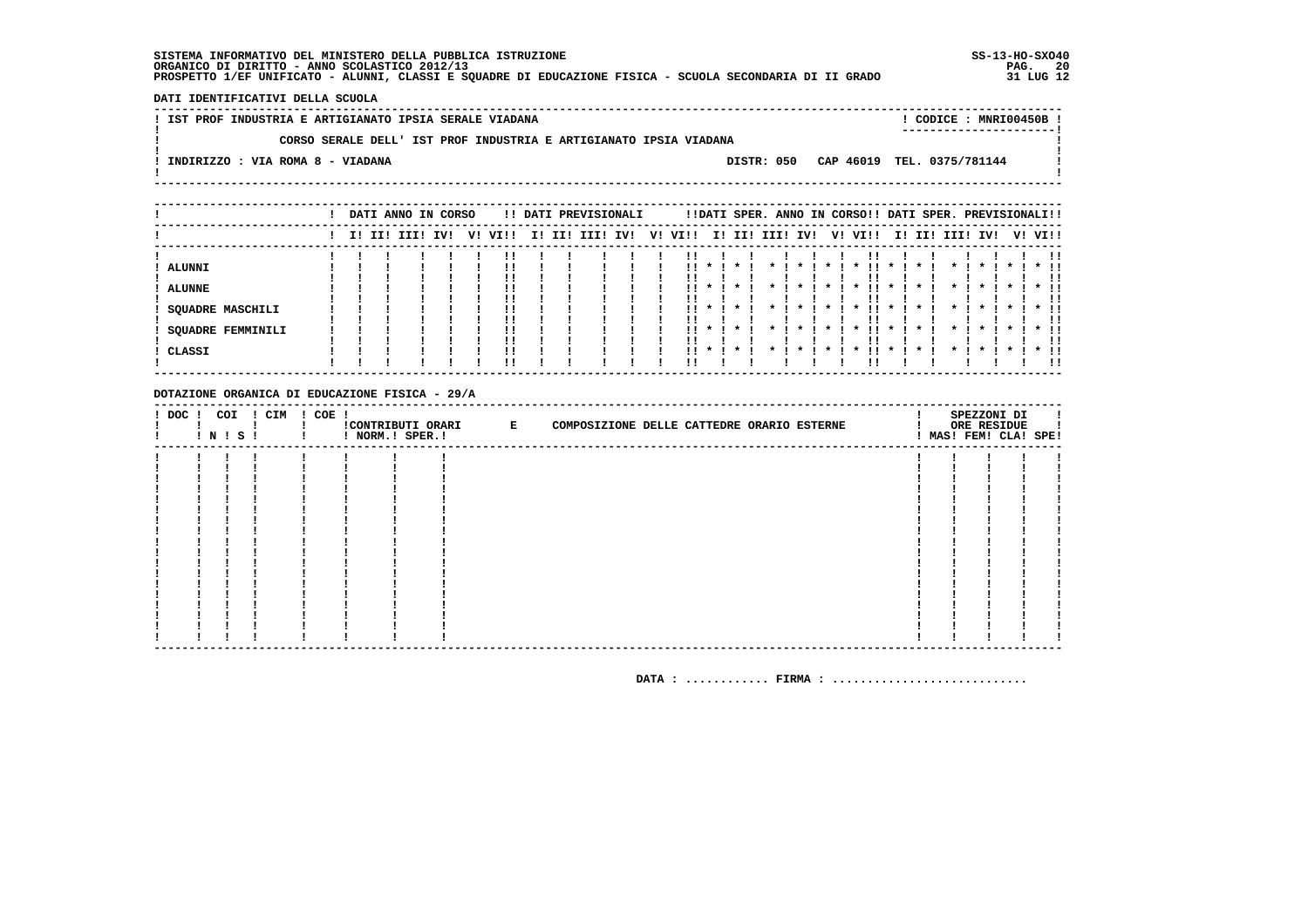- 1  $\mathbf{I}$ 

 $\mathbf{I}$ 

DATI IDENTIFICATIVI DELLA SCUOLA

! IST PROF INDUSTRIA E ARTIGIANATO IPSIA ! CODICE: MNRI00601P !  $\mathbf{I}$ SEZIONE ASSOCIATA ALL' ISTITUTO SUPERIORE IS G.GREGGIATI  $\mathbf{I}$ -.<br>! INDIRIZZO : VIA ROMA, 1 - SERMIDE DISTR: 048 CAP 46035 TEL. 0386/802360 **Contract Contract**  $\mathbf{I}$ 

|                          |  | DATI ANNO IN CORSO |     |    |      |     | !! DATI PREVISIONALI |  |         |  | !!DATI SPER. ANNO IN CORSO!! DATI SPER. PREVISIONALI!! |  |         |     |          |     |           |
|--------------------------|--|--------------------|-----|----|------|-----|----------------------|--|---------|--|--------------------------------------------------------|--|---------|-----|----------|-----|-----------|
|                          |  | I! II! III!        | IV! | V! | VI!! | II. | II! III! IV!         |  | V! VI!! |  | I! II! III! IV!                                        |  | V! VI!! | II. | II! III! | IV! | V! VI!!   |
| ALUNNI                   |  |                    |     |    |      |     |                      |  | !!      |  |                                                        |  |         |     |          |     | . .<br>!! |
| <b>ALUNNE</b>            |  |                    |     |    | !!   |     |                      |  | !!      |  |                                                        |  |         |     |          |     |           |
| <b>SQUADRE MASCHILI</b>  |  |                    |     |    |      |     |                      |  | ΙI      |  |                                                        |  |         |     |          |     | . .<br>!! |
|                          |  |                    |     |    |      |     |                      |  |         |  |                                                        |  |         |     |          |     |           |
| <b>SQUADRE FEMMINILI</b> |  |                    |     |    |      |     |                      |  |         |  |                                                        |  |         |     |          |     | -11<br>!! |
| CLASSI                   |  |                    |     |    |      |     |                      |  | !!      |  |                                                        |  |         |     |          |     | -11       |

#### DOTAZIONE ORGANICA DI EDUCAZIONE FISICA - 29/A

| ! DOC ! | ! N ! S ! | COI ! CIM | ! COE ! | ! NORM.! SPER.! | ! CONTRIBUTI ORARI E | COMPOSIZIONE DELLE CATTEDRE ORARIO ESTERNE |  | SPEZZONI DI<br>ORE RESIDUE<br>! MAS! FEM! CLA! SPE! |  |
|---------|-----------|-----------|---------|-----------------|----------------------|--------------------------------------------|--|-----------------------------------------------------|--|
|         |           |           |         |                 |                      |                                            |  |                                                     |  |
|         |           |           |         |                 |                      |                                            |  |                                                     |  |
|         |           |           |         |                 |                      |                                            |  |                                                     |  |
|         |           |           |         |                 |                      |                                            |  |                                                     |  |
|         |           |           |         |                 |                      |                                            |  |                                                     |  |
|         |           |           |         |                 |                      |                                            |  |                                                     |  |
|         |           |           |         |                 |                      |                                            |  |                                                     |  |
|         |           |           |         |                 |                      |                                            |  |                                                     |  |
|         |           |           |         |                 |                      |                                            |  |                                                     |  |
|         |           |           |         |                 |                      |                                            |  |                                                     |  |
|         |           |           |         |                 |                      |                                            |  |                                                     |  |
|         |           |           |         |                 |                      |                                            |  |                                                     |  |
|         |           |           |         |                 |                      |                                            |  |                                                     |  |
|         |           |           |         |                 |                      |                                            |  |                                                     |  |
|         |           |           |         |                 |                      |                                            |  |                                                     |  |
|         |           |           |         |                 |                      |                                            |  |                                                     |  |
|         |           |           |         |                 |                      |                                            |  |                                                     |  |
|         |           |           |         |                 |                      |                                            |  |                                                     |  |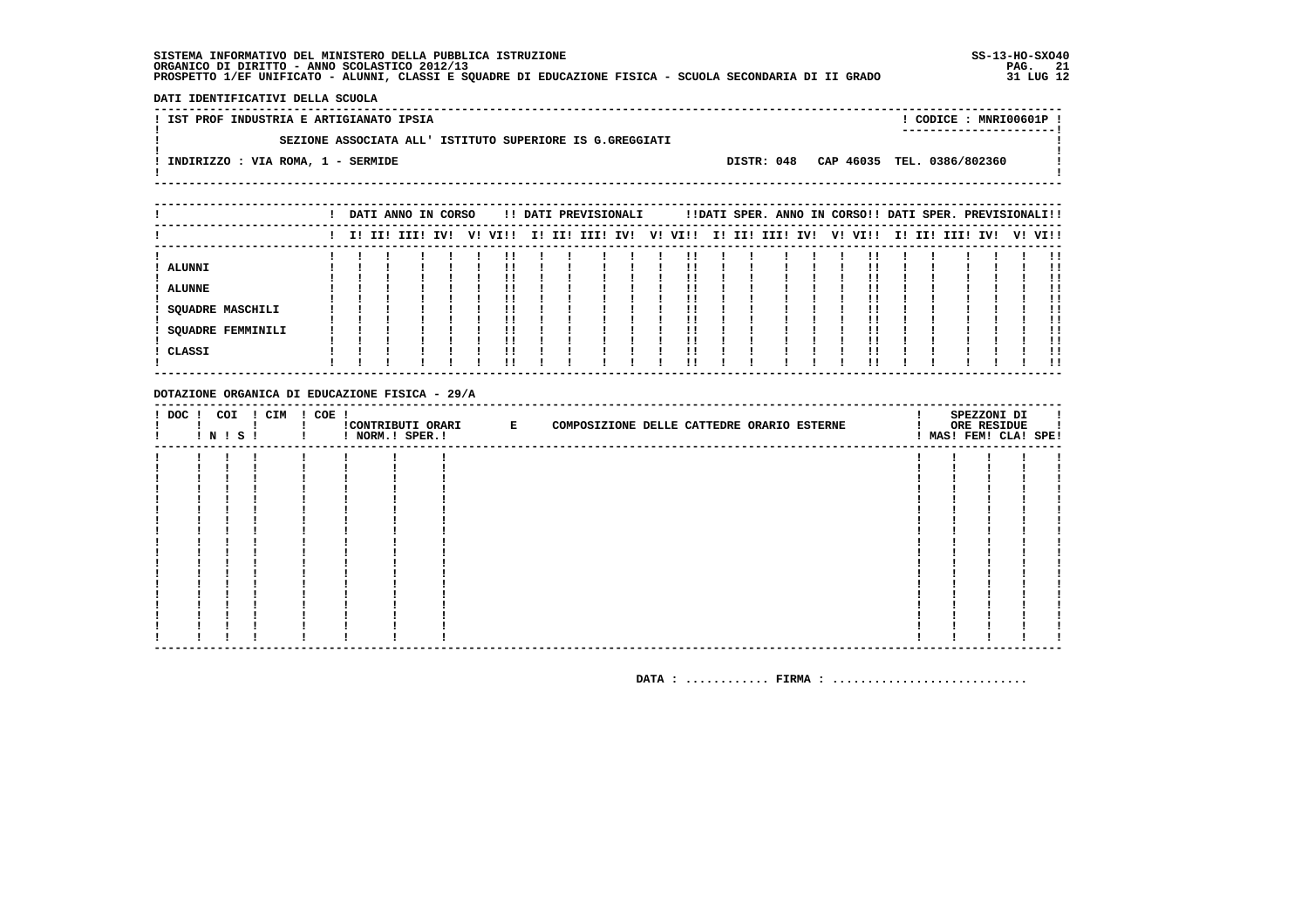DATI IDENTIFICATIVI DELLA SCUOLA 

|                                                      |            | CODICE: MNRI02000X !<br>---------------------- |  |
|------------------------------------------------------|------------|------------------------------------------------|--|
| IST PROF INDUSTRIA E ARTIGIANATO IPSIA L.DA VINCI MN |            |                                                |  |
| INDIRIZZO : STRADA SPOLVERINA, 11 - MANTOVA          | DISTR: 047 | CAP 46100 TEL. 0376/262014                     |  |
|                                                      |            |                                                |  |

|                         |           |     | DATI ANNO IN CORSO |     |     |         |            |    | !! DATI PREVISIONALI |         |    |         |  | !!DATI SPER. ANNO IN CORSO!! DATI SPER. PREVISIONALI!! |  |         |  |             |     |    |           |
|-------------------------|-----------|-----|--------------------|-----|-----|---------|------------|----|----------------------|---------|----|---------|--|--------------------------------------------------------|--|---------|--|-------------|-----|----|-----------|
|                         |           |     | I! II! III!        | IV! |     | V! VI!! |            |    | I! II! III! IV!      |         |    | V! VI!! |  | I! II! III! IV!                                        |  | V! VI!! |  | I! II! III! | IV! | V! | VI!!      |
| <b>ALUNNI</b>           | !109!110! |     | -81                |     |     |         | !! 98!106! |    |                      | 54! 68! |    |         |  |                                                        |  |         |  |             |     |    | !!        |
|                         |           |     |                    | 751 | 86! |         |            |    | 85                   |         |    | !!      |  |                                                        |  |         |  |             |     |    | !!        |
| <b>ALUNNE</b>           |           |     |                    |     | 91  |         |            |    |                      |         |    |         |  |                                                        |  |         |  |             |     |    | !!        |
| <b>SQUADRE MASCHILI</b> |           |     |                    |     |     |         |            |    |                      |         |    |         |  |                                                        |  |         |  |             |     |    |           |
| SQUADRE FEMMINILI       |           |     |                    |     |     |         |            |    |                      |         |    |         |  |                                                        |  |         |  |             |     |    | !!<br>. . |
| CLASSI                  | 41        | -51 |                    | 31  | 41  |         | 41         | 51 | 4                    | 41      | 41 | !!      |  |                                                        |  |         |  |             |     |    | !!        |
|                         |           |     |                    |     |     |         |            |    |                      |         |    |         |  |                                                        |  |         |  |             |     |    |           |

#### DOTAZIONE ORGANICA DI EDUCAZIONE FISICA - 29/A

| ! DOC !        | COI<br>! N ! S ! | ! CIM | ! COE ! | ! NORM.! SPER.! | !CONTRIBUTI ORARI E | COMPOSIZIONE DELLE CATTEDRE ORARIO ESTERNE |  | SPEZZONI DI<br>ORE RESIDUE<br>! MAS! FEM! CLA! SPE! | л. |
|----------------|------------------|-------|---------|-----------------|---------------------|--------------------------------------------|--|-----------------------------------------------------|----|
| 2 <sub>1</sub> | 2!               |       |         |                 |                     |                                            |  |                                                     |    |
|                |                  |       |         |                 |                     |                                            |  |                                                     |    |
|                |                  |       |         |                 |                     |                                            |  |                                                     |    |
|                |                  |       |         |                 |                     |                                            |  |                                                     |    |
|                |                  |       |         |                 |                     |                                            |  |                                                     |    |
|                |                  |       |         |                 |                     |                                            |  |                                                     |    |
|                |                  |       |         |                 |                     |                                            |  |                                                     |    |
|                |                  |       |         |                 |                     |                                            |  |                                                     |    |
|                |                  |       |         |                 |                     |                                            |  |                                                     |    |
|                |                  |       |         |                 |                     |                                            |  |                                                     |    |
|                |                  |       |         |                 |                     |                                            |  |                                                     |    |
|                |                  |       |         |                 |                     |                                            |  |                                                     |    |
|                |                  |       |         |                 |                     |                                            |  |                                                     |    |
|                |                  |       |         |                 |                     |                                            |  |                                                     |    |
|                |                  |       |         |                 |                     |                                            |  |                                                     |    |
|                |                  |       |         |                 |                     |                                            |  |                                                     |    |
|                |                  |       |         |                 |                     |                                            |  |                                                     |    |
|                |                  |       |         |                 |                     |                                            |  |                                                     |    |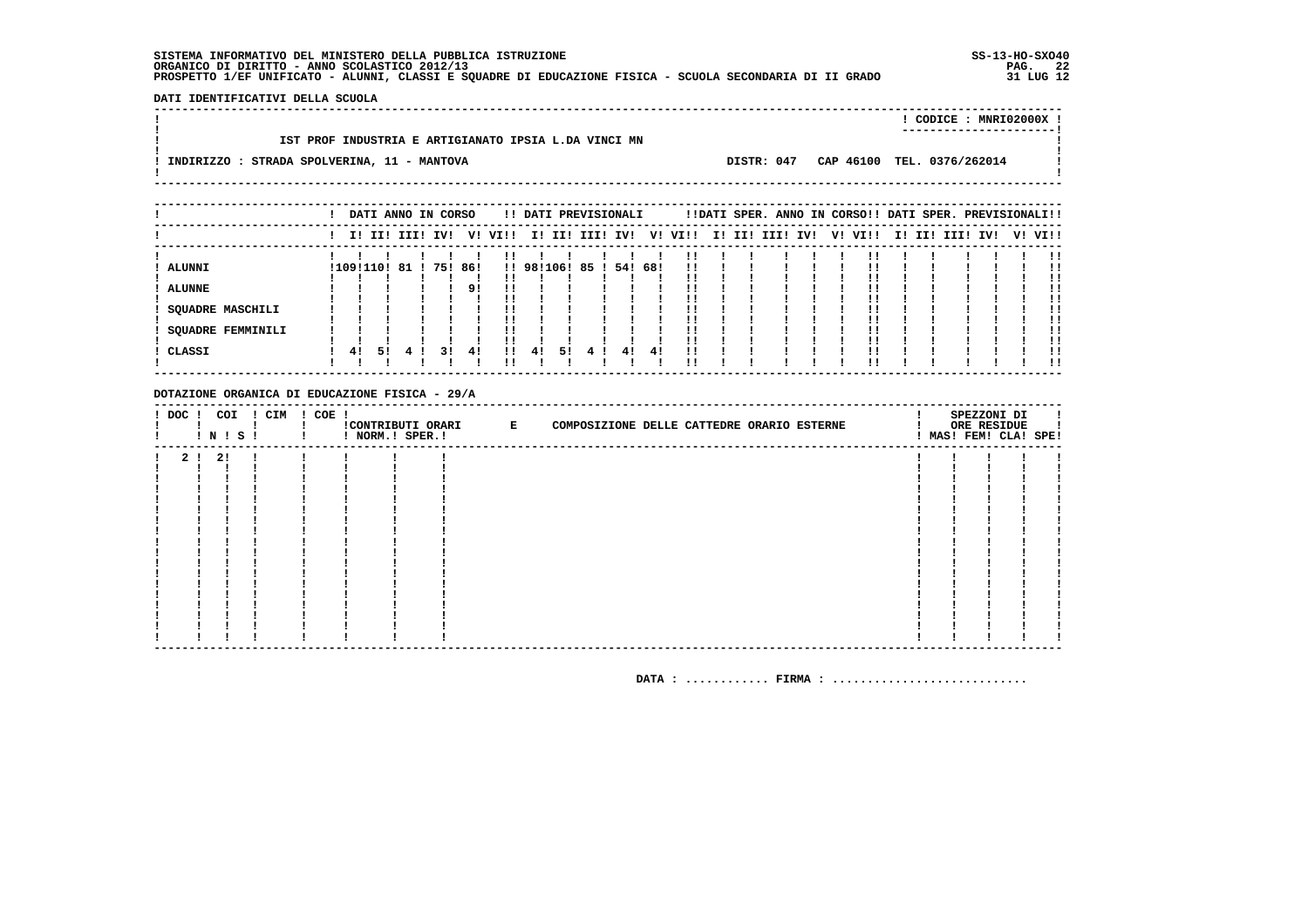DATI IDENTIFICATIVI DELLA SCUOLA

| ! ISTITUTO D'ARTE IST.ARTE GUIDIZZOLO "A.DAL PRATO"             |  | CODICE : MNSD012017 !<br>----------------------- |  |
|-----------------------------------------------------------------|--|--------------------------------------------------|--|
| SEZIONE ASSOCIATA ALL' ISTITUTO SUPERIORE I.S. G.ROMANO MANTOVA |  |                                                  |  |
| INDIRIZZO : VIA ROMA 2 - GUIDIZZOLO                             |  | DISTR: 046 CAP 46040 TEL. 0376/819023            |  |
|                                                                 |  |                                                  |  |

|                   |     |     |     | DATI ANNO IN CORSO |     |         |       |     | !! DATI PREVISIONALI |     |     |                         |  | !!DATI SPER. ANNO IN CORSO!! DATI SPER. PREVISIONALI!! |  |  |             |     |         |
|-------------------|-----|-----|-----|--------------------|-----|---------|-------|-----|----------------------|-----|-----|-------------------------|--|--------------------------------------------------------|--|--|-------------|-----|---------|
|                   |     |     |     | I! II! III! IV!    |     | V! VI!! |       |     |                      |     |     | I! II! III! IV! V! VI!! |  | I! II! III! IV!  V! VI!!                               |  |  | I! II! III! | IV! | V! VI!! |
|                   |     |     |     |                    |     |         |       |     |                      |     |     |                         |  |                                                        |  |  |             |     |         |
| ALUNNI            | 16! | 171 | -20 | 15!                | 171 |         | 11221 | 191 | -17                  | 201 | 131 | !!                      |  |                                                        |  |  |             |     | !!      |
|                   |     |     |     |                    |     |         |       |     |                      |     |     |                         |  |                                                        |  |  |             |     |         |
| <b>ALUNNE</b>     | 471 | 47! | -23 | 46!                | 32! |         | 1!45! | 50! | 44                   | 26! | 36! | 11                      |  |                                                        |  |  |             |     |         |
|                   |     |     |     |                    |     |         |       |     |                      |     |     |                         |  |                                                        |  |  |             |     |         |
| SOUADRE MASCHILI  |     |     |     |                    |     |         |       |     |                      |     |     |                         |  |                                                        |  |  |             |     | !!      |
|                   |     |     |     |                    |     |         |       |     |                      |     |     |                         |  |                                                        |  |  |             |     |         |
| SQUADRE FEMMINILI |     |     |     |                    |     |         |       |     |                      |     |     |                         |  |                                                        |  |  |             |     | !!      |
|                   |     |     |     |                    |     |         |       |     |                      |     |     |                         |  |                                                        |  |  |             |     | !!      |
| CLASSI            | 31  | 31  |     | 31                 | 31  | !!      | 31    | 31  |                      | 21  | 31  | !!                      |  |                                                        |  |  |             |     |         |
|                   |     |     |     |                    |     |         |       |     |                      |     |     |                         |  |                                                        |  |  |             |     | . .     |

#### DOTAZIONE ORGANICA DI EDUCAZIONE FISICA - 29/A

| $!$ DOC $!$ | COI<br>! N ! S ! | ! CIM | $! COE$ ! | ! NORM.! SPER.! | !CONTRIBUTI ORARI E | COMPOSIZIONE DELLE CATTEDRE ORARIO ESTERNE |  | SPEZZONI DI<br>ORE RESIDUE<br>! MAS! FEM! CLA! SPE! |  |
|-------------|------------------|-------|-----------|-----------------|---------------------|--------------------------------------------|--|-----------------------------------------------------|--|
|             | -11              |       |           |                 |                     |                                            |  | 1101                                                |  |
|             |                  |       |           |                 |                     |                                            |  |                                                     |  |
|             |                  |       |           |                 |                     |                                            |  |                                                     |  |
|             |                  |       |           |                 |                     |                                            |  |                                                     |  |
|             |                  |       |           |                 |                     |                                            |  |                                                     |  |
|             |                  |       |           |                 |                     |                                            |  |                                                     |  |
|             |                  |       |           |                 |                     |                                            |  |                                                     |  |
|             |                  |       |           |                 |                     |                                            |  |                                                     |  |
|             |                  |       |           |                 |                     |                                            |  |                                                     |  |
|             |                  |       |           |                 |                     |                                            |  |                                                     |  |
|             |                  |       |           |                 |                     |                                            |  |                                                     |  |
|             |                  |       |           |                 |                     |                                            |  |                                                     |  |
|             |                  |       |           |                 |                     |                                            |  |                                                     |  |
|             |                  |       |           |                 |                     |                                            |  |                                                     |  |
|             |                  |       |           |                 |                     |                                            |  |                                                     |  |
|             |                  |       |           |                 |                     |                                            |  |                                                     |  |
|             |                  |       |           |                 |                     |                                            |  |                                                     |  |
|             |                  |       |           |                 |                     |                                            |  |                                                     |  |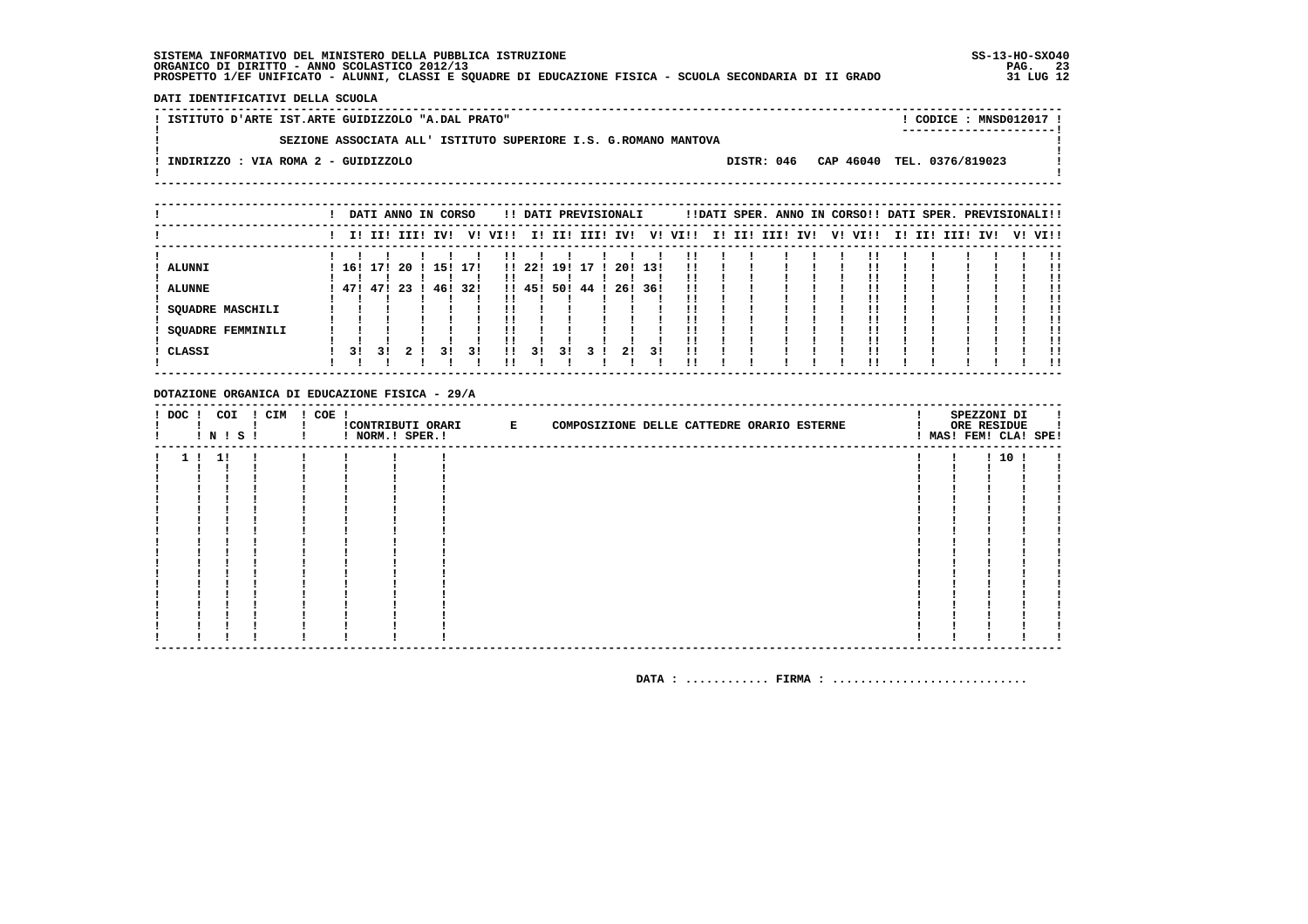DATI IDENTIFICATIVI DELLA SCUOLA

! ISTITUTO D'ARTE IST.ARTE G.ROMANO MANTOVA ! CODICE : MNSD012028 !  $\mathbf{I}$ SEZIONE ASSOCIATA ALL' ISTITUTO SUPERIORE I.S. G.ROMANO MANTOVA  $\mathbf{I}$ - 1  $\mathbf{I}$ -.<br>! INDIRIZZO : VIA TRIESTE, 48 - MANTOVA DISTR: 047 CAP 46100 TEL. 0376/323389- $\sim$  1.  $\mathbf{I}$  $\mathbf{I}$ 

|                   |         |     |    |      | DATI ANNO IN CORSO |     |         |        |     | !! DATI PREVISIONALI |         |     |         |  | !!DATI SPER. ANNO IN CORSO!! DATI SPER. PREVISIONALI!! |  |         |  |             |     |         |
|-------------------|---------|-----|----|------|--------------------|-----|---------|--------|-----|----------------------|---------|-----|---------|--|--------------------------------------------------------|--|---------|--|-------------|-----|---------|
|                   |         |     |    |      | I! II! III! IV!    |     | V! VI!! |        |     | I! II! III! IV!      |         |     | V! VI!! |  | I! II! III! IV!                                        |  | V! VI!! |  | I! II! III! | IV! | V! VI!! |
|                   |         |     |    |      |                    |     |         |        |     |                      |         |     |         |  |                                                        |  |         |  |             |     |         |
| ALUNNI            | 44! 35! |     |    | 25 I | 30!                | 16! |         | !! 30! | 34! | 33                   | 27! 25! |     |         |  |                                                        |  |         |  |             |     | !!      |
|                   |         |     |    |      |                    |     |         |        |     |                      |         |     |         |  |                                                        |  |         |  |             |     |         |
| <b>ALUNNE</b>     | 871     | 65! | 58 |      | 47! 55!            |     |         | !! 67! | 78! | 63                   | 56!     | 43! | !!      |  |                                                        |  |         |  |             |     |         |
|                   |         |     |    |      |                    |     |         |        |     |                      |         |     |         |  |                                                        |  |         |  |             |     | !!      |
| SOUADRE MASCHILI  |         |     |    |      |                    |     |         |        |     |                      |         |     |         |  |                                                        |  |         |  |             |     | !!      |
|                   |         |     |    |      |                    |     |         |        |     |                      |         |     |         |  |                                                        |  |         |  |             |     |         |
| SOUADRE FEMMINILI |         |     |    |      |                    |     |         |        |     |                      |         |     |         |  |                                                        |  |         |  |             |     | !!      |
|                   |         |     |    |      |                    |     |         |        |     |                      |         |     |         |  |                                                        |  |         |  |             |     | !!      |
| CLASSI            | 51      | 41  |    |      | 41                 | 41  | 11      | 41     | 51  |                      | 41      | 41  | 11      |  |                                                        |  |         |  |             |     |         |
|                   |         |     |    |      |                    |     |         |        |     |                      |         |     |         |  |                                                        |  |         |  |             |     | !!      |

#### DOTAZIONE ORGANICA DI EDUCAZIONE FISICA - 29/A

| ! DOC !        |    | COI<br><b>!N!S!</b> | ! CIM ! COE ! |                 | ! NORM.! SPER.! | !CONTRIBUTI ORARI E | COMPOSIZIONE DELLE CATTEDRE ORARIO ESTERNE |  | SPEZZONI DI<br>ORE RESIDUE<br>! MAS! FEM! CLA! SPE! |  |
|----------------|----|---------------------|---------------|-----------------|-----------------|---------------------|--------------------------------------------|--|-----------------------------------------------------|--|
| 2 <sub>1</sub> | 21 |                     |               | $4\overline{ }$ |                 | CEDE A              | MANTOVA - LC LIC.CLASS. VIRGILIO MN        |  |                                                     |  |
|                |    |                     |               |                 |                 |                     | MNPC02000G<br>LIC. CLAS.                   |  |                                                     |  |
|                |    |                     |               |                 |                 |                     |                                            |  |                                                     |  |
|                |    |                     |               |                 |                 |                     |                                            |  |                                                     |  |
|                |    |                     |               |                 |                 |                     |                                            |  |                                                     |  |
|                |    |                     |               |                 |                 |                     |                                            |  |                                                     |  |
|                |    |                     |               |                 |                 |                     |                                            |  |                                                     |  |
|                |    |                     |               |                 |                 |                     |                                            |  |                                                     |  |
|                |    |                     |               |                 |                 |                     |                                            |  |                                                     |  |
|                |    |                     |               |                 |                 |                     |                                            |  |                                                     |  |
|                |    |                     |               |                 |                 |                     |                                            |  |                                                     |  |
|                |    |                     |               |                 |                 |                     |                                            |  |                                                     |  |
|                |    |                     |               |                 |                 |                     |                                            |  |                                                     |  |
|                |    |                     |               |                 |                 |                     |                                            |  |                                                     |  |
|                |    |                     |               |                 |                 |                     |                                            |  |                                                     |  |
|                |    |                     |               |                 |                 |                     |                                            |  |                                                     |  |
|                |    |                     |               |                 |                 |                     |                                            |  |                                                     |  |
|                |    |                     |               |                 |                 |                     |                                            |  |                                                     |  |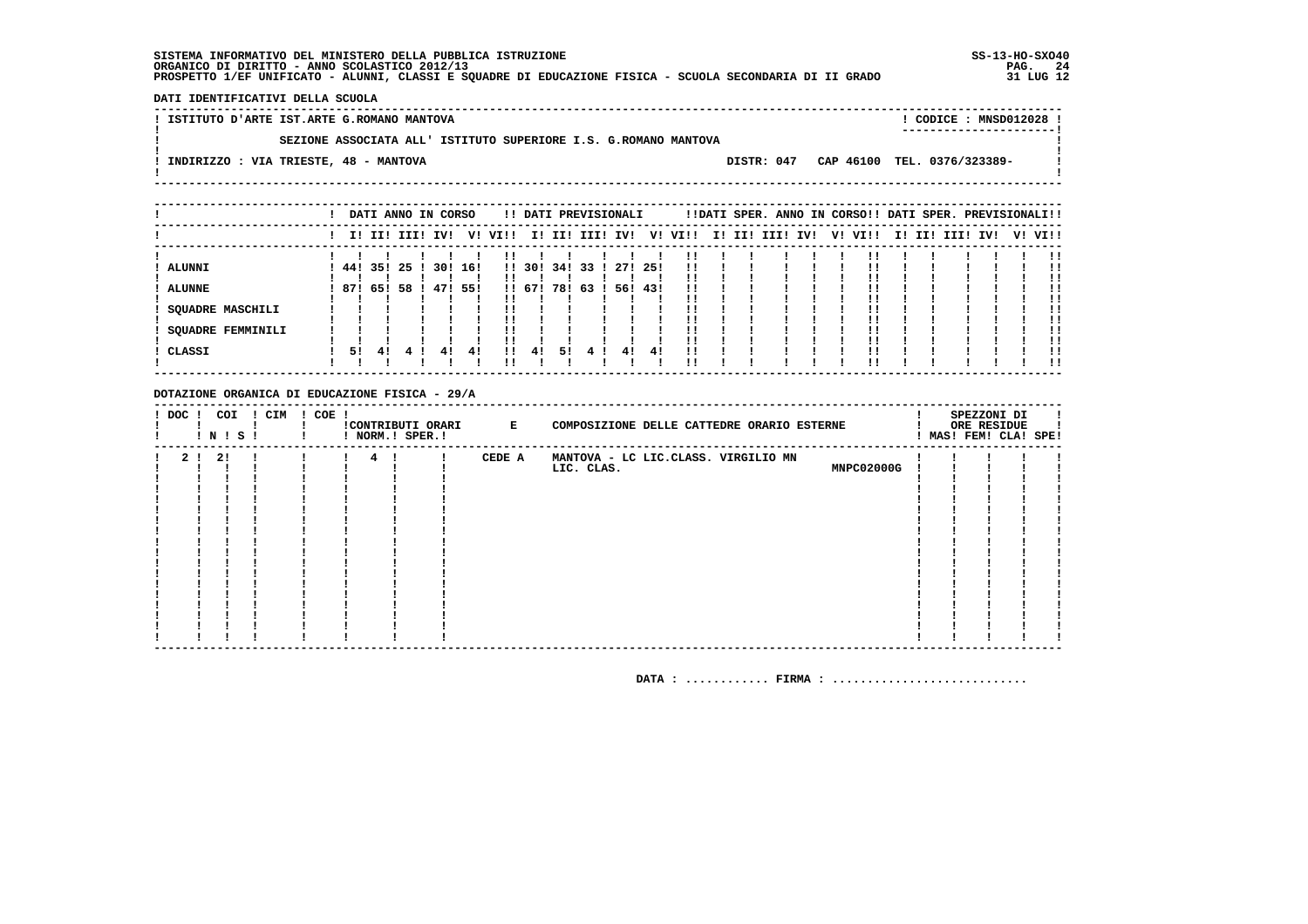- 1

 $\mathbf{I}$ 

 $\mathbf{I}$ 

**Contract Contract** 

! CODICE : MNSL00601A ! 

DATI IDENTIFICATIVI DELLA SCUOLA 

 $\mathbf{I}$ 

 $\mathbf{I}$ 

 $\mathbf{I}$ 

 $\frac{1}{2} \frac{1}{2} \frac{1}{2} \frac{1}{2} \frac{1}{2} \frac{1}{2} \frac{1}{2} \frac{1}{2} \frac{1}{2} \frac{1}{2} \frac{1}{2} \frac{1}{2} \frac{1}{2} \frac{1}{2} \frac{1}{2} \frac{1}{2} \frac{1}{2} \frac{1}{2} \frac{1}{2} \frac{1}{2} \frac{1}{2} \frac{1}{2} \frac{1}{2} \frac{1}{2} \frac{1}{2} \frac{1}{2} \frac{1}{2} \frac{1}{2} \frac{1}{2} \frac{1}{2} \frac{1}{2} \frac{$ 

! LICEO ARTISTICO LICEO ARTISTICO OSTIGLIA  $\mathbf{L}$ SEZIONE ASSOCIATA ALL' ISTITUTO SUPERIORE IS G.GREGGIATI : INDIRIZZO : VIA ROMA 1 - OSTIGLIA

DISTR: 048 CAP 46035 TEL. 0386/802360

|                   |           |         | DATI ANNO IN CORSO |  |         |         |     |    | !! DATI PREVISIONALI |         |  | !!DATI SPER. ANNO IN CORSO!! DATI SPER. PREVISIONALI!! |  |         |  |             |     |         |
|-------------------|-----------|---------|--------------------|--|---------|---------|-----|----|----------------------|---------|--|--------------------------------------------------------|--|---------|--|-------------|-----|---------|
|                   |           |         | I! II! III! IV!    |  | V! VI!! |         |     |    | I! II! III! IV!      | V! VI!! |  | I! II! III! IV!                                        |  | V! VI!! |  | I! II! III! | IV! | V! VI!! |
|                   |           |         |                    |  |         |         |     |    |                      |         |  |                                                        |  |         |  |             |     | !!      |
| ALUNNI            |           | 14! 15! |                    |  |         | 11, 261 | 14! | 14 |                      | !!      |  |                                                        |  |         |  |             |     |         |
|                   |           |         |                    |  |         |         |     |    |                      |         |  |                                                        |  |         |  |             |     |         |
| <b>ALUNNE</b>     |           | 16! 10! |                    |  |         | !! 15!  | 12! |    |                      |         |  |                                                        |  |         |  |             |     | !!      |
|                   |           |         |                    |  |         |         |     |    |                      | !!      |  |                                                        |  |         |  |             |     | !!      |
| SQUADRE MASCHILI  |           |         |                    |  |         |         |     |    |                      | ' '     |  |                                                        |  |         |  |             |     |         |
|                   |           |         |                    |  |         |         |     |    |                      |         |  |                                                        |  |         |  |             |     |         |
| SQUADRE FEMMINILI |           |         |                    |  |         |         |     |    |                      | !!      |  |                                                        |  |         |  |             |     | .,      |
|                   |           |         |                    |  |         |         |     |    |                      | !!      |  |                                                        |  |         |  |             |     | !!      |
| CLASSI            | <b>11</b> |         |                    |  | !!      | 21      |     |    |                      | 11      |  |                                                        |  |         |  |             |     |         |
|                   |           |         |                    |  |         |         |     |    |                      |         |  |                                                        |  |         |  |             |     | !!      |
|                   |           |         |                    |  |         |         |     |    |                      |         |  |                                                        |  |         |  |             |     |         |

#### DOTAZIONE ORGANICA DI EDUCAZIONE FISICA - 29/A

|  | ! N ! S ! | ! DOC ! COI ! CIM ! COE ! | ! NORM.! SPER.! | CONTRIBUTI ORARI E | COMPOSIZIONE DELLE CATTEDRE ORARIO ESTERNE |  | SPEZZONI DI<br>ORE RESIDUE | л.<br>! MAS! FEM! CLA! SPE! |
|--|-----------|---------------------------|-----------------|--------------------|--------------------------------------------|--|----------------------------|-----------------------------|
|  |           |                           |                 |                    |                                            |  | ۰                          |                             |
|  |           |                           |                 |                    |                                            |  |                            |                             |
|  |           |                           |                 |                    |                                            |  |                            |                             |
|  |           |                           |                 |                    |                                            |  |                            |                             |
|  |           |                           |                 |                    |                                            |  |                            |                             |
|  |           |                           |                 |                    |                                            |  |                            |                             |
|  |           |                           |                 |                    |                                            |  |                            |                             |
|  |           |                           |                 |                    |                                            |  |                            |                             |
|  |           |                           |                 |                    |                                            |  |                            |                             |
|  |           |                           |                 |                    |                                            |  |                            |                             |
|  |           |                           |                 |                    |                                            |  |                            |                             |
|  |           |                           |                 |                    |                                            |  |                            |                             |
|  |           |                           |                 |                    |                                            |  |                            |                             |
|  |           |                           |                 |                    |                                            |  |                            |                             |
|  |           |                           |                 |                    |                                            |  |                            |                             |
|  |           |                           |                 |                    |                                            |  |                            |                             |
|  |           |                           |                 |                    |                                            |  |                            |                             |
|  |           |                           |                 |                    |                                            |  |                            |                             |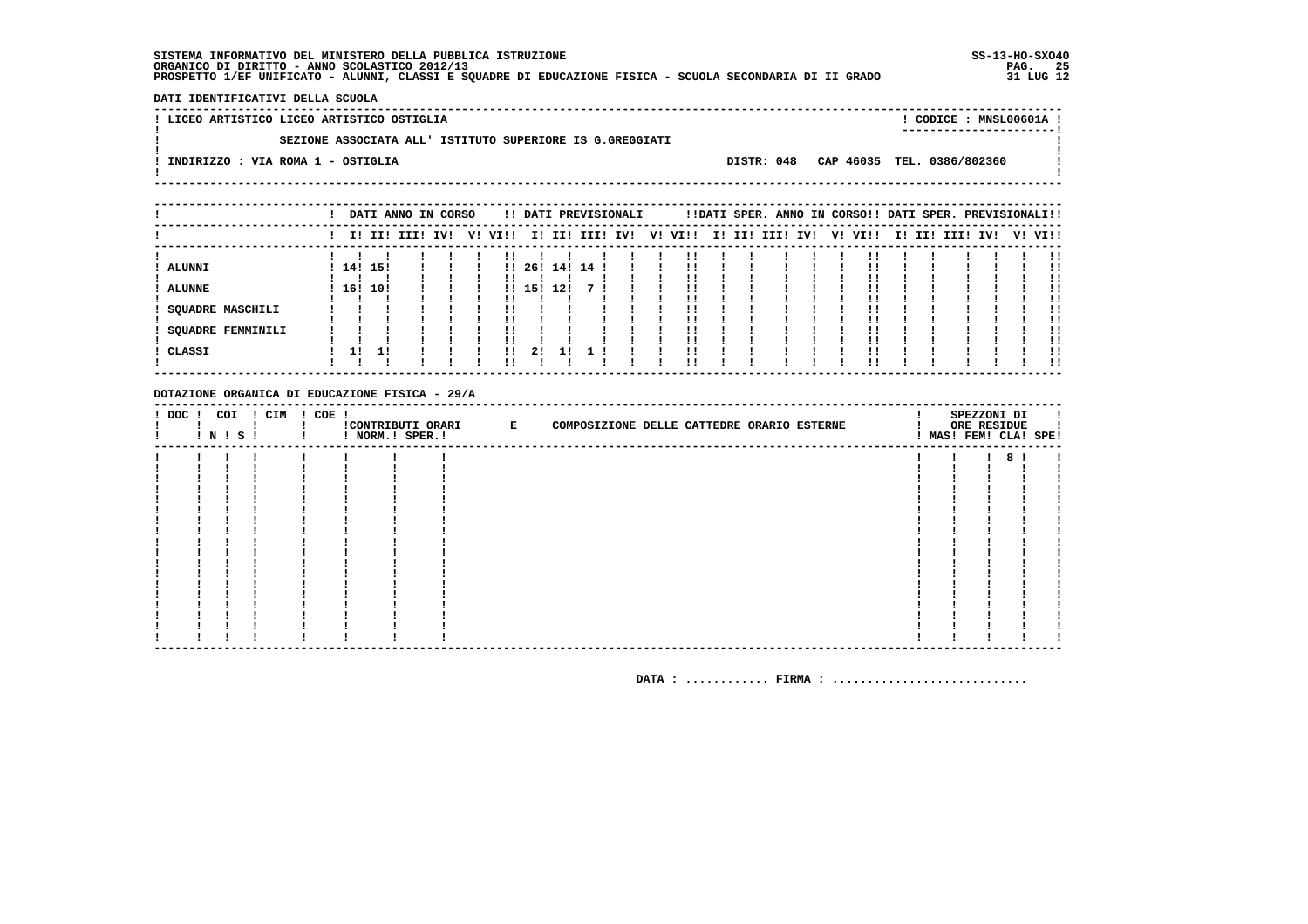DATI IDENTIFICATIVI DELLA SCUOLA

|                                                    |  | CODICE: MNST01000A!        |
|----------------------------------------------------|--|----------------------------|
|                                                    |  | -----------------------    |
| CONSERVATORIO DI MUSICA CONSERV. CAMPIANI' MANTOVA |  |                            |
|                                                    |  |                            |
| INDIRIZZO : PIAZZA DANTE 1 - MANTOVA<br>DISTR: 047 |  | CAP 46100 TEL. 0376/324636 |
|                                                    |  |                            |
|                                                    |  |                            |

|                          |  | DATI ANNO IN CORSO |     |         |  | !! DATI PREVISIONALI |    |      |          |                    |              |                 |                 | !!DATI SPER. ANNO IN CORSO!! DATI SPER. PREVISIONALI!! |              |         |                         |                    |           |         |
|--------------------------|--|--------------------|-----|---------|--|----------------------|----|------|----------|--------------------|--------------|-----------------|-----------------|--------------------------------------------------------|--------------|---------|-------------------------|--------------------|-----------|---------|
|                          |  | I! II! III!        | IVI | V! VI!! |  | I! II! III! IV!      | V! | VI!! |          |                    |              | I! II! III! IV! |                 | V! VI!!                                                |              |         | I! II! III!             | IVI                |           | V! VI!! |
|                          |  |                    |     |         |  |                      |    |      |          |                    |              |                 |                 |                                                        |              |         |                         |                    |           |         |
| ALUNNI                   |  |                    |     |         |  |                      |    |      | $11 * 1$ | $\star$ 1          |              | $\star$ $\cdot$ | $\star$ I       | $\mathbf{x}$<br>. .                                    | $\star$ 1    |         |                         | $\mathbf{r}$       |           | $*$ 11  |
|                          |  |                    |     |         |  |                      |    |      |          |                    |              |                 |                 |                                                        |              |         |                         |                    |           |         |
| <b>ALUNNE</b>            |  |                    |     |         |  |                      |    | . .  |          |                    |              |                 |                 |                                                        |              |         |                         |                    |           | $*$ !!  |
|                          |  |                    |     |         |  |                      |    |      |          |                    |              |                 |                 |                                                        |              |         |                         |                    |           |         |
| SQUADRE MASCHILI         |  |                    |     |         |  |                      |    |      |          | $11 * 1 * 1$       |              |                 | $\star$ $\cdot$ | . .<br>$\cdot$                                         | $\mathbf{x}$ | $\star$ | $\star$ $\cdot$ $\cdot$ |                    | * 1 * 1   | $*$ 11  |
|                          |  |                    |     |         |  |                      |    |      |          |                    |              |                 |                 |                                                        |              |         |                         |                    |           |         |
| <b>SQUADRE FEMMINILI</b> |  |                    |     |         |  |                      |    |      | $11 * 1$ | $\boldsymbol{\pi}$ | $\mathbf{x}$ | $\mathbf{x}$    | $\mathbf{x}$    | !!<br>$\mathbf x$                                      | $\mathbf{x}$ |         | $\mathbf x$             | $\boldsymbol{\pi}$ | $\star$ I | $*$ 11  |
|                          |  |                    |     |         |  |                      |    |      |          |                    |              |                 |                 |                                                        |              |         |                         |                    |           | -11     |
| CLASSI                   |  |                    |     |         |  |                      |    | . .  | $\cdot$  |                    |              |                 |                 |                                                        |              |         |                         |                    |           |         |
|                          |  |                    |     |         |  |                      |    |      |          |                    |              |                 |                 |                                                        |              |         |                         |                    |           | -11     |

#### DOTAZIONE ORGANICA DI EDUCAZIONE FISICA - 29/A

| ! DOC ! | COI<br>$!$ N $!$ S $!$ | ! CIM | ! COE ! | ! NORM.! SPER.! | CONTRIBUTI ORARI E | COMPOSIZIONE DELLE CATTEDRE ORARIO ESTERNE |  | SPEZZONI DI<br>ORE RESIDUE<br>! MAS! FEM! CLA! SPE! |  |
|---------|------------------------|-------|---------|-----------------|--------------------|--------------------------------------------|--|-----------------------------------------------------|--|
|         |                        |       |         |                 |                    |                                            |  |                                                     |  |
|         |                        |       |         |                 |                    |                                            |  |                                                     |  |
|         |                        |       |         |                 |                    |                                            |  |                                                     |  |
|         |                        |       |         |                 |                    |                                            |  |                                                     |  |
|         |                        |       |         |                 |                    |                                            |  |                                                     |  |
|         |                        |       |         |                 |                    |                                            |  |                                                     |  |
|         |                        |       |         |                 |                    |                                            |  |                                                     |  |
|         |                        |       |         |                 |                    |                                            |  |                                                     |  |
|         |                        |       |         |                 |                    |                                            |  |                                                     |  |
|         |                        |       |         |                 |                    |                                            |  |                                                     |  |
|         |                        |       |         |                 |                    |                                            |  |                                                     |  |
|         |                        |       |         |                 |                    |                                            |  |                                                     |  |
|         |                        |       |         |                 |                    |                                            |  |                                                     |  |
|         |                        |       |         |                 |                    |                                            |  |                                                     |  |
|         |                        |       |         |                 |                    |                                            |  |                                                     |  |
|         |                        |       |         |                 |                    |                                            |  |                                                     |  |
|         |                        |       |         |                 |                    |                                            |  |                                                     |  |
|         |                        |       |         |                 |                    |                                            |  |                                                     |  |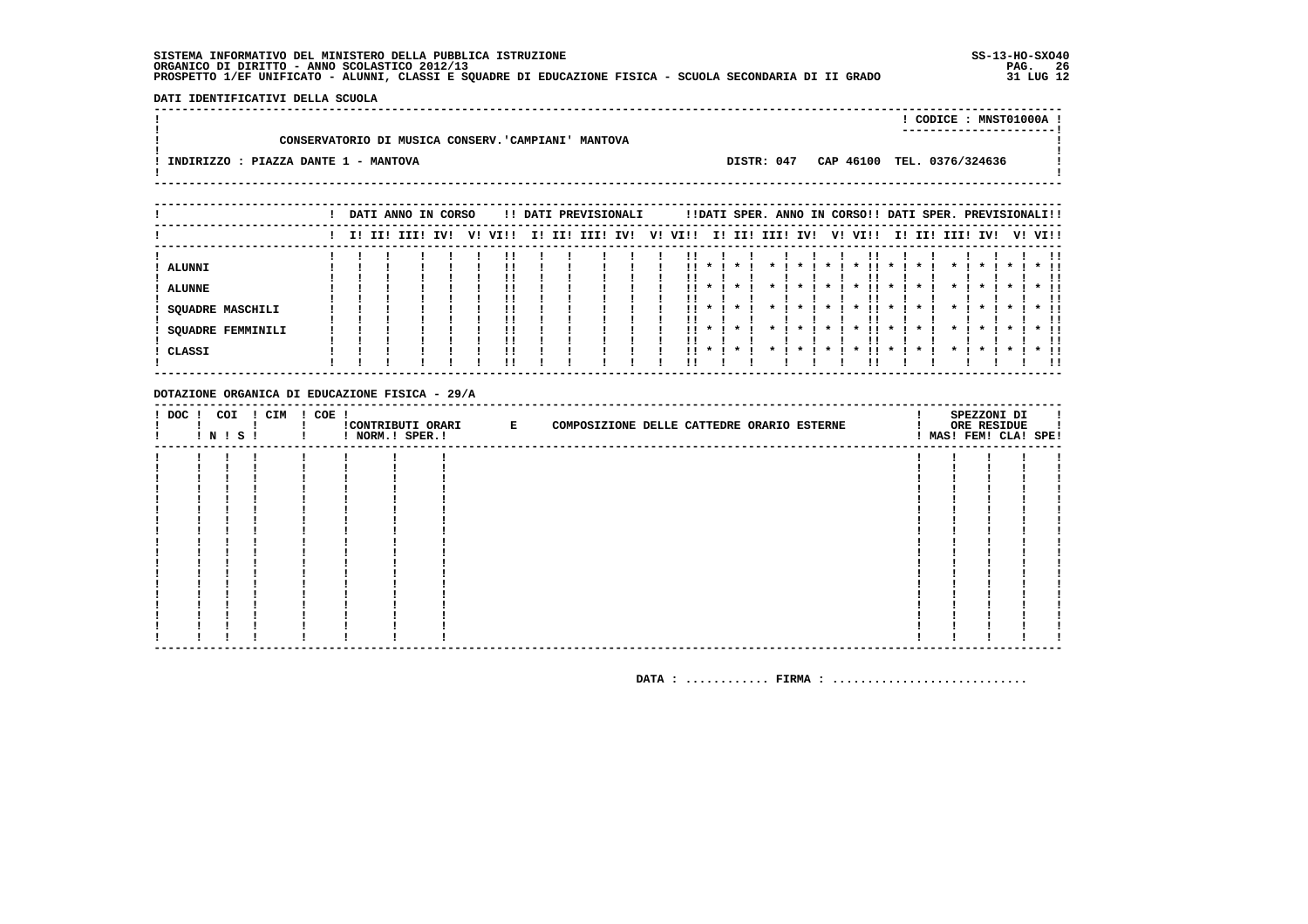DATI IDENTIFICATIVI DELLA SCUOLA

! ISTITUTO TECNICO AGRARIO ITA STROZZI PALIDANO ! CODICE : MNTA013012 !  $\mathbf{I}$ SEZIONE ASSOCIATA ALL' ISTITUTO SUPERIORE I.S. "STROZZI" PALIDANO  $\mathbf{I}$ - 1  $\mathbf{I}$ -.<br>! INDIRIZZO : VILLA BEGOZZO, 9 - GONZAGA DISTR: 049 CAP 46023 TEL. 0376/536341 **Contract Contract**  $\mathbf{I}$  $\mathbf{I}$ 

|                         |     |     |    | DATI ANNO IN CORSO |      |         |            |     | !! DATI PREVISIONALI |     |     |         |  | !!DATI SPER. ANNO IN CORSO!! DATI SPER. PREVISIONALI!! |  |  |             |     |         |
|-------------------------|-----|-----|----|--------------------|------|---------|------------|-----|----------------------|-----|-----|---------|--|--------------------------------------------------------|--|--|-------------|-----|---------|
|                         |     |     |    | I! II! III! IV!    |      | V! VI!! |            |     | I! II! III! IV!      |     |     | V! VI!! |  | I! II! III! IV! V! VI!!                                |  |  | I! II! III! | IV! | V! VI!! |
|                         |     |     |    |                    |      |         |            |     |                      |     |     |         |  |                                                        |  |  |             |     |         |
| ALUNNI                  | 61! | 46! | 33 | 18!                | -201 |         | !! 72! 54! |     | 40                   | 32! | 191 | !!      |  |                                                        |  |  |             |     | !!      |
|                         |     |     |    |                    |      |         |            |     |                      |     |     |         |  |                                                        |  |  |             |     | !!      |
| <b>ALUNNE</b>           | 16! | 12! | a  | 81                 | 71   |         | !! 27!     | 18! | 10                   | 10! | 61  | !!      |  |                                                        |  |  |             |     |         |
|                         |     |     |    |                    |      |         |            |     |                      |     |     |         |  |                                                        |  |  |             |     |         |
| <b>SQUADRE MASCHILI</b> |     |     |    |                    |      |         |            |     |                      |     |     |         |  |                                                        |  |  |             |     | !!      |
|                         |     |     |    |                    |      |         |            |     |                      |     |     |         |  |                                                        |  |  |             |     |         |
| SQUADRE FEMMINILI       |     |     |    |                    |      |         |            |     |                      |     |     |         |  |                                                        |  |  |             |     | !!      |
|                         |     |     |    |                    |      |         |            |     |                      |     |     | !!      |  |                                                        |  |  |             |     | !!      |
| CLASSI                  | 31  | 31  |    | 2!                 | 21   | 11      | 41         | 31  | 2                    | 21  | 21  | 11      |  |                                                        |  |  |             |     |         |
|                         |     |     |    |                    |      |         |            |     |                      |     |     |         |  |                                                        |  |  |             |     | . .     |

#### DOTAZIONE ORGANICA DI EDUCAZIONE FISICA - 29/A

| ! DOC ! | COI<br>! N ! S ! | ! CIM ! COE ! |   | ! NORM.! SPER.! | !CONTRIBUTI ORARI E | COMPOSIZIONE DELLE CATTEDRE ORARIO ESTERNE |  | SPEZZONI DI<br>ORE RESIDUE<br>! MAS! FEM! CLA! SPE! |  |
|---------|------------------|---------------|---|-----------------|---------------------|--------------------------------------------|--|-----------------------------------------------------|--|
|         | -11              |               | 8 |                 | CEDE A              | SAN BENEDETTO PO - IPA S.BENEDETTO PO      |  |                                                     |  |
|         |                  |               |   |                 |                     | <b>MNRA013016</b><br>IST.PROF.AGR.AMB.     |  |                                                     |  |
|         |                  |               |   |                 |                     |                                            |  |                                                     |  |
|         |                  |               |   |                 |                     |                                            |  |                                                     |  |
|         |                  |               |   |                 |                     |                                            |  |                                                     |  |
|         |                  |               |   |                 |                     |                                            |  |                                                     |  |
|         |                  |               |   |                 |                     |                                            |  |                                                     |  |
|         |                  |               |   |                 |                     |                                            |  |                                                     |  |
|         |                  |               |   |                 |                     |                                            |  |                                                     |  |
|         |                  |               |   |                 |                     |                                            |  |                                                     |  |
|         |                  |               |   |                 |                     |                                            |  |                                                     |  |
|         |                  |               |   |                 |                     |                                            |  |                                                     |  |
|         |                  |               |   |                 |                     |                                            |  |                                                     |  |
|         |                  |               |   |                 |                     |                                            |  |                                                     |  |
|         |                  |               |   |                 |                     |                                            |  |                                                     |  |
|         |                  |               |   |                 |                     |                                            |  |                                                     |  |
|         |                  |               |   |                 |                     |                                            |  |                                                     |  |
|         |                  |               |   |                 |                     |                                            |  |                                                     |  |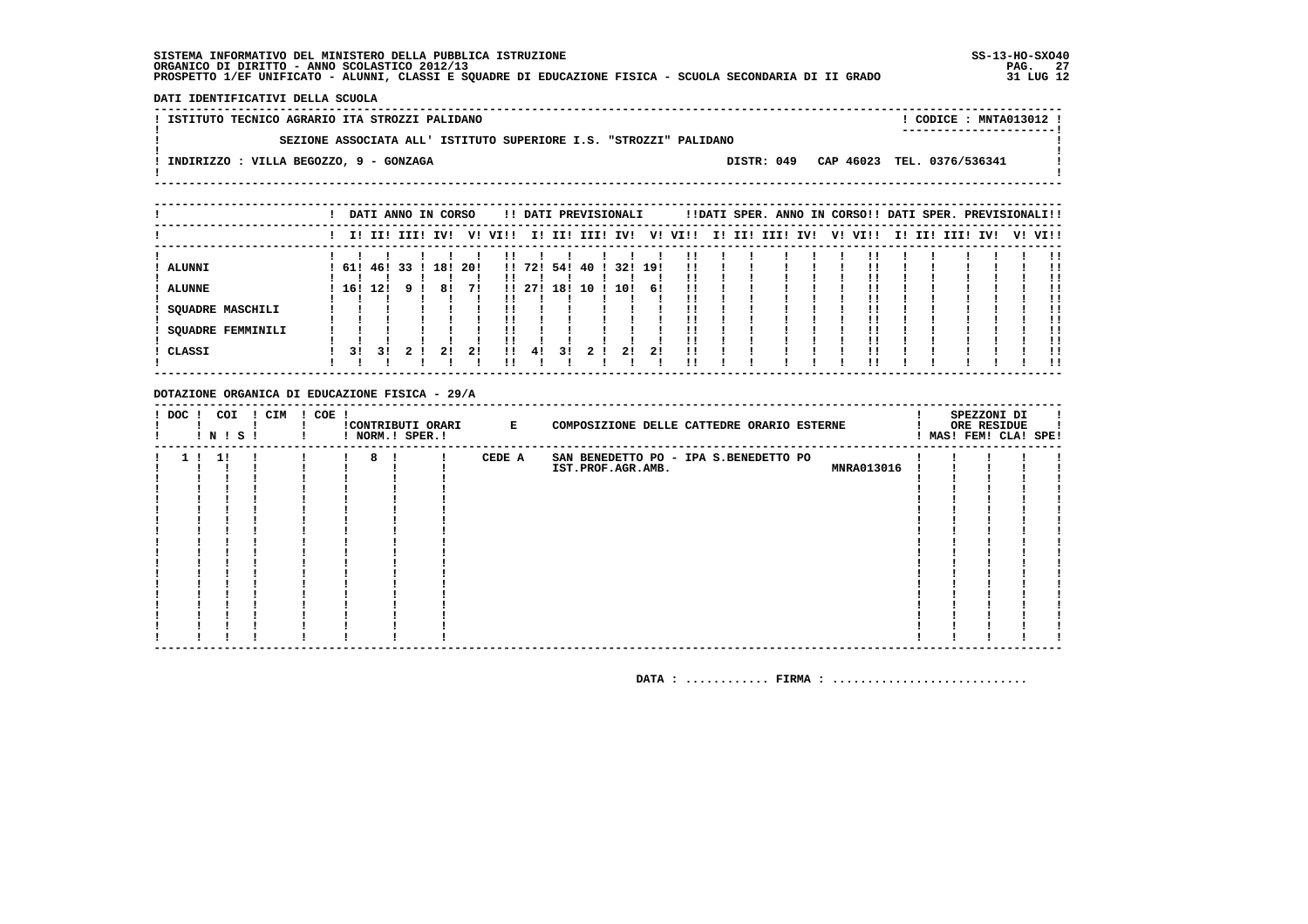DATI IDENTIFICATIVI DELLA SCUOLA

| ! ISTITUTO TECNICO AGRARIO ITA STROZZI MANTOVA                    |            | CODICE: MNTA013023 !<br>---------------------- |
|-------------------------------------------------------------------|------------|------------------------------------------------|
| SEZIONE ASSOCIATA ALL' ISTITUTO SUPERIORE I.S. "STROZZI" PALIDANO |            |                                                |
| INDIRIZZO : VIA DEI TOSCANI 3 - MANTOVA                           | DISTR: 047 | CAP 46100 TEL. 0376/384929                     |
|                                                                   |            |                                                |

|                          |     |             |    | DATI ANNO IN CORSO |     |      |        |     | !! DATI PREVISIONALI |     |      |      |                                        |         |             |              |              | !!DATI SPER. ANNO IN CORSO!! DATI SPER. PREVISIONALI!! |           |                    |             |                    |           |         |     |
|--------------------------|-----|-------------|----|--------------------|-----|------|--------|-----|----------------------|-----|------|------|----------------------------------------|---------|-------------|--------------|--------------|--------------------------------------------------------|-----------|--------------------|-------------|--------------------|-----------|---------|-----|
|                          |     | II III IIII |    | IV!                | V!  | VI!! | II.    |     | II! III! IV!         |     | V!   | VI!! |                                        |         | I! II! III! | IV!          | V!           | VI!!                                                   |           |                    | I! II! III! | IV!                |           | V! VI!! |     |
|                          |     |             |    |                    |     |      |        |     |                      |     |      |      |                                        |         |             |              |              |                                                        |           |                    |             |                    |           |         |     |
| ALUNNI                   | 55! | 431         | 31 | 36!                | 23! |      | !! 46! | 49! | 34                   | 34! | -261 |      | $11 * 1$                               | $\cdot$ | $\star$     | $\mathbf{x}$ | $\mathbf{x}$ | $\mathbf{x}$                                           | $\star$   |                    |             | $\boldsymbol{\pi}$ |           | $*$ !!  |     |
|                          |     |             |    |                    |     |      |        |     |                      |     |      |      |                                        |         |             |              |              |                                                        |           |                    |             |                    |           |         |     |
| <b>ALUNNE</b>            | 71  |             |    | 51                 | 51  |      |        |     |                      | 61  | 51   | . .  |                                        |         |             |              |              |                                                        |           |                    |             |                    |           |         |     |
|                          |     |             |    |                    |     |      |        |     |                      |     |      |      |                                        |         |             |              |              |                                                        |           |                    |             |                    |           |         | . . |
| SQUADRE MASCHILI         |     |             |    |                    |     |      |        |     |                      |     |      |      | $\mathbf{1}$ $\mathbf{1}$ $\mathbf{1}$ | $\star$ | $\star$     | $\star$      | $\star$ 1    | . .<br>$\cdot$                                         | $\star$   | $\cdot$            | $\star$     | $\star$            | $\star$ 1 | $*$ 11  |     |
|                          |     |             |    |                    |     |      |        |     |                      |     |      |      |                                        |         |             |              |              |                                                        |           |                    |             |                    |           |         |     |
| <b>SQUADRE FEMMINILI</b> |     |             |    |                    |     |      |        |     |                      |     |      |      | $11 * 1$                               | $\cdot$ | $\star$ .   | $\star$      | $\star$ I    | $\cdot$<br>. .                                         | $\star$ I | $\boldsymbol{\pi}$ | $\cdot$     | $\mathbf{x}$       | $\star$ I | $*$ 11  |     |
|                          |     |             |    |                    |     |      |        |     |                      |     |      |      |                                        |         |             |              |              |                                                        |           |                    |             |                    |           |         |     |
| CLASSI                   | 21  | 21          |    | 21                 | 21  | 11   | 21     | 21  |                      |     | 11   | . .  |                                        |         |             |              |              |                                                        |           |                    |             |                    |           | $*$ 11  |     |
|                          |     |             |    |                    |     |      |        |     |                      |     |      |      |                                        |         |             |              |              |                                                        |           |                    |             |                    |           |         | 11  |

#### DOTAZIONE ORGANICA DI EDUCAZIONE FISICA - 29/A

|                | ! N ! S ! | ! DOC ! COI ! CIM ! COE ! | ! NORM.! SPER.! | CONTRIBUTI ORARI E | COMPOSIZIONE DELLE CATTEDRE ORARIO ESTERNE |  | SPEZZONI DI<br>ORE RESIDUE<br>! MAS! FEM! CLA! SPE! | л. |
|----------------|-----------|---------------------------|-----------------|--------------------|--------------------------------------------|--|-----------------------------------------------------|----|
| 1 <sub>1</sub> | 1!        |                           |                 |                    |                                            |  |                                                     |    |
|                |           |                           |                 |                    |                                            |  |                                                     |    |
|                |           |                           |                 |                    |                                            |  |                                                     |    |
|                |           |                           |                 |                    |                                            |  |                                                     |    |
|                |           |                           |                 |                    |                                            |  |                                                     |    |
|                |           |                           |                 |                    |                                            |  |                                                     |    |
|                |           |                           |                 |                    |                                            |  |                                                     |    |
|                |           |                           |                 |                    |                                            |  |                                                     |    |
|                |           |                           |                 |                    |                                            |  |                                                     |    |
|                |           |                           |                 |                    |                                            |  |                                                     |    |
|                |           |                           |                 |                    |                                            |  |                                                     |    |
|                |           |                           |                 |                    |                                            |  |                                                     |    |
|                |           |                           |                 |                    |                                            |  |                                                     |    |
|                |           |                           |                 |                    |                                            |  |                                                     |    |
|                |           |                           |                 |                    |                                            |  |                                                     |    |
|                |           |                           |                 |                    |                                            |  |                                                     |    |
|                |           |                           |                 |                    |                                            |  |                                                     |    |
|                |           |                           |                 |                    |                                            |  |                                                     |    |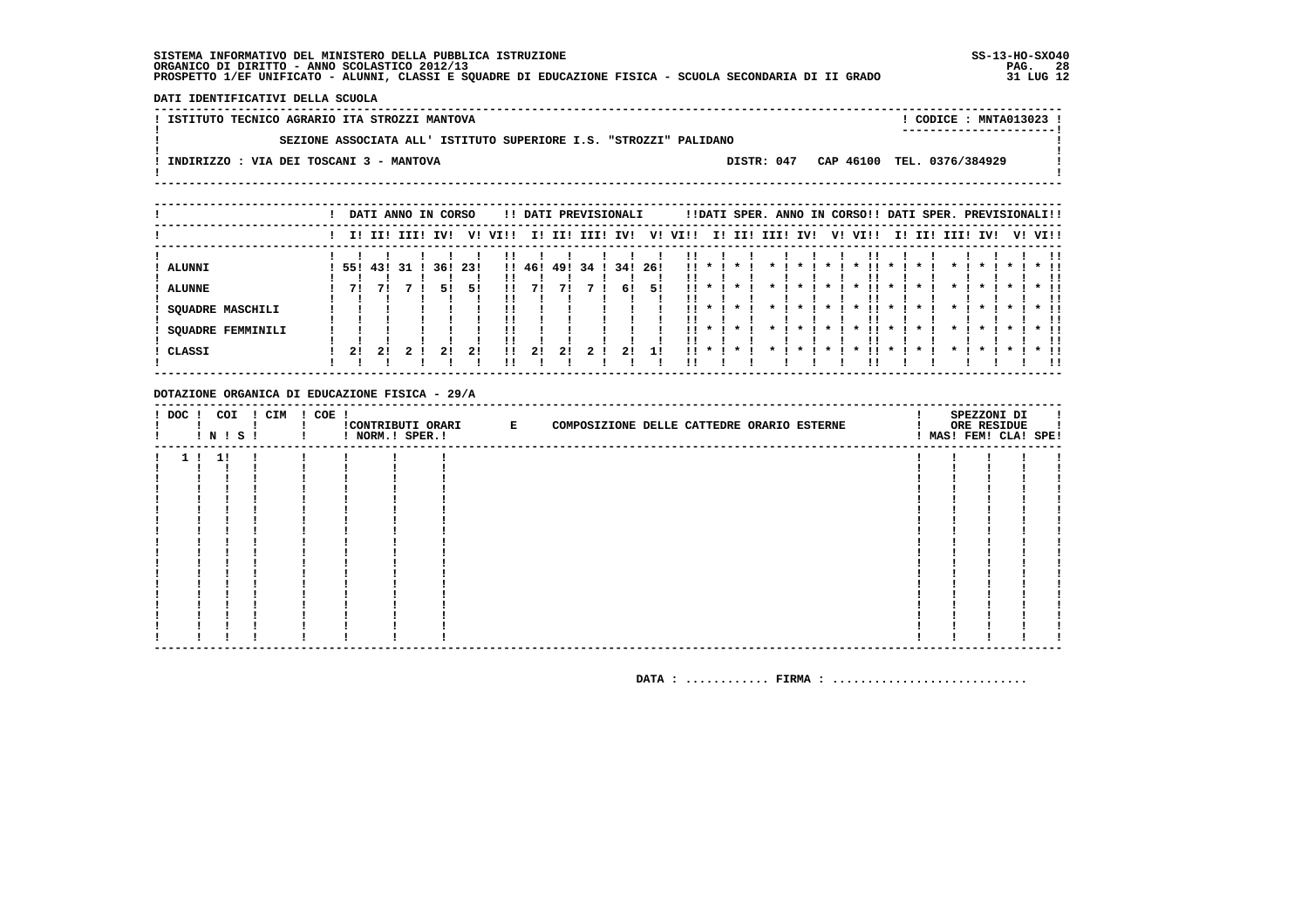DATI IDENTIFICATIVI DELLA SCUOLA

! ISTITUTO TECNICO COMMERCIALE ITC SUZZARA ! CODICE : MNTD001016 !  $\mathbf{I}$ SEZIONE ASSOCIATA ALL' ISTITUTO SUPERIORE A. MANZONI  $\mathbf{I}$ - 1  $\mathbf{I}$ -.<br>! INDIRIZZO : VIA MANTOVA, 13 - SUZZARA DISTR: 049 CAP 46029 TEL. 0376/525174 **Contract Contract**  $\mathbf{I}$  $\mathbf{I}$ 

|                         |      |             |    | DATI ANNO IN CORSO |      |      |        |     | !! DATI PREVISIONALI |     |      |                           |                                         |         |           |                 |              | !!DATI SPER. ANNO IN CORSO!! DATI SPER. PREVISIONALI!! |           |         |                         |                    |              |         |               |
|-------------------------|------|-------------|----|--------------------|------|------|--------|-----|----------------------|-----|------|---------------------------|-----------------------------------------|---------|-----------|-----------------|--------------|--------------------------------------------------------|-----------|---------|-------------------------|--------------------|--------------|---------|---------------|
|                         |      | II III IIII |    | IV!                | V!   | VI!! | II.    | III | IIII                 | IV! | V!   | VI!!                      |                                         | I! II!  | IIII      | IV!             | V!           | VI!!                                                   | II.       | III     | IIII                    | IV!                |              | V! VI!! |               |
|                         |      |             |    |                    |      |      |        |     |                      |     |      |                           |                                         |         |           |                 |              |                                                        |           |         |                         |                    |              |         |               |
| ALUNNI                  | -20! | 34!         | 30 | 35!                | -271 |      | !! 38! | 26! | 32 I                 | 271 | -301 | . .                       | $\mathbf{11}$ $\mathbf{*}$ $\mathbf{1}$ | $\cdot$ | $\star$ I | $\mathbf{r}$    | $\mathbf{x}$ | . .<br>$\mathbf{x}$                                    | $\star$ I |         |                         | $\boldsymbol{\pi}$ | $\mathbf{x}$ |         | $*$ 11        |
| <b>ALUNNE</b>           | 24!  | 31!         | 20 | 231                | 271  |      | 11211  | 31! | 20                   | 22! | -241 | $\mathbf{1}$ $\mathbf{1}$ |                                         |         |           |                 |              |                                                        |           |         |                         |                    |              |         | . .           |
| <b>SQUADRE MASCHILI</b> |      |             |    |                    |      |      |        |     |                      |     |      |                           | $11 * 1$                                | $\star$ | $\star$   | $\cdot$         | $\star$ 1    | . .<br>$\star$                                         | $\star$ 1 | $\cdot$ | $\star$                 | $\star$            | $\star$ 1    |         | $*$ 11        |
| SQUADRE FEMMINILI       |      |             |    |                    |      |      |        |     |                      |     |      |                           | $11 * 1$                                | $\star$ | $\star$ . | $\star$ $\cdot$ | $\star$ 1    | $\cdot$<br>- 11 -                                      | $\star$ 1 | $\cdot$ | $\star$ $\cdot$ $\cdot$ | $\star$ $\cdot$    | $\star$ I    |         | . .<br>$*$ 11 |
| CLASSI                  | 21   | 3 I         |    | 31                 | 21   |      | 21     | 21  |                      | 21  | 31   | !! *                      |                                         |         |           |                 |              |                                                        |           |         |                         |                    |              |         | $\star$ 11    |
|                         |      |             |    |                    |      |      |        |     |                      |     |      |                           |                                         |         |           |                 |              |                                                        |           |         |                         |                    |              |         | -11           |

#### DOTAZIONE ORGANICA DI EDUCAZIONE FISICA - 29/A

|                | N   S | ! DOC ! COI ! CIM ! COE ! | ! NORM.! SPER.! | ! CONTRIBUTI ORARI E | COMPOSIZIONE DELLE CATTEDRE ORARIO ESTERNE |  | SPEZZONI DI<br>ORE RESIDUE<br>! MAS! FEM! CLA! SPE! |  |
|----------------|-------|---------------------------|-----------------|----------------------|--------------------------------------------|--|-----------------------------------------------------|--|
| 1 <sub>1</sub> | 1!    |                           |                 |                      |                                            |  |                                                     |  |
|                |       |                           |                 |                      |                                            |  |                                                     |  |
|                |       |                           |                 |                      |                                            |  |                                                     |  |
|                |       |                           |                 |                      |                                            |  |                                                     |  |
|                |       |                           |                 |                      |                                            |  |                                                     |  |
|                |       |                           |                 |                      |                                            |  |                                                     |  |
|                |       |                           |                 |                      |                                            |  |                                                     |  |
|                |       |                           |                 |                      |                                            |  |                                                     |  |
|                |       |                           |                 |                      |                                            |  |                                                     |  |
|                |       |                           |                 |                      |                                            |  |                                                     |  |
|                |       |                           |                 |                      |                                            |  |                                                     |  |
|                |       |                           |                 |                      |                                            |  |                                                     |  |
|                |       |                           |                 |                      |                                            |  |                                                     |  |
|                |       |                           |                 |                      |                                            |  |                                                     |  |
|                |       |                           |                 |                      |                                            |  |                                                     |  |
|                |       |                           |                 |                      |                                            |  |                                                     |  |
|                |       |                           |                 |                      |                                            |  |                                                     |  |
|                |       |                           |                 |                      |                                            |  |                                                     |  |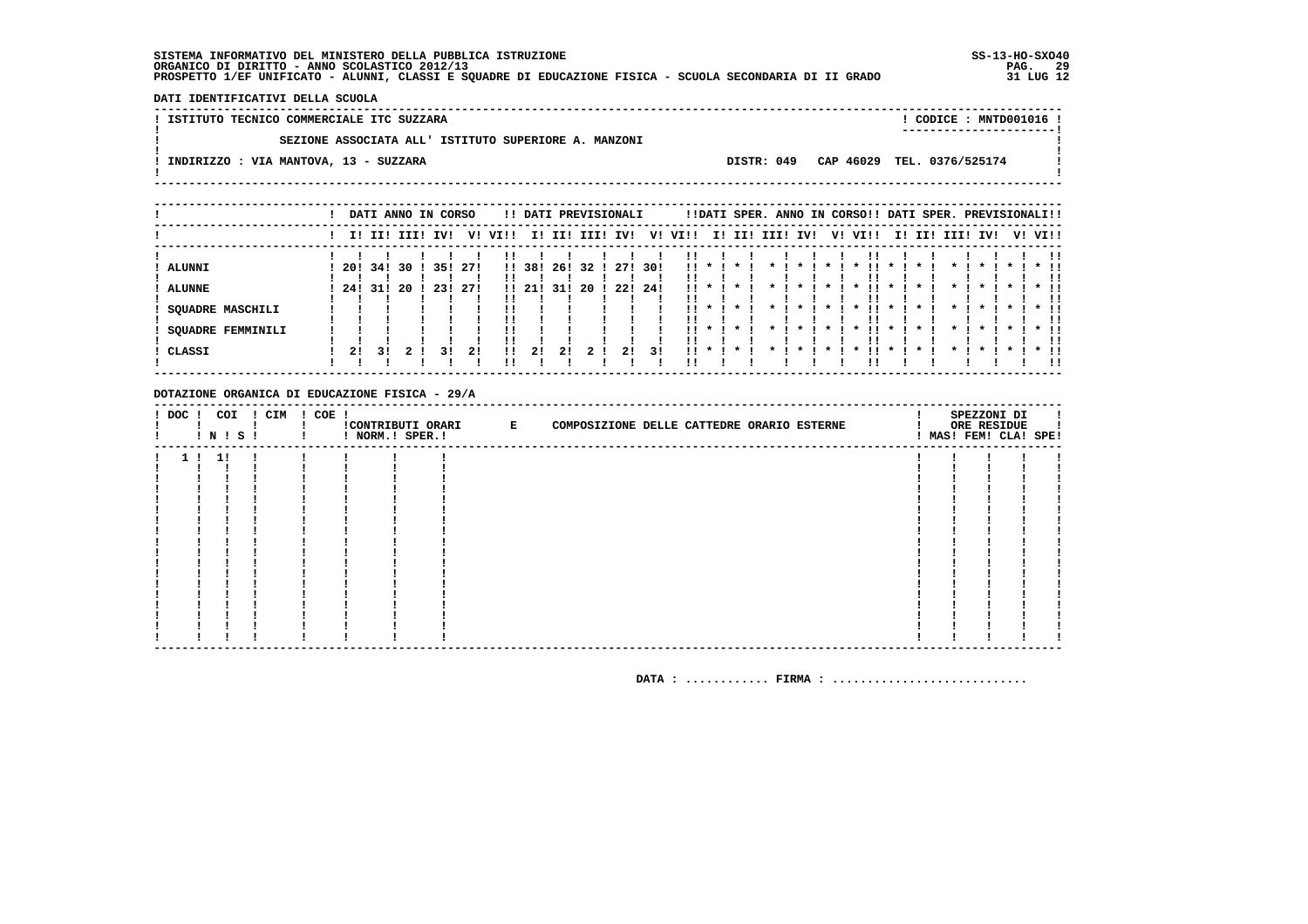DATI IDENTIFICATIVI DELLA SCUOLA

| ! ISTITUTO TECNICO COMMERCIALE ITC CASTIGLIONE STIV.                           | CODICE: MNTD00301T !         |
|--------------------------------------------------------------------------------|------------------------------|
| SEZIONE ASSOCIATA ALL' ISTITUTO SUPERIORE FRANCESCO GONZAGA                    | ----------------------       |
| INDIRIZZO : VIA FRATELLI LODRINI 32 - CASTIGLIONE DELLE STIVIERE<br>DISTR: 046 | CAP 46043 TEL. 0376/00000000 |
|                                                                                |                              |

|                          |     |            |             |     | DATI ANNO IN CORSO |      |        |     |      | !! DATI PREVISIONALI |      |                 |         |                    |         |                    |           | !!DATI SPER. ANNO IN CORSO!! DATI SPER. PREVISIONALI!! |                           |                    |                    |                    |              |         |            |
|--------------------------|-----|------------|-------------|-----|--------------------|------|--------|-----|------|----------------------|------|-----------------|---------|--------------------|---------|--------------------|-----------|--------------------------------------------------------|---------------------------|--------------------|--------------------|--------------------|--------------|---------|------------|
|                          |     |            | I! II! III! | IV! | V!                 | VI!! | II.    | II! | III! | IV!                  | V!   | VI!!            |         |                    |         | I! II! III! IV!    |           | V! VI!!                                                | II.                       |                    | II! III!           | IV!                |              | V! VI!! |            |
|                          |     |            |             |     |                    |      |        |     |      |                      |      |                 |         |                    |         |                    |           |                                                        |                           |                    |                    |                    |              |         | -11        |
| ALUNNI                   | 41! | 19!        | -23         | 171 | 19!                |      | !! 46! | 38! | 20   | 22!                  | 171  | . .             | $\cdot$ | $\star$            | $\star$ | $\boldsymbol{\pi}$ | $\star$   | $\mathbf{x}$                                           | $\star$                   |                    | $\boldsymbol{\pi}$ | $\mathbf{r}$       | $\star$      |         |            |
|                          |     |            |             |     |                    |      |        |     |      |                      |      |                 |         |                    |         |                    |           |                                                        |                           |                    |                    |                    |              |         |            |
| ALUNNE                   |     | 55! 31! 19 |             | 28! | 17!                |      | 1!44!  | 52! | 30.  | 18!                  | -271 | $\mathbf{11}$ * |         | $\boldsymbol{\pi}$ |         |                    |           | !!<br>$\boldsymbol{\pi}$                               | $\mathbf{x}$              |                    | $\boldsymbol{\pi}$ | $\mathbf x$        | $\mathbf{x}$ |         | $\star$ 11 |
|                          |     |            |             |     |                    |      |        |     |      |                      |      |                 |         |                    |         |                    |           |                                                        |                           |                    |                    |                    |              |         | !!         |
| <b>SQUADRE MASCHILI</b>  |     |            |             |     |                    |      |        |     |      |                      |      | . .             | $\cdot$ | $\star$            |         | $\boldsymbol{\pi}$ | $\star$   | . .<br>$\boldsymbol{\pi}$                              | $\star$                   |                    | $\boldsymbol{\pi}$ | $\mathbf{r}$       | $\star$      |         |            |
|                          |     |            |             |     |                    |      |        |     |      |                      |      |                 |         |                    |         |                    |           |                                                        |                           |                    |                    |                    |              |         |            |
| <b>SQUADRE FEMMINILI</b> |     |            |             |     |                    |      |        |     |      |                      |      |                 |         | $11 * 1 * 1$       |         | $\star$ $\cdot$    | $\star$ 1 | - 11 -<br>$\cdot$                                      | $\mathbf{x}$ $\mathbf{I}$ | $\boldsymbol{\pi}$ | $\mathbf{r}$       | $\boldsymbol{\pi}$ | $\star$ I    |         | $*$ 11     |
|                          |     |            |             |     |                    |      |        |     |      |                      |      |                 |         |                    |         |                    |           |                                                        |                           |                    |                    |                    |              |         |            |
| CLASSI                   | 31  | 21         |             |     | 21                 | !!   | 31     | 31  |      | 21                   | 21   | $\mathbf{11}$ * |         |                    |         |                    |           |                                                        |                           |                    |                    |                    |              |         |            |
|                          |     |            |             |     |                    |      |        |     |      |                      |      |                 |         |                    |         |                    |           |                                                        |                           |                    |                    |                    |              |         | . .        |
|                          |     |            |             |     |                    |      |        |     |      |                      |      |                 |         |                    |         |                    |           |                                                        |                           |                    |                    |                    |              |         |            |

#### DOTAZIONE ORGANICA DI EDUCAZIONE FISICA - 29/A

|                | ! N ! S ! | ! DOC ! COI ! CIM ! COE ! | ! NORM.! SPER.! | CONTRIBUTI ORARI E | COMPOSIZIONE DELLE CATTEDRE ORARIO ESTERNE |  | SPEZZONI DI<br>ORE RESIDUE | ! MAS! FEM! CLA! SPE! |
|----------------|-----------|---------------------------|-----------------|--------------------|--------------------------------------------|--|----------------------------|-----------------------|
| 1 <sub>1</sub> | 1!        |                           |                 |                    |                                            |  | б.                         |                       |
|                |           |                           |                 |                    |                                            |  |                            |                       |
|                |           |                           |                 |                    |                                            |  |                            |                       |
|                |           |                           |                 |                    |                                            |  |                            |                       |
|                |           |                           |                 |                    |                                            |  |                            |                       |
|                |           |                           |                 |                    |                                            |  |                            |                       |
|                |           |                           |                 |                    |                                            |  |                            |                       |
|                |           |                           |                 |                    |                                            |  |                            |                       |
|                |           |                           |                 |                    |                                            |  |                            |                       |
|                |           |                           |                 |                    |                                            |  |                            |                       |
|                |           |                           |                 |                    |                                            |  |                            |                       |
|                |           |                           |                 |                    |                                            |  |                            |                       |
|                |           |                           |                 |                    |                                            |  |                            |                       |
|                |           |                           |                 |                    |                                            |  |                            |                       |
|                |           |                           |                 |                    |                                            |  |                            |                       |
|                |           |                           |                 |                    |                                            |  |                            |                       |
|                |           |                           |                 |                    |                                            |  |                            |                       |
|                |           |                           |                 |                    |                                            |  |                            |                       |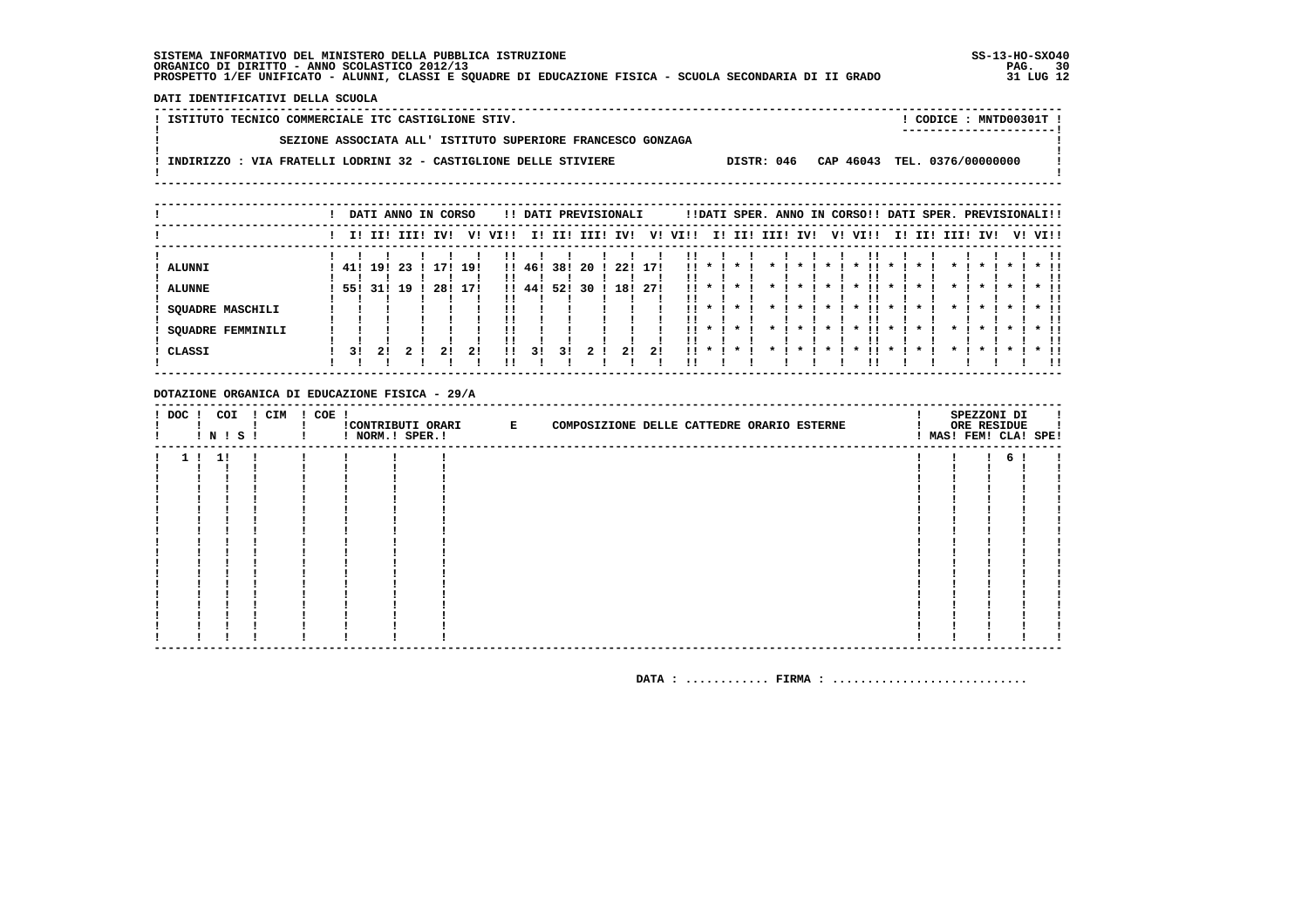DATI IDENTIFICATIVI DELLA SCUOLA

! ISTITUTO TECNICO COMMERCIALE ITC E. SANFELICE ! CODICE : MNTD007015 !  $\mathbf{L}$ SEZIONE ASSOCIATA ALL' ISTITUTO SUPERIORE IS E.SANFELICE  $\mathbf{I}$ - 1  $\mathbf{I}$ -.<br>! INDIRIZZO : VIA SANFELICE 8 - VIADANA DISTR: 050 CAP 46019 TEL. 0375/781792 **Contract Contract**  $\mathbf{I}$  $\mathbf{I}$ 

|                   |     |     |                 | DATI ANNO IN CORSO |      |         |        |     | !! DATI PREVISIONALI |         |     |         |  | !!DATI SPER. ANNO IN CORSO!! DATI SPER. PREVISIONALI!! |  |         |  |             |     |         |
|-------------------|-----|-----|-----------------|--------------------|------|---------|--------|-----|----------------------|---------|-----|---------|--|--------------------------------------------------------|--|---------|--|-------------|-----|---------|
|                   |     |     | I! II! III! IV! |                    |      | V! VI!! |        |     | I! II! III! IV!      |         |     | V! VI!! |  | I! II! III! IV!                                        |  | V! VI!! |  | I! II! III! | IV! | V! VI!! |
|                   |     |     |                 |                    |      |         |        |     |                      |         |     |         |  |                                                        |  |         |  |             |     |         |
| ALUNNI            | 36! |     | 301 43 1        | 35!                | -29! |         | !! 35! | 361 | 38 I                 | 43! 34! |     | !!      |  |                                                        |  |         |  |             |     | !!      |
|                   |     |     |                 |                    |      |         |        |     |                      |         |     |         |  |                                                        |  |         |  |             |     |         |
| <b>ALUNNE</b>     | 42! | 48! | -57             | 52!                | 30!  |         | !! 47! | 38! | 45                   | 60!     | 471 | !!      |  |                                                        |  |         |  |             |     |         |
|                   |     |     |                 |                    |      |         |        |     |                      |         |     |         |  |                                                        |  |         |  |             |     | !!      |
| SOUADRE MASCHILI  |     |     |                 |                    |      |         |        |     |                      |         |     |         |  |                                                        |  |         |  |             |     |         |
|                   |     |     |                 |                    |      |         |        |     |                      |         |     |         |  |                                                        |  |         |  |             |     |         |
| SOUADRE FEMMINILI |     |     |                 |                    |      |         |        |     |                      |         |     |         |  |                                                        |  |         |  |             |     | . .     |
|                   |     |     |                 |                    |      |         |        |     |                      |         |     |         |  |                                                        |  |         |  |             |     |         |
| CLASSI            | 41  | 31  |                 | 41                 | 31   | !!      | 3!     | 31  |                      | 51      | 41  | !!      |  |                                                        |  |         |  |             |     |         |
|                   |     |     |                 |                    |      |         |        |     |                      |         |     |         |  |                                                        |  |         |  |             |     | . .     |

#### DOTAZIONE ORGANICA DI EDUCAZIONE FISICA - 29/A

| ! DOC !        | COI<br><b>!N!S!</b> | ! CIM | ! COE ! | ! NORM.! SPER.! | !CONTRIBUTI ORARI E | COMPOSIZIONE DELLE CATTEDRE ORARIO ESTERNE |  | SPEZZONI DI<br>ORE RESIDUE<br>! MAS! FEM! CLA! SPE! |  |
|----------------|---------------------|-------|---------|-----------------|---------------------|--------------------------------------------|--|-----------------------------------------------------|--|
| 2 <sub>1</sub> | 2!                  |       |         |                 |                     |                                            |  |                                                     |  |
|                |                     |       |         |                 |                     |                                            |  |                                                     |  |
|                |                     |       |         |                 |                     |                                            |  |                                                     |  |
|                |                     |       |         |                 |                     |                                            |  |                                                     |  |
|                |                     |       |         |                 |                     |                                            |  |                                                     |  |
|                |                     |       |         |                 |                     |                                            |  |                                                     |  |
|                |                     |       |         |                 |                     |                                            |  |                                                     |  |
|                |                     |       |         |                 |                     |                                            |  |                                                     |  |
|                |                     |       |         |                 |                     |                                            |  |                                                     |  |
|                |                     |       |         |                 |                     |                                            |  |                                                     |  |
|                |                     |       |         |                 |                     |                                            |  |                                                     |  |
|                |                     |       |         |                 |                     |                                            |  |                                                     |  |
|                |                     |       |         |                 |                     |                                            |  |                                                     |  |
|                |                     |       |         |                 |                     |                                            |  |                                                     |  |
|                |                     |       |         |                 |                     |                                            |  |                                                     |  |
|                |                     |       |         |                 |                     |                                            |  |                                                     |  |
|                |                     |       |         |                 |                     |                                            |  |                                                     |  |
|                |                     |       |         |                 |                     |                                            |  |                                                     |  |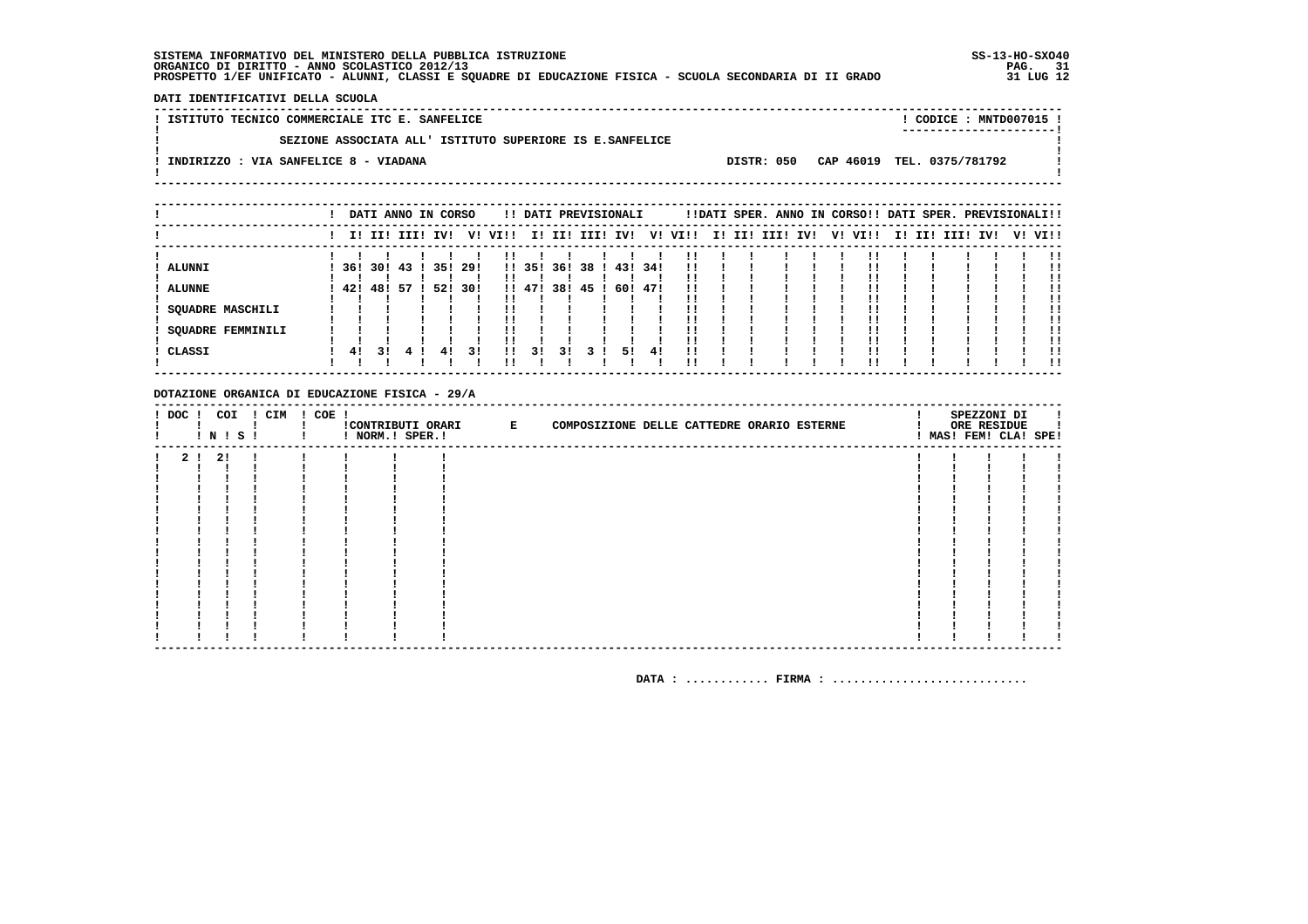DATI IDENTIFICATIVI DELLA SCUOLA

| ! ISTITUTO TECNICO COMMERCIALE ITC SERALE VIADANA |  |  |                                                                  |  |            |  |  | CODICE: MNTD00750D!        |  |
|---------------------------------------------------|--|--|------------------------------------------------------------------|--|------------|--|--|----------------------------|--|
|                                                   |  |  | CORSO SERALE DELL' ISTITUTO TECNICO COMMERCIALE ITC E. SANFELICE |  |            |  |  |                            |  |
| INDIRIZZO : VIA SANFELICE, 8 - VIADANA            |  |  |                                                                  |  | DISTR: 050 |  |  | CAP 46019 TEL. 0375/781792 |  |
|                                                   |  |  |                                                                  |  |            |  |  |                            |  |

|                          |  | DATI ANNO IN CORSO |     |    |      |     |     | !! DATI PREVISIONALI |  |          |                |              |                    |                |         |         | !!DATI SPER. ANNO IN CORSO!! DATI SPER. PREVISIONALI!! |                    |                          |              |                   |         |                           |
|--------------------------|--|--------------------|-----|----|------|-----|-----|----------------------|--|----------|----------------|--------------|--------------------|----------------|---------|---------|--------------------------------------------------------|--------------------|--------------------------|--------------|-------------------|---------|---------------------------|
|                          |  | I! II! III!        | IV! | V! | VI!! | II. | II! | III! IV!             |  | V! VI!!  |                | I! II!       | III!               | IV!            |         |         | V! VI!!                                                | I!                 | II!                      | III! IV!     |                   | V! VI!! |                           |
|                          |  |                    |     |    |      |     |     |                      |  |          |                |              |                    |                |         |         |                                                        |                    |                          |              |                   |         |                           |
| ALUNNI                   |  |                    |     |    |      |     |     |                      |  | !!<br>!! | $\mathbf{x}$ i |              |                    |                |         |         |                                                        |                    |                          |              | $\mathbf x$       |         | $*$ $\blacksquare$<br>-11 |
| <b>ALUNNE</b>            |  |                    |     |    |      |     |     |                      |  | . .      | $\star$ I      | $\star$      | $\boldsymbol{\pi}$ | $\star$        | $\star$ |         | $\boldsymbol{\pi}$                                     | $\cdot$            | *                        | $\star$      | $\cdot$           |         | $*$ !!                    |
|                          |  |                    |     |    |      |     |     |                      |  |          |                |              |                    |                |         |         |                                                        |                    |                          |              |                   |         |                           |
| SQUADRE MASCHILI         |  |                    |     |    |      |     |     |                      |  |          |                | $11 * 1 * 1$ | $\star$ $\cdot$    | $\mathbf{x}$ . |         | $*$ $*$ | .                                                      | $\mathbf{x}$       | $\cdot$                  | $\star$ I    | $\star$ 1 $\star$ |         | $*$ $\blacksquare$        |
|                          |  |                    |     |    |      |     |     |                      |  | ' '      |                |              |                    |                |         |         |                                                        |                    |                          |              |                   |         |                           |
| <b>SQUADRE FEMMINILI</b> |  |                    |     |    |      |     |     |                      |  |          | II * I         |              |                    |                |         |         | $\boldsymbol{\pi}$                                     | $\boldsymbol{\pi}$ | $\overline{\phantom{m}}$ | $\mathbf{r}$ | $\mathbf x$       |         | $*$ 11                    |
|                          |  |                    |     |    |      |     |     |                      |  |          |                |              |                    |                |         |         |                                                        |                    |                          |              |                   |         | . .                       |
| CLASSI                   |  |                    |     |    |      |     |     |                      |  | !!       | $\mathbf{r}$   |              |                    |                |         |         |                                                        |                    |                          |              |                   |         | -11                       |

#### DOTAZIONE ORGANICA DI EDUCAZIONE FISICA - 29/A

| ! DOC ! | COI<br>! N ! S ! | ! CIM | $! COE$ ! | ! NORM.! SPER.! | CONTRIBUTI ORARI E | COMPOSIZIONE DELLE CATTEDRE ORARIO ESTERNE |  | SPEZZONI DI<br>ORE RESIDUE<br>! MAS! FEM! CLA! SPE! |  |
|---------|------------------|-------|-----------|-----------------|--------------------|--------------------------------------------|--|-----------------------------------------------------|--|
|         |                  |       |           |                 |                    |                                            |  |                                                     |  |
|         |                  |       |           |                 |                    |                                            |  |                                                     |  |
|         |                  |       |           |                 |                    |                                            |  |                                                     |  |
|         |                  |       |           |                 |                    |                                            |  |                                                     |  |
|         |                  |       |           |                 |                    |                                            |  |                                                     |  |
|         |                  |       |           |                 |                    |                                            |  |                                                     |  |
|         |                  |       |           |                 |                    |                                            |  |                                                     |  |
|         |                  |       |           |                 |                    |                                            |  |                                                     |  |
|         |                  |       |           |                 |                    |                                            |  |                                                     |  |
|         |                  |       |           |                 |                    |                                            |  |                                                     |  |
|         |                  |       |           |                 |                    |                                            |  |                                                     |  |
|         |                  |       |           |                 |                    |                                            |  |                                                     |  |
|         |                  |       |           |                 |                    |                                            |  |                                                     |  |
|         |                  |       |           |                 |                    |                                            |  |                                                     |  |
|         |                  |       |           |                 |                    |                                            |  |                                                     |  |
|         |                  |       |           |                 |                    |                                            |  |                                                     |  |
|         |                  |       |           |                 |                    |                                            |  |                                                     |  |
|         |                  |       |           |                 |                    |                                            |  |                                                     |  |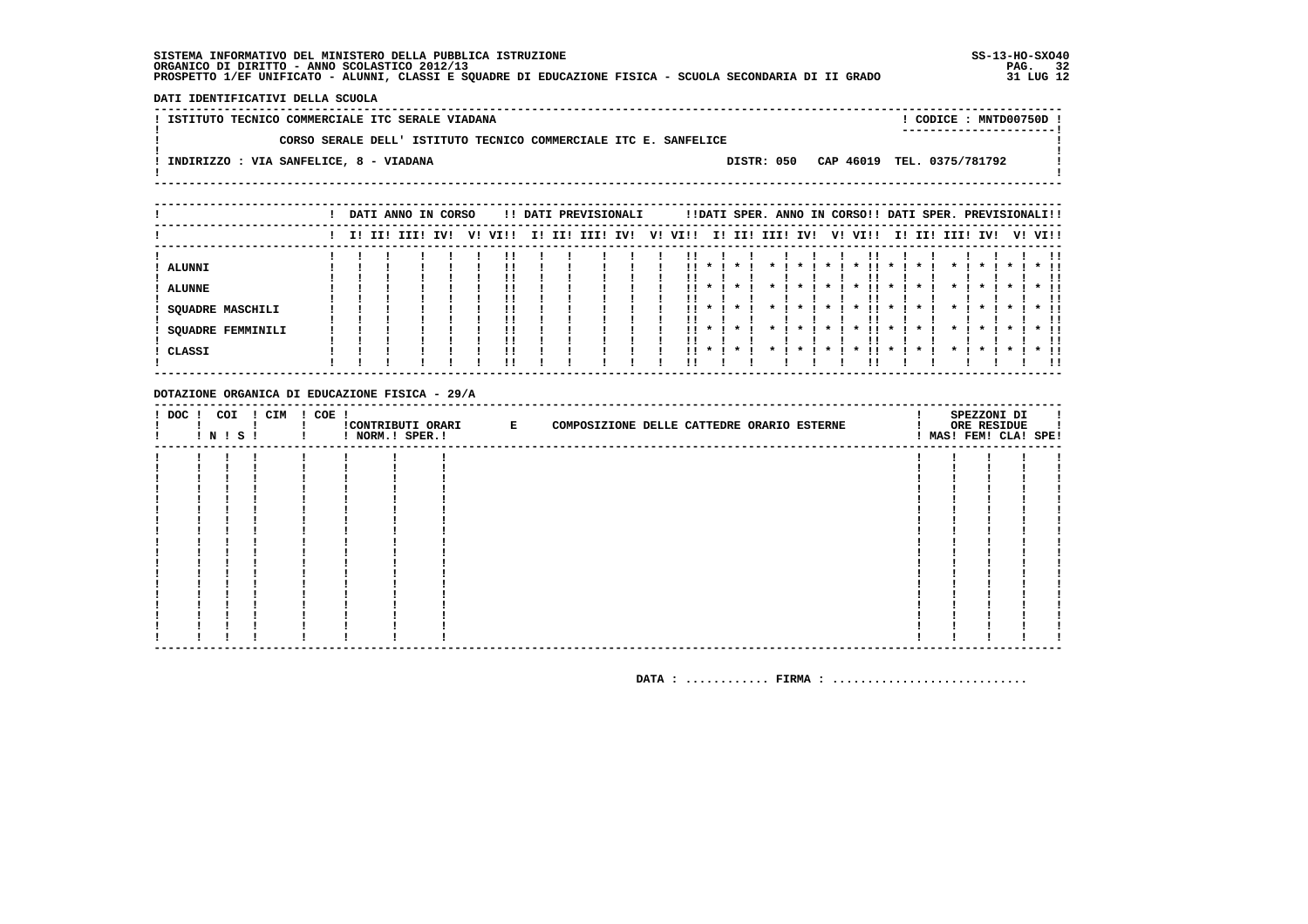DATI IDENTIFICATIVI DELLA SCUOLA

! ISTITUTO TECNICO COMMERCIALE ITC ASOLA ! CODICE : MNTD008011 !  $\mathbf{I}$ SEZIONE ASSOCIATA ALL' ISTITUTO SUPERIORE GIOVANNI FALCONE  $\mathbf{I}$ - 1  $\mathbf{I}$ -: INDIRIZZO : VIA SACCOLE PIGNOLE 3 - ASOLA DISTR: 045 CAP 46041 TEL. 0376/710423 **Contract Contract**  $\mathbf{I}$  $\mathbf{I}$ 

|                          |    |        | DATI ANNO IN CORSO |     |     |         |        |      |     | !! DATI PREVISIONALI |     |                 |          |                 |                            |                    |                | !!DATI SPER. ANNO IN CORSO!! DATI SPER. PREVISIONALI!! |                                        |         |                    |              |         |         |                    |
|--------------------------|----|--------|--------------------|-----|-----|---------|--------|------|-----|----------------------|-----|-----------------|----------|-----------------|----------------------------|--------------------|----------------|--------------------------------------------------------|----------------------------------------|---------|--------------------|--------------|---------|---------|--------------------|
|                          |    |        | I! II! III!        | IVI |     | V! VI!! | II.    | II!  |     | III! IV!             |     | V! VI!!         |          | I! II! III! IV! |                            |                    |                | V! VI!!                                                |                                        |         | I! II! III!        | IV!          |         | V! VI!! |                    |
|                          |    |        |                    |     |     |         |        |      |     |                      |     |                 |          |                 |                            |                    |                |                                                        |                                        |         |                    |              |         |         | -11                |
| <b>ALUNNI</b>            |    | 331281 | -25                | 11! | 19! |         | !! 40! | 28!  | -31 | 22!                  | 10! |                 | $11 * 1$ | * 1             | $\cdot$<br>$\star$ $\cdot$ |                    | $\star$ 1      | $\cdot$                                                | $\mathbf{1}$ $\mathbf{1}$ $\mathbf{1}$ | $\star$ | $\star$ I          | $\star$      | $\cdot$ |         | $*$ 11             |
| ALUNNE                   |    | 401531 | -27                | 231 | 14! |         | !! 47! | 40 ! | -43 | 28!                  | 16! | $\mathbf{11}$ * |          |                 |                            |                    |                | . .<br>$\boldsymbol{\ast}$                             | $\overline{\phantom{m}}$               |         |                    | $\mathbf{x}$ |         |         |                    |
|                          |    |        |                    |     |     |         |        |      |     |                      |     |                 |          |                 |                            |                    |                |                                                        |                                        |         |                    |              |         |         | !!                 |
| SOUADRE MASCHILI         |    |        |                    |     |     | !!      |        |      |     |                      |     | . .             |          |                 | $\boldsymbol{\pi}$         | $\boldsymbol{\pi}$ |                | !!<br>$\boldsymbol{\ast}$                              | $\mathbf{x}$                           |         | $\boldsymbol{\pi}$ |              |         |         |                    |
|                          |    |        |                    |     |     |         |        |      |     |                      |     |                 |          |                 |                            |                    |                |                                                        |                                        |         |                    |              |         |         |                    |
| <b>SQUADRE FEMMINILI</b> |    |        |                    |     |     |         |        |      |     |                      |     |                 |          | $11 * 1 * 1$    | $\star$ $\cdot$            |                    | $\mathbf{x}$ . | .<br>$\mathbf{x}$                                      | $\mathbf{x}$ .                         |         | $\star$ .          | $\mathbf{x}$ |         |         | $*$ $\blacksquare$ |
|                          |    |        |                    |     |     | !!      |        |      |     |                      |     |                 |          |                 |                            |                    |                |                                                        |                                        |         |                    |              |         |         |                    |
| CLASSI                   | 31 | 3 I    |                    |     |     | !!      | 31     | 31   |     | 21                   |     | . .             |          |                 |                            |                    |                |                                                        |                                        |         |                    |              |         |         | * !!               |
|                          |    |        |                    |     |     | ''      |        |      |     |                      |     |                 |          |                 |                            |                    |                |                                                        |                                        |         |                    |              |         |         | !!                 |

#### DOTAZIONE ORGANICA DI EDUCAZIONE FISICA - 29/A

|  |       | I N I S I | ! DOC ! COI ! CIM ! COE ! | ! NORM.! SPER.! | CONTRIBUTI ORARI E | COMPOSIZIONE DELLE CATTEDRE ORARIO ESTERNE |  | SPEZZONI DI<br>ORE RESIDUE<br>! MAS! FEM! CLA! SPE! |  |
|--|-------|-----------|---------------------------|-----------------|--------------------|--------------------------------------------|--|-----------------------------------------------------|--|
|  | 1! 1! |           |                           |                 |                    |                                            |  | б.                                                  |  |
|  |       |           |                           |                 |                    |                                            |  |                                                     |  |
|  |       |           |                           |                 |                    |                                            |  |                                                     |  |
|  |       |           |                           |                 |                    |                                            |  |                                                     |  |
|  |       |           |                           |                 |                    |                                            |  |                                                     |  |
|  |       |           |                           |                 |                    |                                            |  |                                                     |  |
|  |       |           |                           |                 |                    |                                            |  |                                                     |  |
|  |       |           |                           |                 |                    |                                            |  |                                                     |  |
|  |       |           |                           |                 |                    |                                            |  |                                                     |  |
|  |       |           |                           |                 |                    |                                            |  |                                                     |  |
|  |       |           |                           |                 |                    |                                            |  |                                                     |  |
|  |       |           |                           |                 |                    |                                            |  |                                                     |  |
|  |       |           |                           |                 |                    |                                            |  |                                                     |  |
|  |       |           |                           |                 |                    |                                            |  |                                                     |  |
|  |       |           |                           |                 |                    |                                            |  |                                                     |  |
|  |       |           |                           |                 |                    |                                            |  |                                                     |  |
|  |       |           |                           |                 |                    |                                            |  |                                                     |  |
|  |       |           |                           |                 |                    |                                            |  |                                                     |  |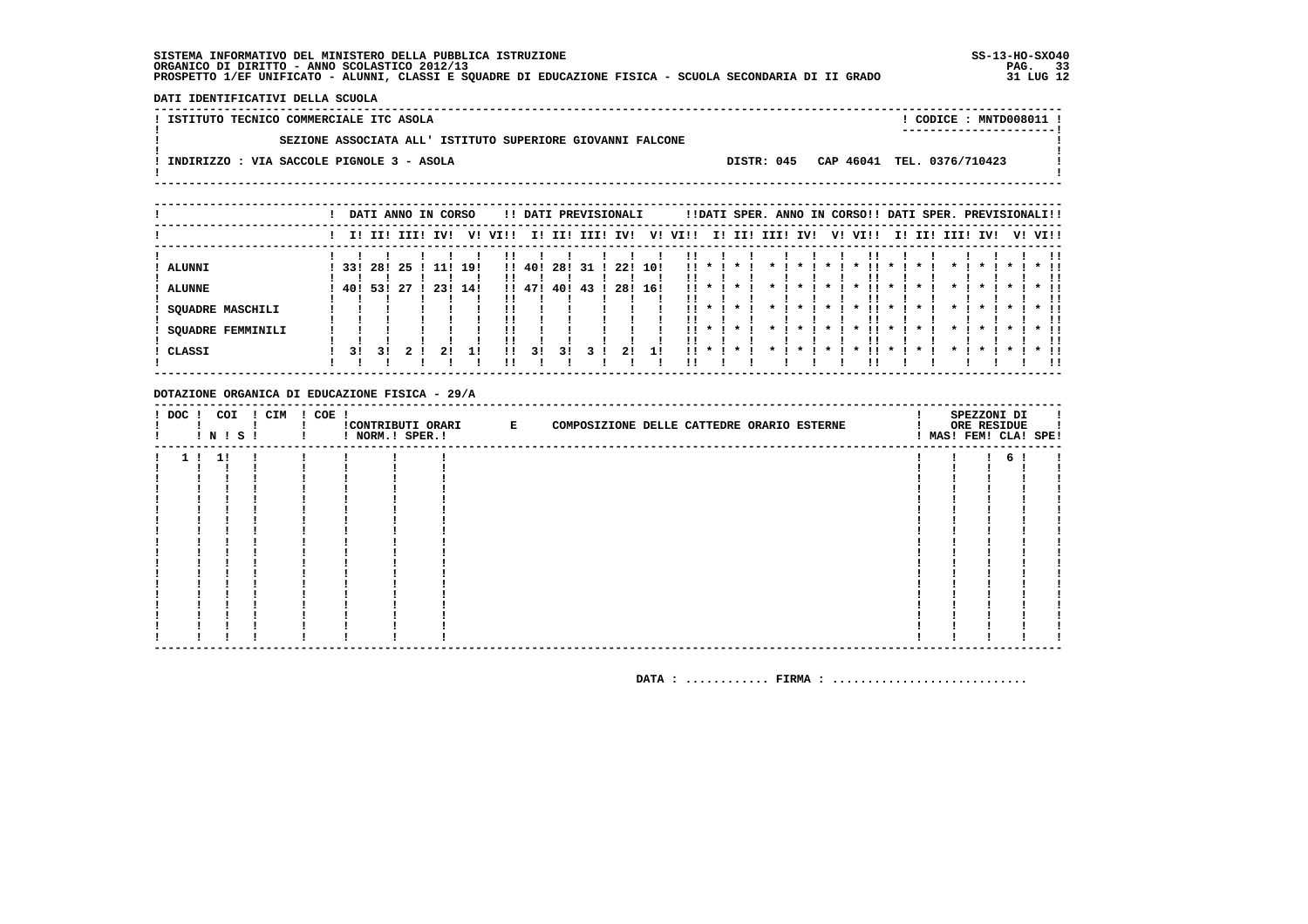DATI IDENTIFICATIVI DELLA SCUOLA 

|                                   |                                                           |  |  | CODICE: MNTD01000X !                  |  |
|-----------------------------------|-----------------------------------------------------------|--|--|---------------------------------------|--|
|                                   | ISTITUTO TECNICO COMMERCIALE I.T.E.S. "ALBERTO PITENTINO" |  |  |                                       |  |
| INDIRIZZO : VIA TASSO 5 - MANTOVA |                                                           |  |  | DISTR: 047 CAP 46100 TEL. 0376/321569 |  |
|                                   |                                                           |  |  |                                       |  |

|                         |     |     |      | DATI ANNO IN CORSO |     |         |        |     | !! DATI PREVISIONALI |     |      |                 |             |         |                 |                    |              | !!DATI SPER. ANNO IN CORSO!! DATI SPER. PREVISIONALI!! |              |                    |                    |              |              |         |        |
|-------------------------|-----|-----|------|--------------------|-----|---------|--------|-----|----------------------|-----|------|-----------------|-------------|---------|-----------------|--------------------|--------------|--------------------------------------------------------|--------------|--------------------|--------------------|--------------|--------------|---------|--------|
|                         |     |     |      | I! II! III! IV!    |     | V! VI!! |        |     | I! II! III! IV!      |     |      | V! VI!!         |             |         |                 | I! II! III! IV!    |              | V! VI!!                                                |              |                    | I! II! III!        | IV!          |              | V! VI!! |        |
|                         |     |     |      |                    |     |         |        |     |                      |     |      |                 |             |         |                 |                    |              |                                                        |              |                    |                    |              |              |         |        |
| ALUNNI                  | 41! | 58! | 62 ! | 571                | 34! |         | !! 57! | 48! | -49                  | 50! | -521 | $\mathbf{11}$ * |             | $\star$ |                 | $\boldsymbol{\pi}$ |              | $\boldsymbol{\pi}$                                     | $\mathbf{x}$ |                    |                    |              | $\mathbf{x}$ |         | $*$ !! |
|                         |     |     |      |                    |     |         |        |     |                      |     |      |                 |             |         |                 |                    |              |                                                        |              |                    |                    |              |              |         | !!     |
| <b>ALUNNE</b>           | 721 | 51! | 60   | 56!                | 40! |         | !! 81! | 56! | -57                  | 60! | -561 |                 | $\mathbf x$ |         |                 |                    |              |                                                        | $\mathbf{x}$ |                    |                    |              |              |         |        |
|                         |     |     |      |                    |     |         |        |     |                      |     |      |                 |             |         |                 |                    |              |                                                        |              |                    |                    |              |              |         |        |
| <b>SQUADRE MASCHILI</b> |     |     |      |                    |     |         |        |     |                      |     |      |                 | $11 * 1$    | * 1     | $\star$ $\cdot$ | $\cdot$            | $\star$ 1    | - 11 -<br>$\mathbf{x}$                                 | $\mathbf{x}$ | $\boldsymbol{\pi}$ | $\star$ 1          | $\star$      | $\star$ 1    |         | $*$ 11 |
|                         |     |     |      |                    |     |         |        |     |                      |     |      |                 |             |         |                 |                    |              |                                                        |              |                    |                    |              |              |         |        |
| SOUADRE FEMMINILI       |     |     |      |                    |     |         |        |     |                      |     |      | . .             | $\star$ I   |         |                 | $\mathbf{x}$       | $\mathbf{x}$ | . .<br>$\boldsymbol{\pi}$                              | $\mathbf{x}$ |                    | $\boldsymbol{\pi}$ | $\mathbf{r}$ |              |         | $*$ 11 |
|                         |     |     |      |                    |     |         |        |     |                      |     |      |                 |             |         |                 |                    |              |                                                        |              |                    |                    |              |              |         | -11    |
| CLASSI                  | 41  | 41  |      | 51                 | 31  | 11      | 51     | 41  |                      | 51  | 51   | 11.             | $\cdot$     | $\star$ |                 |                    |              |                                                        | $\mathbf{x}$ |                    |                    |              |              |         |        |
|                         |     |     |      |                    |     |         |        |     |                      |     |      |                 |             |         |                 |                    |              |                                                        |              |                    |                    |              |              |         | . .    |

#### DOTAZIONE ORGANICA DI EDUCAZIONE FISICA - 29/A

| ! DOC ! |     | COI<br>! N ! S ! | ! CIM | ! COE ! |                        | ! NORM.! SPER.! | !CONTRIBUTI ORARI E | COMPOSIZIONE DELLE CATTEDRE ORARIO ESTERNE                     |                   |  | SPEZZONI DI<br>ORE RESIDUE<br>! MAS! FEM! CLA! SPE! |  |
|---------|-----|------------------|-------|---------|------------------------|-----------------|---------------------|----------------------------------------------------------------|-------------------|--|-----------------------------------------------------|--|
|         | 3 I | 2!               |       |         | 12 !<br>1 <sub>1</sub> |                 |                     | COMPLETA CON MANTOVA - ITG CARLO D ARCO MN<br>IST.TEC.GEOMETRI | <b>MNTL009017</b> |  |                                                     |  |
|         |     |                  |       |         |                        |                 |                     |                                                                |                   |  |                                                     |  |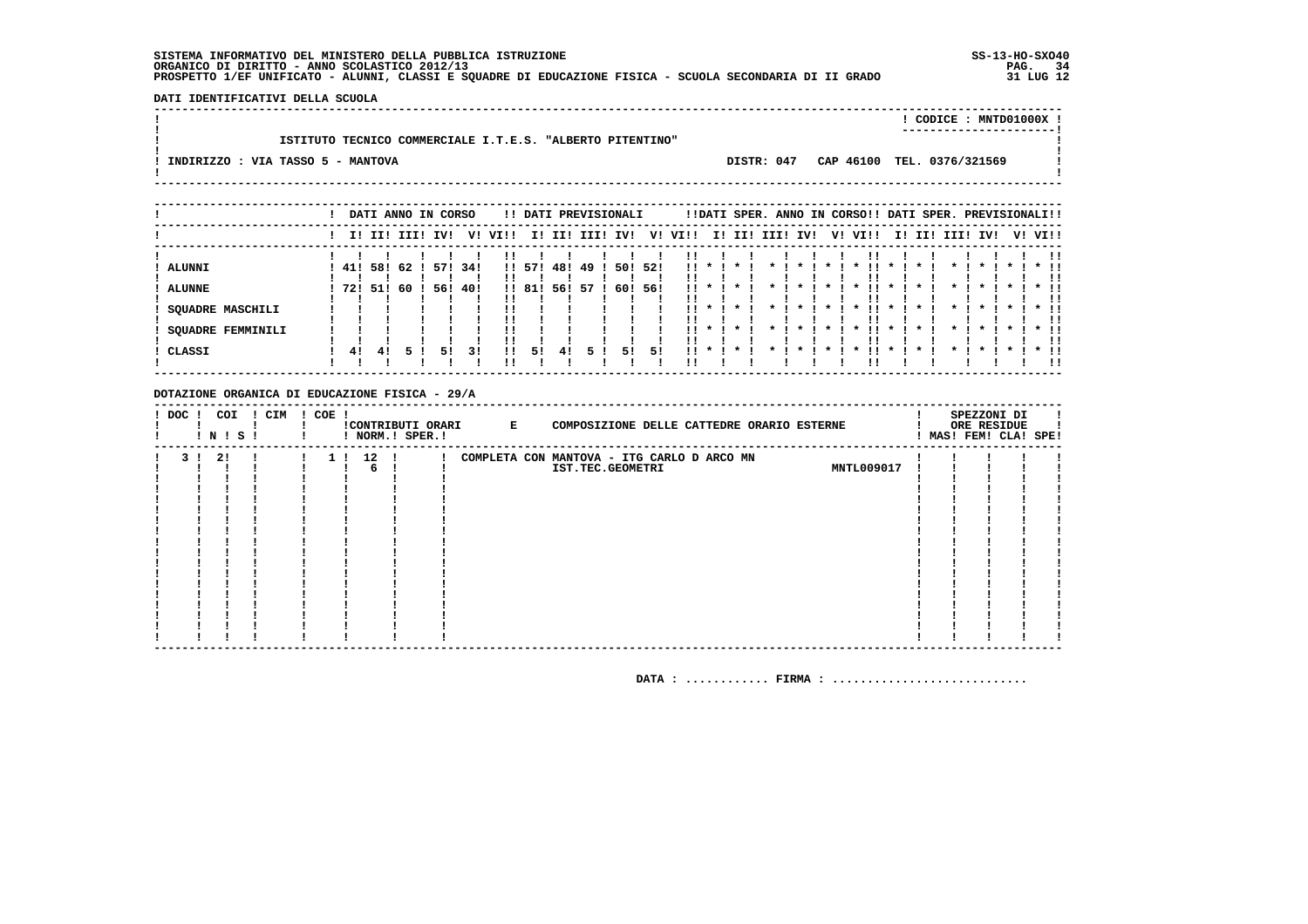DATI IDENTIFICATIVI DELLA SCUOLA

! ISTITUTO TECNICO COMMERCIALE I.T.E.S. SERALE (CORSO SIRIO) ! CODICE: MNTD01052B!  $\mathbf{I}$ CORSO SERALE DELL' ISTITUTO TECNICO COMMERCIALE I.T.E.S. "ALBERTO PITENTINO"  $\mathbf{I}$ - 1  $\mathbf{I}$ -: INDIRIZZO : VIA TASSO 5 - MANTOVA DISTR: 047 CAP 46100 TEL. 0376/321569 **Contract Contract**  $\mathbf{I}$  $\mathbf{I}$ 

|               |                          |  | DATI ANNO IN CORSO |     |         |  | !! DATI PREVISIONALI |  |         |                 |           |           |                 |                     | !!DATI SPER. ANNO IN CORSO!! DATI SPER. PREVISIONALI!! |              |         |                    |              |                    |         |        |
|---------------|--------------------------|--|--------------------|-----|---------|--|----------------------|--|---------|-----------------|-----------|-----------|-----------------|---------------------|--------------------------------------------------------|--------------|---------|--------------------|--------------|--------------------|---------|--------|
|               |                          |  | II III IIII        | IVI | V! VI!! |  | I! II! III! IV!      |  | V! VI!! |                 |           |           | I! II! III! IV! |                     | V! VI!!                                                |              |         | I! II! III!        | IV!          |                    | V! VI!! |        |
|               |                          |  |                    |     |         |  |                      |  |         |                 |           |           |                 |                     |                                                        |              |         |                    |              |                    |         |        |
| ALUNNI        |                          |  |                    |     |         |  |                      |  |         | $\star$ $\cdot$ | $\cdot$   | $\cdot$   | $\mathbf{x}$    | $\boldsymbol{\ast}$ | !!<br>$\boldsymbol{\ast}$                              | $\mathbf{x}$ |         | $\boldsymbol{\pi}$ | $\mathbf{x}$ | $\boldsymbol{\pi}$ |         | $*$ !! |
|               |                          |  |                    |     |         |  |                      |  |         |                 |           |           |                 |                     |                                                        |              |         |                    |              |                    |         |        |
| <b>ALUNNE</b> |                          |  |                    |     |         |  |                      |  |         |                 |           |           |                 |                     |                                                        |              |         |                    |              |                    |         |        |
|               |                          |  |                    |     |         |  |                      |  |         |                 |           |           |                 |                     |                                                        |              |         |                    |              |                    |         | -11    |
|               | <b>SQUADRE MASCHILI</b>  |  |                    |     |         |  |                      |  | . .     | $\star$ $\cdot$ | $\star$   | $\cdot$   | $\cdot$         | $\star$ 1           | . .<br>$\cdot$                                         | $\cdot$      | *       | $\star$            | $\star$      | $\cdots$           |         | $*$ 11 |
|               |                          |  |                    |     |         |  |                      |  |         |                 |           |           |                 |                     |                                                        |              |         |                    |              |                    |         |        |
|               | <b>SQUADRE FEMMINILI</b> |  |                    |     |         |  |                      |  |         | $11 * 1$        | $\star$ I | $\star$ I | $\cdot$         | $\star$             | . .<br>$\mathbf x$                                     | $\cdot$      | $\cdot$ | $\cdot$            | $\star$      | $\blacksquare$     | $*$ 11  |        |
|               |                          |  |                    |     |         |  |                      |  |         |                 |           |           |                 |                     |                                                        |              |         |                    |              |                    |         |        |
| CLASSI        |                          |  |                    |     |         |  |                      |  | . .     |                 |           |           |                 |                     |                                                        |              |         |                    |              |                    |         | $*$ 11 |
|               |                          |  |                    |     |         |  |                      |  |         |                 |           |           |                 |                     |                                                        |              |         |                    |              |                    |         | 11     |

#### DOTAZIONE ORGANICA DI EDUCAZIONE FISICA - 29/A

|  | $!$ N $!$ S $!$ | ! DOC ! COI ! CIM ! COE ! | ! NORM.! SPER.! | CONTRIBUTI ORARI E | COMPOSIZIONE DELLE CATTEDRE ORARIO ESTERNE |  | SPEZZONI DI<br>ORE RESIDUE<br>! MAS! FEM! CLA! SPE! |  |
|--|-----------------|---------------------------|-----------------|--------------------|--------------------------------------------|--|-----------------------------------------------------|--|
|  |                 |                           |                 |                    |                                            |  |                                                     |  |
|  |                 |                           |                 |                    |                                            |  |                                                     |  |
|  |                 |                           |                 |                    |                                            |  |                                                     |  |
|  |                 |                           |                 |                    |                                            |  |                                                     |  |
|  |                 |                           |                 |                    |                                            |  |                                                     |  |
|  |                 |                           |                 |                    |                                            |  |                                                     |  |
|  |                 |                           |                 |                    |                                            |  |                                                     |  |
|  |                 |                           |                 |                    |                                            |  |                                                     |  |
|  |                 |                           |                 |                    |                                            |  |                                                     |  |
|  |                 |                           |                 |                    |                                            |  |                                                     |  |
|  |                 |                           |                 |                    |                                            |  |                                                     |  |
|  |                 |                           |                 |                    |                                            |  |                                                     |  |
|  |                 |                           |                 |                    |                                            |  |                                                     |  |
|  |                 |                           |                 |                    |                                            |  |                                                     |  |
|  |                 |                           |                 |                    |                                            |  |                                                     |  |
|  |                 |                           |                 |                    |                                            |  |                                                     |  |
|  |                 |                           |                 |                    |                                            |  |                                                     |  |
|  |                 |                           |                 |                    |                                            |  |                                                     |  |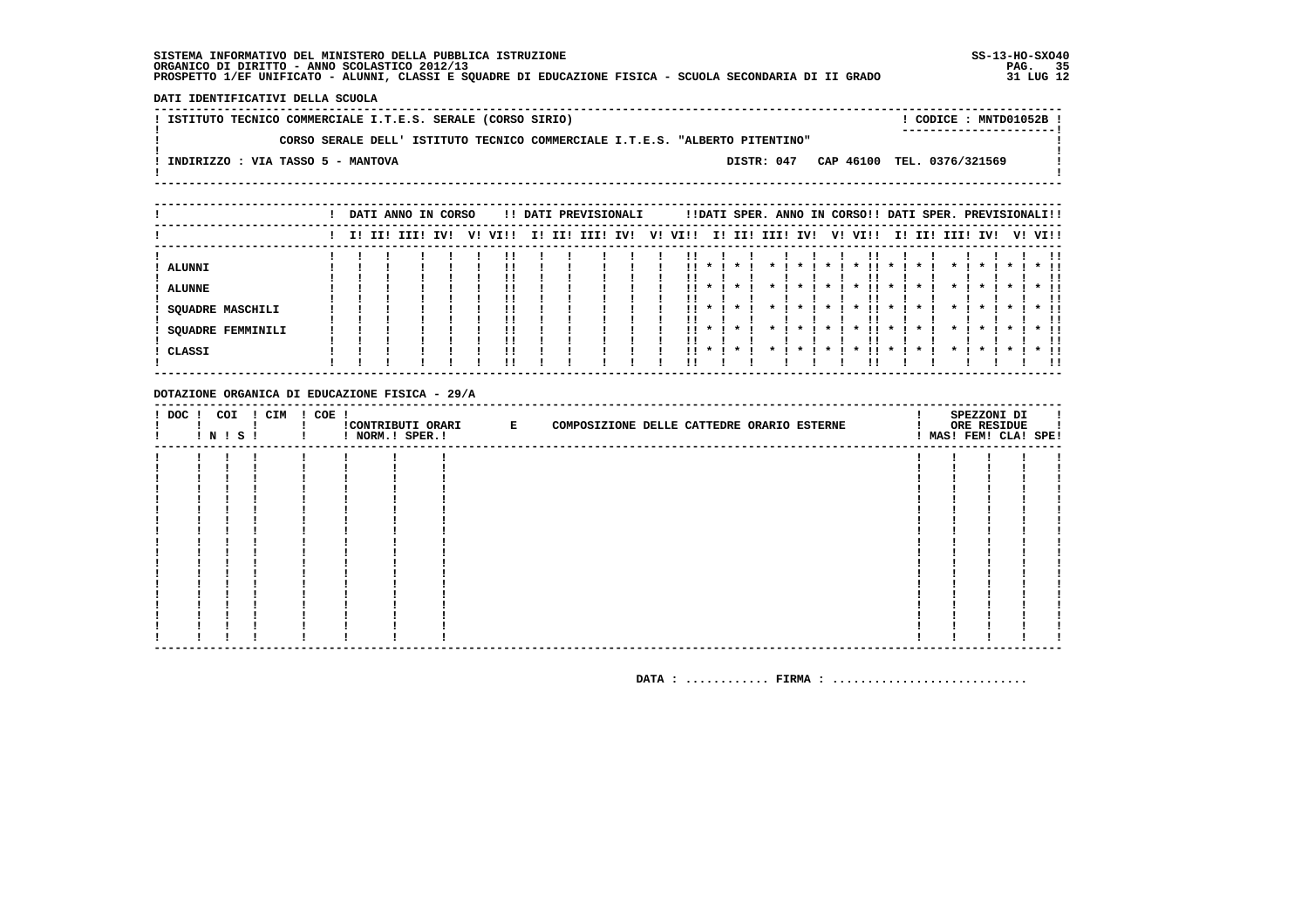DATI IDENTIFICATIVI DELLA SCUOLA 

|                                               |                                                                    |            | CODICE: MNTE01000B!        |
|-----------------------------------------------|--------------------------------------------------------------------|------------|----------------------------|
|                                               |                                                                    |            | -----------------------    |
|                                               | ISTITUTO TECNICO PER ATTIVITA' SOCIALI (GIA' ITF) ITAS MANTEGNA MN |            |                            |
|                                               |                                                                    |            |                            |
| INDIRIZZO : VIA GUERRIERI GONZAGA 8 - MANTOVA |                                                                    | DISTR: 047 | CAP 46100 TEL. 0376/320688 |
|                                               |                                                                    |            |                            |
|                                               |                                                                    |            |                            |

|                          |    |    | DATI ANNO IN CORSO     |         |    |           |            |     |      | !! DATI PREVISIONALI |         |                         |  |  | !!DATI SPER. ANNO IN CORSO!! DATI SPER. PREVISIONALI!! |  |             |     |         |
|--------------------------|----|----|------------------------|---------|----|-----------|------------|-----|------|----------------------|---------|-------------------------|--|--|--------------------------------------------------------|--|-------------|-----|---------|
|                          |    |    | I! II! III! IV!        |         |    | V! VI!!   |            |     |      |                      |         | I! II! III! IV! V! VI!! |  |  | I! II! III! IV! V! VI!!                                |  | I! II! III! | IV! | V! VI!! |
|                          |    |    |                        |         |    |           |            |     |      |                      |         |                         |  |  |                                                        |  |             |     | !!      |
| <b>ALUNNI</b>            |    |    | 361 171 22 1           | 30! 32! |    |           | !! 36!     | 481 | 31 ! |                      | 31! 35! | 11                      |  |  |                                                        |  |             |     |         |
| <b>ALUNNE</b>            |    |    | !120!100!120 !140!140! |         |    |           | !!105! 93! |     |      | 91 111511271         |         |                         |  |  |                                                        |  |             |     | !!      |
| SOUADRE MASCHILI         |    |    |                        |         |    |           |            |     |      |                      |         |                         |  |  |                                                        |  |             |     |         |
| <b>SOUADRE FEMMINILI</b> |    |    |                        |         |    | !!        |            |     |      |                      |         |                         |  |  |                                                        |  |             |     | !!      |
| ! CLASSI                 | 61 | 61 |                        | 71      | 71 | !!<br>. . | -61        | 61  | 51   | 61                   | 81      | 11                      |  |  |                                                        |  |             |     | !!      |
|                          |    |    |                        |         |    |           |            |     |      |                      |         |                         |  |  |                                                        |  |             |     | . .     |

#### DOTAZIONE ORGANICA DI EDUCAZIONE FISICA - 29/A

| ! DOC ! | COI<br>! N ! S ! | ! CIM | ! COE ! |   | ! NORM.! SPER.! | !CONTRIBUTI ORARI E | COMPOSIZIONE DELLE CATTEDRE ORARIO ESTERNE                |  |            |  | SPEZZONI DI<br>ORE RESIDUE<br>! MAS! FEM! CLA! SPE! |  |
|---------|------------------|-------|---------|---|-----------------|---------------------|-----------------------------------------------------------|--|------------|--|-----------------------------------------------------|--|
| 4!      | 31               |       |         | 8 |                 |                     | COMPLETA CON MANTOVA - IM ISABELLA D ESTE MN<br>IST. MAG. |  | MNPM009012 |  |                                                     |  |
|         |                  |       |         |   |                 |                     |                                                           |  |            |  |                                                     |  |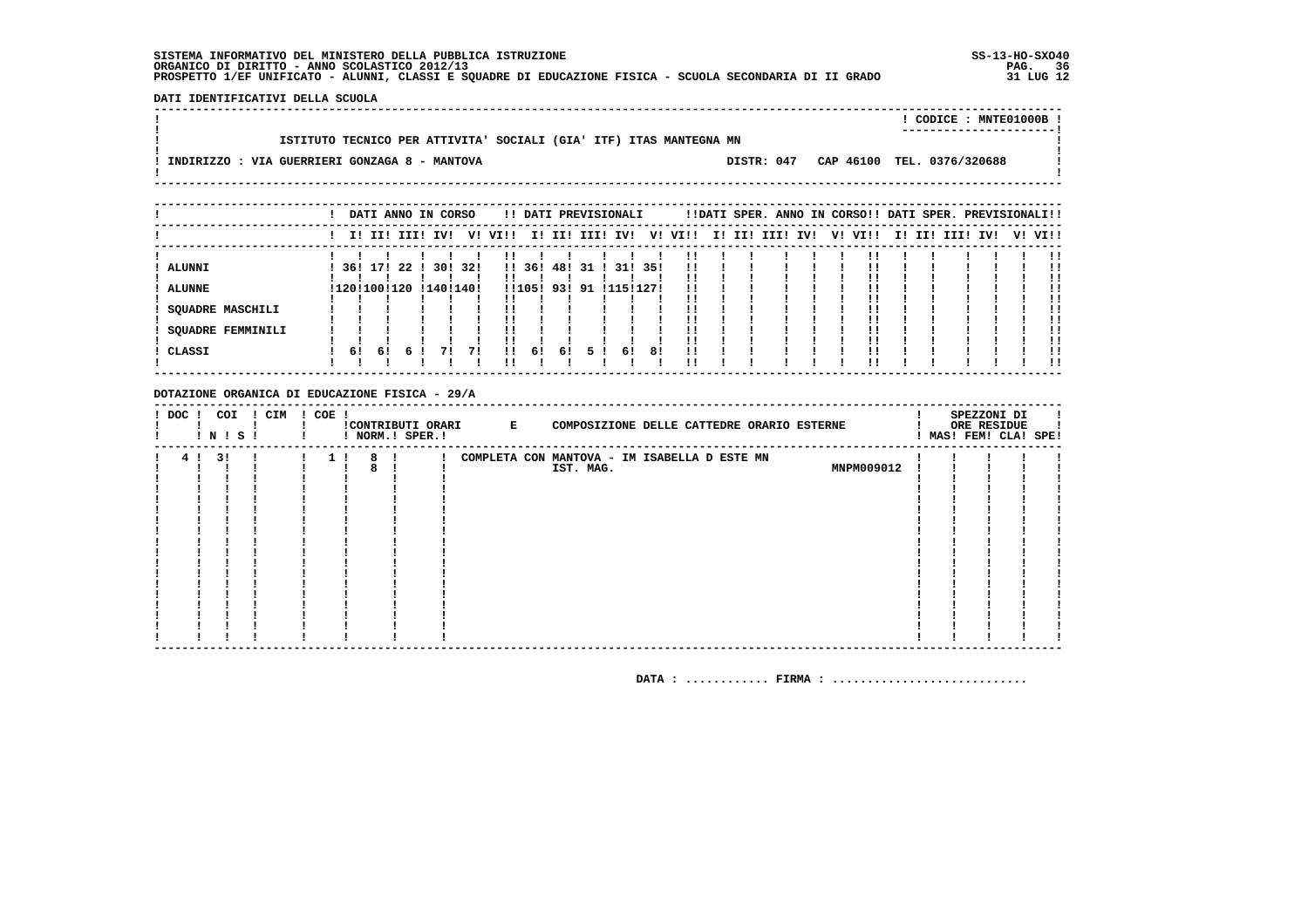DATI IDENTIFICATIVI DELLA SCUOLA

! ISTITUTO TECNICO INDUSTRIALE ITIS OSTIGLIA ! CODICE : MNTF002018 !  $\mathbf{I}$ SEZIONE ASSOCIATA ALL' ISTITUTO SUPERIORE G. GALILEI  $\mathbf{I}$  $\overline{\phantom{a}}$  $\mathbf{I}$ -: INDIRIZZO : VIA COLLODI 24/26 - OSTIGLIA DISTR: 048 CAP 46035 TEL. 0386/802229 **Contract Contract**  $\mathbf{I}$  $\mathbf{I}$ 

|                          |    | DATI ANNO IN CORSO |  |     |     |          |        |     | !! DATI PREVISIONALI |      |      |          |                                         |                 |                 |         |           | !!DATI SPER. ANNO IN CORSO!! DATI SPER. PREVISIONALI!! |              |                     |           |             |                    |         |                |
|--------------------------|----|--------------------|--|-----|-----|----------|--------|-----|----------------------|------|------|----------|-----------------------------------------|-----------------|-----------------|---------|-----------|--------------------------------------------------------|--------------|---------------------|-----------|-------------|--------------------|---------|----------------|
|                          |    | I! II! III!        |  | IV! | V!  | VI!!     | II.    | II! | III!                 | IV!  | V!   | VI!!     |                                         |                 | I! II! III!     | IV!     | V!        | VI!!                                                   | II.          | II!                 | III! IV!  |             |                    | V! VI!! |                |
| ALUNNI                   |    | 49! 49! 14         |  | 371 | 16! |          | !! 80! | 46! | 42!                  | -201 | -36! |          | $\mathbf{1}$ $\mathbf{1}$ $\mathbf{1}$  | $\cdot$ $\cdot$ | $\mathbf{x}$ .  | $\cdot$ |           | $\boldsymbol{\pi}$                                     | $\mathbf{x}$ | $\boldsymbol{\ast}$ | $\star$ I | $\mathbf x$ | $\boldsymbol{\pi}$ |         | <br>$*$ !!     |
| <b>ALUNNE</b>            | 21 |                    |  |     |     |          |        |     |                      |      |      |          |                                         |                 |                 |         |           |                                                        |              |                     |           |             |                    |         | !!<br>* !!     |
| SQUADRE MASCHILI         |    |                    |  |     |     | !!<br>'' |        |     |                      |      |      |          | $\mathbf{1}$ $\mathbf{1}$ $\mathbf{1}$  | . * I           | $\star$ $\cdot$ | $\star$ | * 1       | . .<br>$\cdot$                                         | $\cdot$      | $\star$             | $\star$ 1 | $\cdot$     | $\star$ 1          |         | <br>$\star$ 11 |
| <b>SQUADRE FEMMINILI</b> |    |                    |  |     |     | !!<br>'' |        |     |                      |      |      |          | $\mathbf{11}$ $\mathbf{*}$ $\mathbf{1}$ | $\star$ $\cdot$ | $\star$ $\cdot$ | $\cdot$ | $\star$ I | $\mathbf{x}$                                           | $\cdot$      | $\boldsymbol{\pi}$  | $\star$ 1 | $\cdot$     | $\cdot$            |         | . .<br>$*$ 11  |
| CLASSI                   | 2! | 2!                 |  |     | 11  |          | 4!     | 2!  |                      | 11   | 2!   | $\cdots$ |                                         |                 |                 |         |           |                                                        |              |                     |           |             |                    |         | !!<br>$*$ !!   |
|                          |    |                    |  |     |     | ''       |        |     |                      |      |      | . .      |                                         |                 |                 |         |           |                                                        |              |                     |           |             |                    |         | 11             |

#### DOTAZIONE ORGANICA DI EDUCAZIONE FISICA - 29/A

|  |      | <b>!N!S!</b> | ! DOC ! COI ! CIM ! COE ! | ! NORM.! SPER.! | CONTRIBUTI ORARI E | COMPOSIZIONE DELLE CATTEDRE ORARIO ESTERNE |  | SPEZZONI DI<br>ORE RESIDUE<br>! MAS! FEM! CLA! SPE! |  |
|--|------|--------------|---------------------------|-----------------|--------------------|--------------------------------------------|--|-----------------------------------------------------|--|
|  | 1!1! |              |                           |                 |                    |                                            |  |                                                     |  |
|  |      |              |                           |                 |                    |                                            |  |                                                     |  |
|  |      |              |                           |                 |                    |                                            |  |                                                     |  |
|  |      |              |                           |                 |                    |                                            |  |                                                     |  |
|  |      |              |                           |                 |                    |                                            |  |                                                     |  |
|  |      |              |                           |                 |                    |                                            |  |                                                     |  |
|  |      |              |                           |                 |                    |                                            |  |                                                     |  |
|  |      |              |                           |                 |                    |                                            |  |                                                     |  |
|  |      |              |                           |                 |                    |                                            |  |                                                     |  |
|  |      |              |                           |                 |                    |                                            |  |                                                     |  |
|  |      |              |                           |                 |                    |                                            |  |                                                     |  |
|  |      |              |                           |                 |                    |                                            |  |                                                     |  |
|  |      |              |                           |                 |                    |                                            |  |                                                     |  |
|  |      |              |                           |                 |                    |                                            |  |                                                     |  |
|  |      |              |                           |                 |                    |                                            |  |                                                     |  |
|  |      |              |                           |                 |                    |                                            |  |                                                     |  |
|  |      |              |                           |                 |                    |                                            |  |                                                     |  |
|  |      |              |                           |                 |                    |                                            |  |                                                     |  |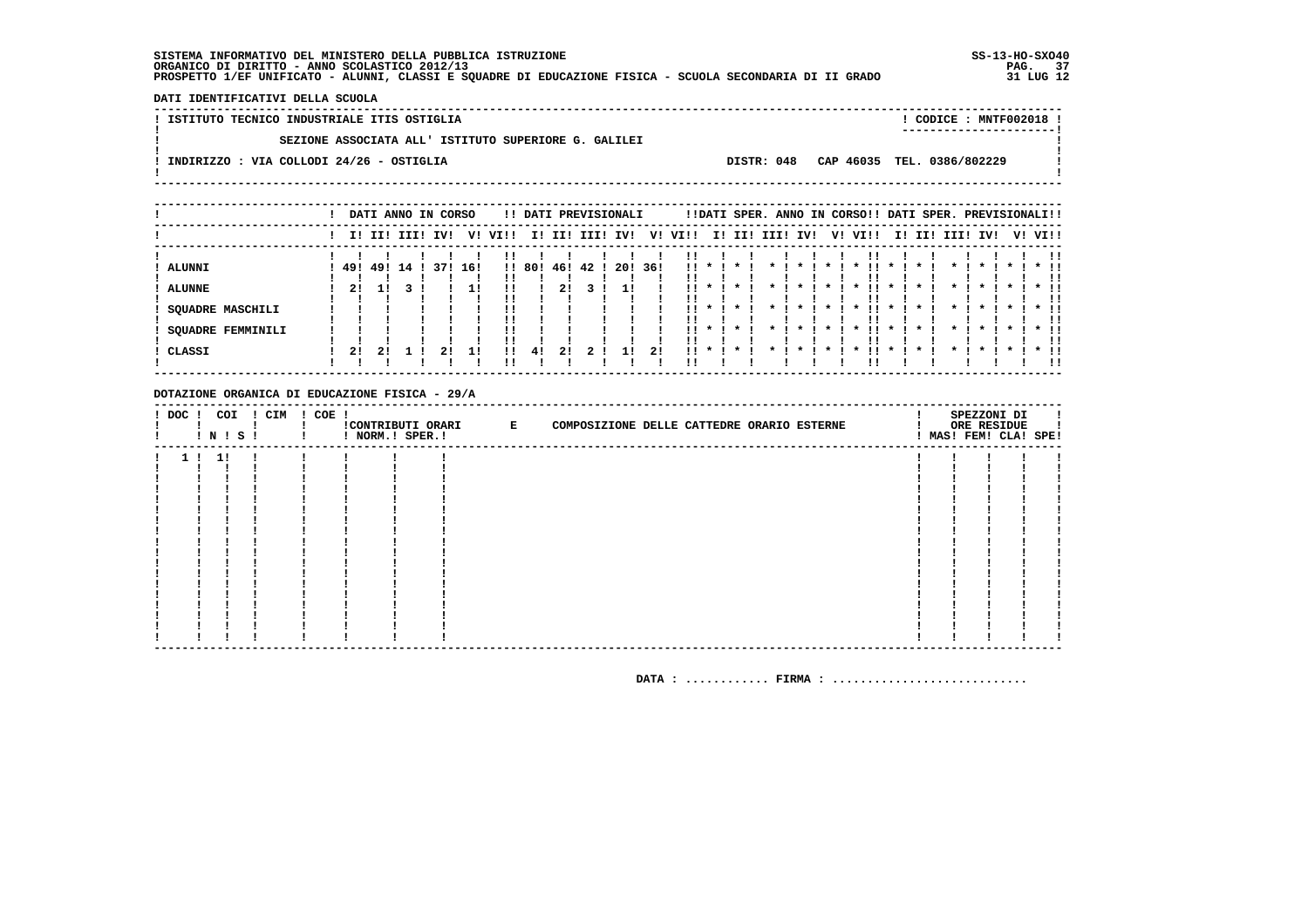DATI IDENTIFICATIVI DELLA SCUOLA

! ISTITUTO TECNICO INDUSTRIALE ITIS VIADANA ! CODICE : MNTF00401X !  $\mathbf{I}$ SEZIONE ASSOCIATA ALL' ISTITUTO SUPERIORE S. GIOVANNI BOSCO  $\mathbf{I}$ - 1  $\mathbf{I}$ -.<br>! INDIRIZZO : VIA ROMA S.N.C. - VIADANA DISTR: 050 CAP 46019 TEL. 0375/781144  $\mathbf{I}$  $\mathbf{I}$  $\mathbf{I}$ 

|                          |     |             |  | DATI ANNO IN CORSO |    |              |      |     |      | !! DATI PREVISIONALI |      |      |                                         |         |              |                |                | !!DATI SPER. ANNO IN CORSO!! DATI SPER. PREVISIONALI!! |              |              |              |                    |           |         |     |
|--------------------------|-----|-------------|--|--------------------|----|--------------|------|-----|------|----------------------|------|------|-----------------------------------------|---------|--------------|----------------|----------------|--------------------------------------------------------|--------------|--------------|--------------|--------------------|-----------|---------|-----|
|                          |     | I! II! III! |  | IVI                | V! | VI!!         | I!   | II! | III! | IV!                  | V!   | VI!! | II.                                     | II!     | III!         | IV!            |                | V! VI!!                                                | II.          | II!          | III!         | IV!                |           | V! VI!! |     |
| ALUNNI                   | 21! | 19!         |  | 12!                |    | $\mathbf{H}$ | -271 | 14! | 15   | 12!                  | -11! | . .  |                                         |         |              |                |                | $\boldsymbol{\ast}$                                    |              |              |              |                    |           | $*$ !!  |     |
| <b>ALUNNE</b>            |     |             |  |                    |    |              |      |     |      |                      |      | !!   | $\mathbf{x}$                            |         |              |                | $\star$        | $\boldsymbol{\ast}$                                    | $\star$      |              | *            | $\boldsymbol{\pi}$ | $\star$   | $*$ 11  | . . |
|                          |     |             |  |                    |    |              |      |     |      |                      |      |      | $11 * 1$                                | . *     | $\star$ 1    | $\mathbf{x}$ . | $\mathbf{x}$ . |                                                        | $\star$ 1    |              | $\star$ 1    |                    | $\cdots$  |         |     |
| <b>SQUADRE MASCHILI</b>  |     |             |  |                    |    |              |      |     |      |                      |      | !!   |                                         |         |              |                |                | .<br>$\mathbf{r}$                                      |              | $\mathbf{x}$ |              | $\mathbf{x}$       |           | $*$ 11  |     |
| <b>SQUADRE FEMMINILI</b> |     |             |  |                    |    |              |      |     |      |                      |      |      | $\mathbf{11}$ $\mathbf{*}$ $\mathbf{1}$ | $\cdot$ | $\mathbf{r}$ | $\mathbf{x}$   | $\mathbf{x}$   | . .<br>$\boldsymbol{\pi}$                              | $\mathbf{x}$ |              | $\mathbf{x}$ | $\mathbf{x}$ i     | $\star$ 1 | $*$ !!  |     |
| CLASSI                   | 11  |             |  |                    |    | !!           | 11   |     |      |                      |      | !!   |                                         |         |              |                |                |                                                        |              |              |              |                    |           | $*$ 11  | -11 |

#### DOTAZIONE ORGANICA DI EDUCAZIONE FISICA - 29/A

|  |  | ! DOC ! COI ! CIM ! COE !<br>$ N $ $S$ $ $ | ! NORM.! SPER.! | CONTRIBUTI ORARI E | COMPOSIZIONE DELLE CATTEDRE ORARIO ESTERNE |  | SPEZZONI DI<br>ORE RESIDUE | MAS! FEM! CLA! SPE! |
|--|--|--------------------------------------------|-----------------|--------------------|--------------------------------------------|--|----------------------------|---------------------|
|  |  |                                            |                 |                    |                                            |  | 8 <sup>1</sup>             |                     |
|  |  |                                            |                 |                    |                                            |  |                            |                     |
|  |  |                                            |                 |                    |                                            |  |                            |                     |
|  |  |                                            |                 |                    |                                            |  |                            |                     |
|  |  |                                            |                 |                    |                                            |  |                            |                     |
|  |  |                                            |                 |                    |                                            |  |                            |                     |
|  |  |                                            |                 |                    |                                            |  |                            |                     |
|  |  |                                            |                 |                    |                                            |  |                            |                     |
|  |  |                                            |                 |                    |                                            |  |                            |                     |
|  |  |                                            |                 |                    |                                            |  |                            |                     |
|  |  |                                            |                 |                    |                                            |  |                            |                     |
|  |  |                                            |                 |                    |                                            |  |                            |                     |
|  |  |                                            |                 |                    |                                            |  |                            |                     |
|  |  |                                            |                 |                    |                                            |  |                            |                     |
|  |  |                                            |                 |                    |                                            |  |                            |                     |
|  |  |                                            |                 |                    |                                            |  |                            |                     |
|  |  |                                            |                 |                    |                                            |  |                            |                     |
|  |  |                                            |                 |                    |                                            |  |                            |                     |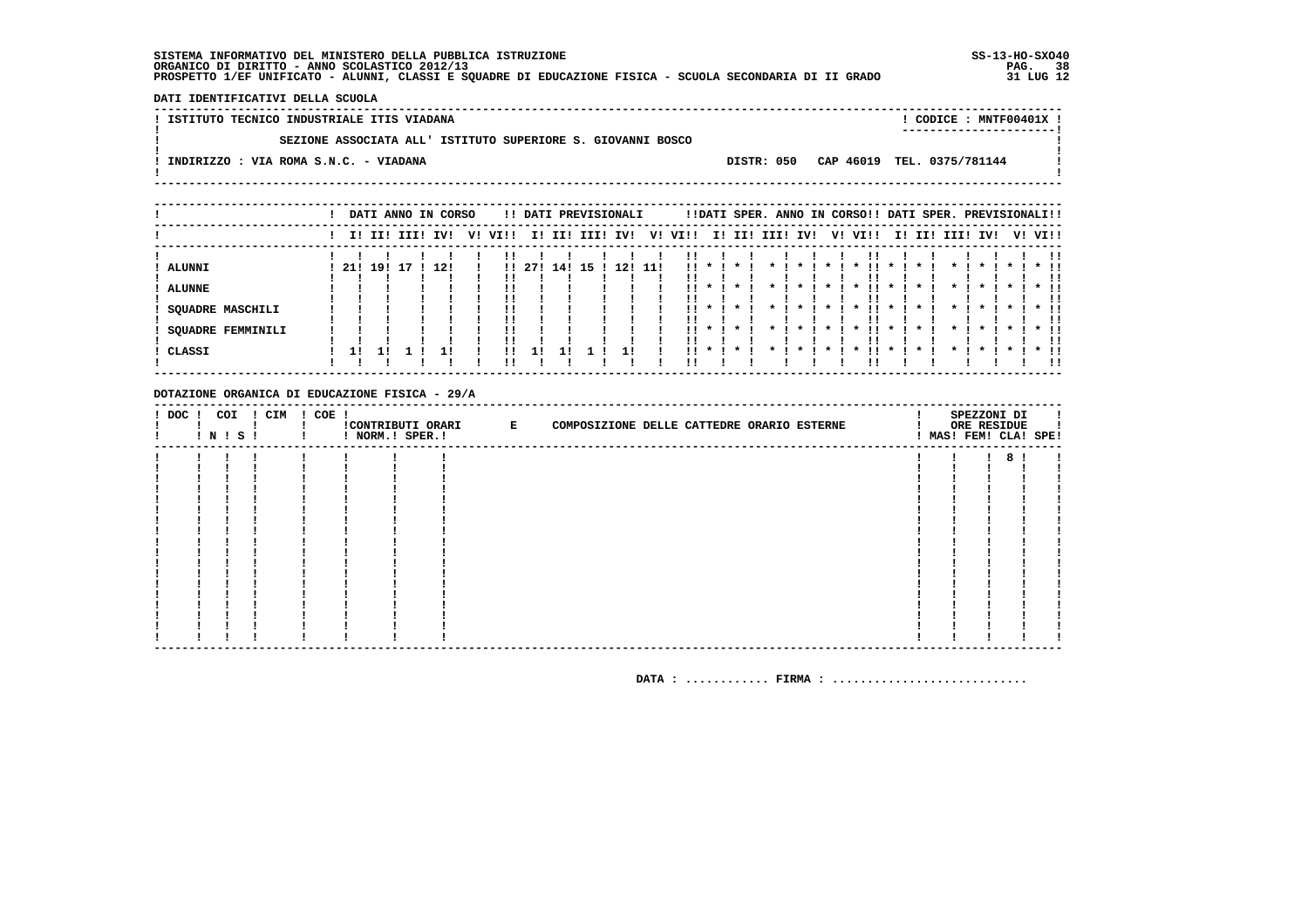DATI IDENTIFICATIVI DELLA SCUOLA

| ! ISTITUTO TECNICO INDUSTRIALE ITIS CASTELGOFFREDO - S.A. IS ASOLA | CODICE: MNTF008017 !<br>----------------------- |  |
|--------------------------------------------------------------------|-------------------------------------------------|--|
| SEZIONE ASSOCIATA ALL' ISTITUTO SUPERIORE GIOVANNI FALCONE         |                                                 |  |
| INDIRIZZO : VIA PUCCINI 4 - CASTEL GOFFREDO                        | DISTR: 045 CAP 46042 TEL. 0376/771137           |  |
|                                                                    |                                                 |  |

|                          |  | DATI ANNO IN CORSO |     |    |         |     |     | !! DATI PREVISIONALI |    |      |                 |              |                   |                    |           | !!DATI SPER. ANNO IN CORSO!! DATI SPER. PREVISIONALI!! |              |         |                    |                    |                    |         |        |
|--------------------------|--|--------------------|-----|----|---------|-----|-----|----------------------|----|------|-----------------|--------------|-------------------|--------------------|-----------|--------------------------------------------------------|--------------|---------|--------------------|--------------------|--------------------|---------|--------|
|                          |  | I! II! III!        | IVI |    | V! VI!! | II. | II! | III! IV!             | V! | VI!! |                 |              | I! II! III! IV!   |                    | V!        | VI!!                                                   |              |         | I! II! III! IV!    |                    |                    | V! VI!! |        |
|                          |  |                    |     |    |         |     |     |                      |    |      |                 |              |                   |                    |           |                                                        |              |         |                    |                    |                    |         | !!     |
| ALUNNI                   |  |                    |     | 61 |         |     |     |                      |    | !!   |                 | * 1 * 1      | $\star$ $\cdot$   | $\cdot$            | $\star$ I | $\boldsymbol{\pi}$                                     | $\mathbf{x}$ | $\cdot$ | $\star$ I          | $\cdot$            | $\cdot$            | $*$ 11  |        |
|                          |  |                    |     |    | ' '     |     |     |                      |    |      |                 |              |                   |                    |           |                                                        |              |         |                    |                    |                    |         | !!     |
| <b>ALUNNE</b>            |  |                    |     | 31 | !!      |     |     |                      |    |      |                 |              |                   |                    |           |                                                        |              |         |                    |                    |                    |         | * !!   |
|                          |  |                    |     |    |         |     |     |                      |    |      |                 |              |                   |                    |           |                                                        |              |         |                    |                    |                    |         |        |
| <b>SQUADRE MASCHILI</b>  |  |                    |     |    |         |     |     |                      |    | . .  | $\star$ $\cdot$ | $\mathbf{x}$ | $\mathbf{\ast}$ . | $\cdot$            | $\star$ 1 | . .<br>$\mathbf{x}$                                    | $\cdot$      | $\cdot$ |                    | $\cdot$            | * 1                |         | $*$ 11 |
|                          |  |                    |     |    |         |     |     |                      |    |      |                 |              |                   |                    |           |                                                        |              |         |                    |                    |                    |         | !!     |
| <b>SQUADRE FEMMINILI</b> |  |                    |     |    | !!      |     |     |                      |    | . .  | $\mathbf{r}$    | $\mathbf x$  |                   | $\boldsymbol{\pi}$ |           | . .<br>$\boldsymbol{\pi}$                              | $\mathbf{x}$ |         | $\boldsymbol{\pi}$ | $\boldsymbol{\pi}$ | $\boldsymbol{\pi}$ | $*$ !!  |        |
|                          |  |                    |     |    |         |     |     |                      |    |      |                 |              |                   |                    |           |                                                        |              |         |                    |                    |                    |         | !!     |
| CLASSI                   |  |                    |     | 11 | !!      |     |     |                      |    | !!   |                 |              |                   |                    |           |                                                        |              |         |                    |                    |                    |         | $*$ 11 |
|                          |  |                    |     |    |         |     |     |                      |    |      |                 |              |                   |                    |           |                                                        |              |         |                    |                    |                    |         |        |

### DOTAZIONE ORGANICA DI EDUCAZIONE FISICA - 29/A

|  | $!$ N $!$ S $!$ | ! DOC ! COI ! CIM ! COE ! | ! NORM.! SPER.! | CONTRIBUTI ORARI E | COMPOSIZIONE DELLE CATTEDRE ORARIO ESTERNE |  | SPEZZONI DI<br>ORE RESIDUE<br>! MAS! FEM! CLA! SPE! |  |
|--|-----------------|---------------------------|-----------------|--------------------|--------------------------------------------|--|-----------------------------------------------------|--|
|  |                 |                           |                 |                    |                                            |  |                                                     |  |
|  |                 |                           |                 |                    |                                            |  |                                                     |  |
|  |                 |                           |                 |                    |                                            |  |                                                     |  |
|  |                 |                           |                 |                    |                                            |  |                                                     |  |
|  |                 |                           |                 |                    |                                            |  |                                                     |  |
|  |                 |                           |                 |                    |                                            |  |                                                     |  |
|  |                 |                           |                 |                    |                                            |  |                                                     |  |
|  |                 |                           |                 |                    |                                            |  |                                                     |  |
|  |                 |                           |                 |                    |                                            |  |                                                     |  |
|  |                 |                           |                 |                    |                                            |  |                                                     |  |
|  |                 |                           |                 |                    |                                            |  |                                                     |  |
|  |                 |                           |                 |                    |                                            |  |                                                     |  |
|  |                 |                           |                 |                    |                                            |  |                                                     |  |
|  |                 |                           |                 |                    |                                            |  |                                                     |  |
|  |                 |                           |                 |                    |                                            |  |                                                     |  |
|  |                 |                           |                 |                    |                                            |  |                                                     |  |
|  |                 |                           |                 |                    |                                            |  |                                                     |  |
|  |                 |                           |                 |                    |                                            |  |                                                     |  |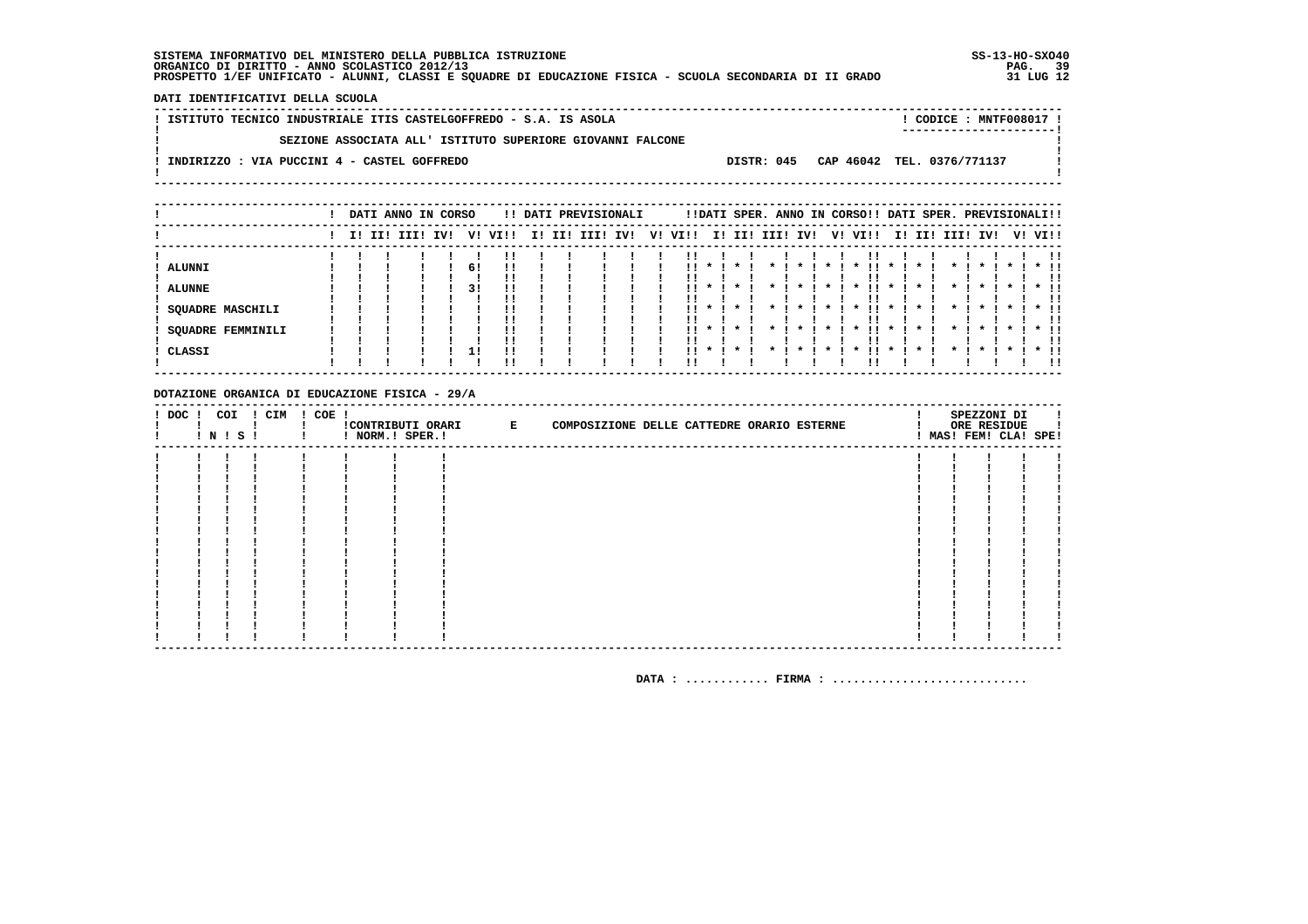**DATI IDENTIFICATIVI DELLA SCUOLA**

  **----------------------------------------------------------------------------------------------------------------------------------**! CODICE : MNTF011013 ! **! ISTITUTO TECNICO INDUSTRIALE ITI FERMI MN ! ----------------------!** $\overline{\phantom{a}}$  **! SEZIONE ASSOCIATA ALL' ISTITUTO SUPERIORE I.S. FERMI MN !** $\mathbf{I}$  **! !Contract Contract : INDIRIZZO : STRADA SPOLVERINA N. 5 - MANTOVA** DISTR: 047 CAP 46100 TEL. 0376/262675<br>!  $\mathbf{I}$  **! ! ----------------------------------------------------------------------------------------------------------------------------------**

|                   |     |     | DATI ANNO IN CORSO |            |         |         |     |      | !! DATI PREVISIONALI    |     |         |  |                 |  | !!DATI SPER. ANNO IN CORSO!! DATI SPER. PREVISIONALI!! |  |                 |         |
|-------------------|-----|-----|--------------------|------------|---------|---------|-----|------|-------------------------|-----|---------|--|-----------------|--|--------------------------------------------------------|--|-----------------|---------|
|                   |     |     | I! II! III! IV!    |            | VI VIII |         |     |      | I! II! III! IV!         |     | V! VI!! |  | I! II! III! IV! |  | V! VI!!                                                |  | I! II! III! IV! | V! VI!! |
|                   |     |     |                    |            |         |         |     |      |                         |     |         |  |                 |  |                                                        |  |                 | !!      |
| ALUNNI            |     |     | ! 251 ! 247 ! 232  | !205!199!  |         |         |     |      | !!252!227!197 !217!193! |     | 11      |  |                 |  |                                                        |  |                 | !!      |
|                   |     |     |                    |            |         |         |     |      |                         |     |         |  |                 |  |                                                        |  |                 |         |
| <b>ALUNNE</b>     | 431 | 171 | 53                 | 271<br>18! |         | !! 45!  | 351 | 16 ! | 451                     | 12! | !!      |  |                 |  |                                                        |  |                 |         |
|                   |     |     |                    |            |         |         |     |      |                         |     |         |  |                 |  |                                                        |  |                 | !!      |
| SOUADRE MASCHILI  |     |     |                    |            |         |         |     |      |                         |     |         |  |                 |  |                                                        |  |                 | !!      |
|                   |     |     |                    |            |         |         |     |      |                         |     |         |  |                 |  |                                                        |  |                 |         |
| SOUADRE FEMMINILI |     |     |                    |            |         |         |     |      |                         |     |         |  |                 |  |                                                        |  |                 | . .     |
|                   |     |     |                    |            |         |         |     |      |                         |     |         |  |                 |  |                                                        |  |                 | !!      |
| CLASSI            | 101 | 10! |                    | 10!<br>10! |         | 11, 101 | 10! | 81   |                         | 10! | !!      |  |                 |  |                                                        |  |                 | !!      |
|                   |     |     |                    |            |         |         |     |      |                         |     | U       |  |                 |  |                                                        |  |                 | !!      |

#### **DOTAZIONE ORGANICA DI EDUCAZIONE FISICA - 29/A**

|  |         | ! N ! S ! | ! DOC ! COI ! CIM | ! COE ! | ! NORM.! SPER.! |  | !CONTRIBUTI ORARI E | COMPOSIZIONE DELLE CATTEDRE ORARIO ESTERNE |  | SPEZZONI DI<br>ORE RESIDUE | MAS! FEM! CLA! SPE! |
|--|---------|-----------|-------------------|---------|-----------------|--|---------------------|--------------------------------------------|--|----------------------------|---------------------|
|  | 5 ! 5 ! |           |                   |         | $2 \quad 1$     |  | CEDE A              | MANTOVA - LIC.SCIENT. TECN. "FERMI"        |  |                            |                     |
|  |         |           |                   |         |                 |  |                     | <b>MNPS011011</b><br>LIC. SCIENT.          |  |                            |                     |
|  |         |           |                   |         |                 |  |                     |                                            |  |                            |                     |
|  |         |           |                   |         |                 |  |                     |                                            |  |                            |                     |
|  |         |           |                   |         |                 |  |                     |                                            |  |                            |                     |
|  |         |           |                   |         |                 |  |                     |                                            |  |                            |                     |
|  |         |           |                   |         |                 |  |                     |                                            |  |                            |                     |
|  |         |           |                   |         |                 |  |                     |                                            |  |                            |                     |
|  |         |           |                   |         |                 |  |                     |                                            |  |                            |                     |
|  |         |           |                   |         |                 |  |                     |                                            |  |                            |                     |
|  |         |           |                   |         |                 |  |                     |                                            |  |                            |                     |
|  |         |           |                   |         |                 |  |                     |                                            |  |                            |                     |
|  |         |           |                   |         |                 |  |                     |                                            |  |                            |                     |
|  |         |           |                   |         |                 |  |                     |                                            |  |                            |                     |
|  |         |           |                   |         |                 |  |                     |                                            |  |                            |                     |
|  |         |           |                   |         |                 |  |                     |                                            |  |                            |                     |
|  |         |           |                   |         |                 |  |                     |                                            |  |                            |                     |
|  |         |           |                   |         |                 |  |                     |                                            |  |                            |                     |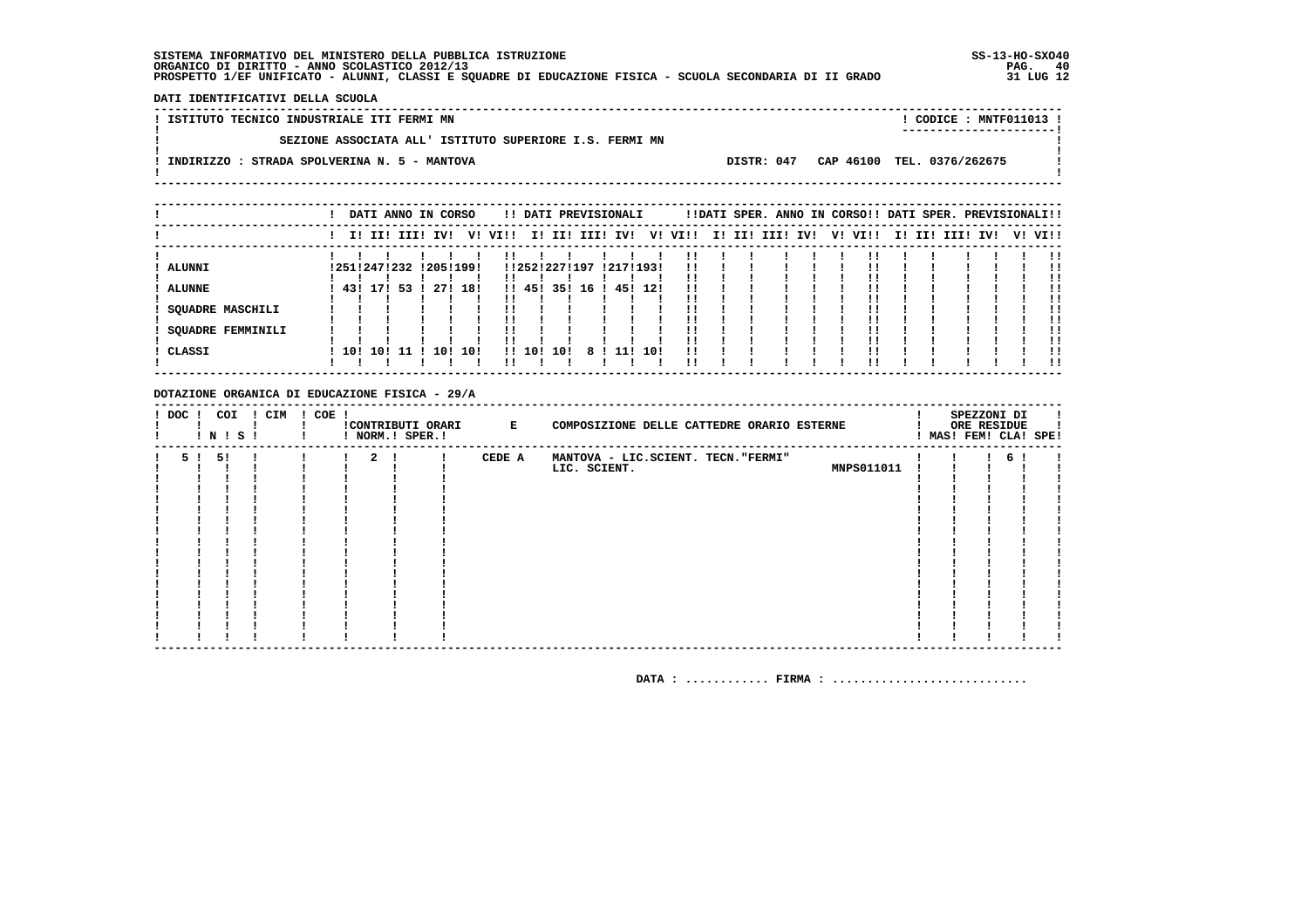DATI IDENTIFICATIVI DELLA SCUOLA

| ! ISTITUTO TECNICO INDUSTRIALE IST. TECN.GRAFICA GUIDIZZOLO     |  |  |                                       |  | CODICE : MNTF01201V ! |  |
|-----------------------------------------------------------------|--|--|---------------------------------------|--|-----------------------|--|
| SEZIONE ASSOCIATA ALL' ISTITUTO SUPERIORE I.S. G.ROMANO MANTOVA |  |  |                                       |  |                       |  |
| INDIRIZZO : VIA ROMA 2 - GUIDIZZOLO                             |  |  | DISTR: 046 CAP 46040 TEL. 0376/819023 |  |                       |  |
|                                                                 |  |  |                                       |  |                       |  |

|                          |  | DATI ANNO IN CORSO |  |         |  | !! DATI PREVISIONALI |  |                          |  | !!DATI SPER. ANNO IN CORSO!! DATI SPER. PREVISIONALI!! |  |  |             |     |         |     |
|--------------------------|--|--------------------|--|---------|--|----------------------|--|--------------------------|--|--------------------------------------------------------|--|--|-------------|-----|---------|-----|
|                          |  | I! II! III! IV!    |  | V! VI!! |  |                      |  | I! II! III! IV!  V! VI!! |  | I! II! III! IV! V! VI!!                                |  |  | I! II! III! | IV! | V! VI!! |     |
|                          |  |                    |  | !!      |  |                      |  |                          |  |                                                        |  |  |             |     |         |     |
| <b>ALUNNI</b>            |  |                    |  |         |  |                      |  |                          |  |                                                        |  |  |             |     |         |     |
|                          |  |                    |  |         |  |                      |  |                          |  |                                                        |  |  |             |     |         | !!  |
| <b>ALUNNE</b>            |  |                    |  | ''      |  |                      |  |                          |  |                                                        |  |  |             |     |         |     |
|                          |  |                    |  |         |  |                      |  |                          |  |                                                        |  |  |             |     |         |     |
| <b>SQUADRE MASCHILI</b>  |  |                    |  | !!      |  |                      |  | . .                      |  |                                                        |  |  |             |     |         | !!  |
|                          |  |                    |  |         |  |                      |  |                          |  |                                                        |  |  |             |     |         |     |
| <b>SQUADRE FEMMINILI</b> |  |                    |  |         |  |                      |  |                          |  |                                                        |  |  |             |     |         |     |
|                          |  |                    |  | !!      |  |                      |  |                          |  |                                                        |  |  |             |     |         | !!  |
| CLASSI                   |  |                    |  | !!      |  |                      |  |                          |  |                                                        |  |  |             |     |         |     |
|                          |  |                    |  | !!      |  |                      |  |                          |  |                                                        |  |  |             |     |         | . . |

#### DOTAZIONE ORGANICA DI EDUCAZIONE FISICA - 29/A

|  | <b>!N!S!</b> | ! DOC ! COI ! CIM ! COE ! | ! NORM.! SPER.! | !CONTRIBUTI ORARI E | COMPOSIZIONE DELLE CATTEDRE ORARIO ESTERNE |  |  |  | SPEZZONI DI<br>ORE RESIDUE<br>! MAS! FEM! CLA! SPE! |  |
|--|--------------|---------------------------|-----------------|---------------------|--------------------------------------------|--|--|--|-----------------------------------------------------|--|
|  |              |                           |                 |                     |                                            |  |  |  |                                                     |  |
|  |              |                           |                 |                     |                                            |  |  |  |                                                     |  |
|  |              |                           |                 |                     |                                            |  |  |  |                                                     |  |
|  |              |                           |                 |                     |                                            |  |  |  |                                                     |  |
|  |              |                           |                 |                     |                                            |  |  |  |                                                     |  |
|  |              |                           |                 |                     |                                            |  |  |  |                                                     |  |
|  |              |                           |                 |                     |                                            |  |  |  |                                                     |  |
|  |              |                           |                 |                     |                                            |  |  |  |                                                     |  |
|  |              |                           |                 |                     |                                            |  |  |  |                                                     |  |
|  |              |                           |                 |                     |                                            |  |  |  |                                                     |  |
|  |              |                           |                 |                     |                                            |  |  |  |                                                     |  |
|  |              |                           |                 |                     |                                            |  |  |  |                                                     |  |
|  |              |                           |                 |                     |                                            |  |  |  |                                                     |  |
|  |              |                           |                 |                     |                                            |  |  |  |                                                     |  |
|  |              |                           |                 |                     |                                            |  |  |  |                                                     |  |
|  |              |                           |                 |                     |                                            |  |  |  |                                                     |  |
|  |              |                           |                 |                     |                                            |  |  |  |                                                     |  |
|  |              |                           |                 |                     |                                            |  |  |  |                                                     |  |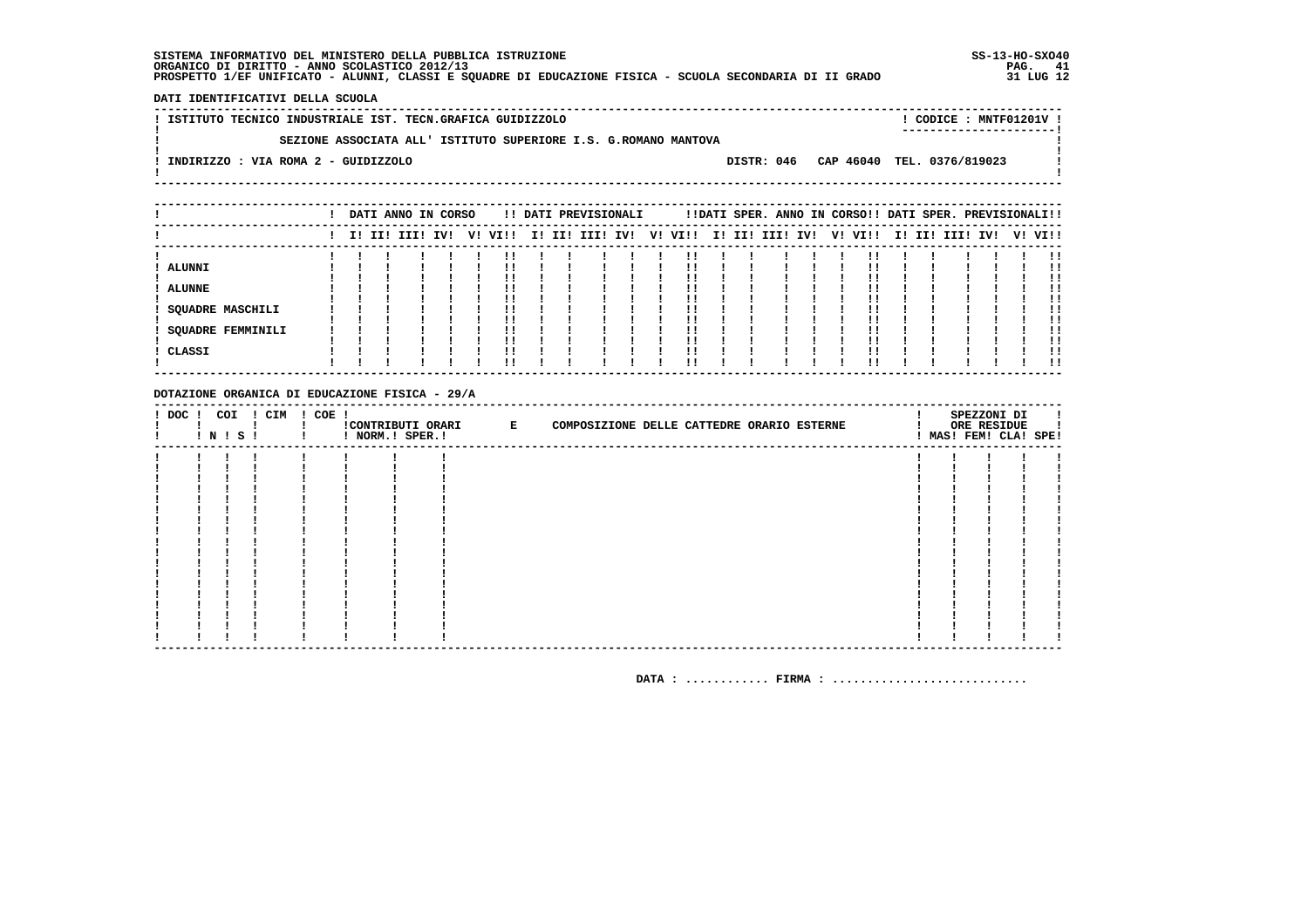DATI IDENTIFICATIVI DELLA SCUOLA

! ISTITUTO TECNICO PER GEOMETRI ITG SERMIDE ! CODICE : MNTL00201C !  $\mathbf{I}$ SEZIONE ASSOCIATA ALL' ISTITUTO SUPERIORE G. GALILEI  $\mathbf{I}$  $\blacksquare$  $\mathbf{I}$ -.<br>! INDIRIZZO : PIAZZA IV NOVEMBRE 17 - SERMIDE DISTR: 048 CAP 46028 TEL. 0386/61102  $\sim$  100  $\pm$  $\mathbf{I}$  $\mathbf{I}$ 

|                                              |     |             |    | DATI ANNO IN CORSO |     |                |    |     | !! DATI PREVISIONALI |     |     |      |                                                            |                                    |                                    |                    |                  | !!DATI SPER. ANNO IN CORSO!! DATI SPER. PREVISIONALI!! |                    |                               |                        |                    |                      |         |                             |
|----------------------------------------------|-----|-------------|----|--------------------|-----|----------------|----|-----|----------------------|-----|-----|------|------------------------------------------------------------|------------------------------------|------------------------------------|--------------------|------------------|--------------------------------------------------------|--------------------|-------------------------------|------------------------|--------------------|----------------------|---------|-----------------------------|
|                                              |     | I! II! III! |    | IV!                | V!  | VI!!           | ΙI | II! | III!                 | IV! | V!  | VI!! |                                                            | I! II!                             | III!                               | IV!                | V!               | VI!!                                                   | II.                | II!                           | III! IV!               |                    |                      | V! VI!! |                             |
| ALUNNI                                       | 14! |             | 10 | 18!                | 11! | !!             |    | 12! |                      | 12! | 18! |      | $\mathbf{1}$ $\mathbf{1}$ $\mathbf{1}$                     | $\star$                            | $\mathbf{x}$                       | $\cdot$            | $\star$ I        | $\boldsymbol{\pi}$                                     | $\mathbf{x}$       | $\boldsymbol{\ast}$           | $\star$ I              | $\mathbf x$        | $\boldsymbol{\pi}$   |         | <br>$*$ !!                  |
| <b>ALUNNE</b>                                | 71  |             |    |                    | 21  | !!<br>!!<br>!! |    | 51  |                      | 31  | 31  |      |                                                            |                                    |                                    |                    |                  |                                                        |                    |                               |                        |                    |                      |         | !!<br>* !!<br>              |
| SQUADRE MASCHILI<br><b>SQUADRE FEMMINILI</b> |     |             |    |                    |     | ''<br>!!       |    |     |                      |     |     | . .  | $\star$ $\cdot$<br>$\mathbf{11}$ $\mathbf{*}$ $\mathbf{1}$ | $\star$ $\cdot$<br>$\star$ $\cdot$ | $\star$ $\cdot$<br>$\star$ $\cdot$ | $\star$<br>$\cdot$ | * 1<br>$\star$ I | . .<br>$\cdot$<br>- 11 -<br>$\mathbf{x}$               | $\cdot$<br>$\cdot$ | $\star$<br>$\boldsymbol{\pi}$ | $\star$ 1<br>$\star$ 1 | $\cdot$<br>$\cdot$ | $\star$ 1<br>$\cdot$ |         | $\star$ 11<br>. .<br>$*$ 11 |
| CLASSI                                       | 11  |             |    |                    |     | !!             |    |     |                      | 11  | 11  | !!   |                                                            |                                    |                                    |                    |                  |                                                        |                    |                               |                        |                    |                      |         | !!<br>* !!                  |
|                                              |     |             |    |                    |     | ''             |    |     |                      |     |     |      |                                                            |                                    |                                    |                    |                  |                                                        |                    |                               |                        |                    |                      |         | 11                          |

#### DOTAZIONE ORGANICA DI EDUCAZIONE FISICA - 29/A

|  | $!$ N $!$ S $!$ | ! DOC ! COI ! CIM ! COE ! | ! NORM.! SPER.! | ! CONTRIBUTI ORARI E | COMPOSIZIONE DELLE CATTEDRE ORARIO ESTERNE |  | SPEZZONI DI<br>ORE RESIDUE<br>! MAS! FEM! CLA! SPE! |  |
|--|-----------------|---------------------------|-----------------|----------------------|--------------------------------------------|--|-----------------------------------------------------|--|
|  |                 |                           |                 |                      |                                            |  | б.                                                  |  |
|  |                 |                           |                 |                      |                                            |  |                                                     |  |
|  |                 |                           |                 |                      |                                            |  |                                                     |  |
|  |                 |                           |                 |                      |                                            |  |                                                     |  |
|  |                 |                           |                 |                      |                                            |  |                                                     |  |
|  |                 |                           |                 |                      |                                            |  |                                                     |  |
|  |                 |                           |                 |                      |                                            |  |                                                     |  |
|  |                 |                           |                 |                      |                                            |  |                                                     |  |
|  |                 |                           |                 |                      |                                            |  |                                                     |  |
|  |                 |                           |                 |                      |                                            |  |                                                     |  |
|  |                 |                           |                 |                      |                                            |  |                                                     |  |
|  |                 |                           |                 |                      |                                            |  |                                                     |  |
|  |                 |                           |                 |                      |                                            |  |                                                     |  |
|  |                 |                           |                 |                      |                                            |  |                                                     |  |
|  |                 |                           |                 |                      |                                            |  |                                                     |  |
|  |                 |                           |                 |                      |                                            |  |                                                     |  |
|  |                 |                           |                 |                      |                                            |  |                                                     |  |
|  |                 |                           |                 |                      |                                            |  |                                                     |  |